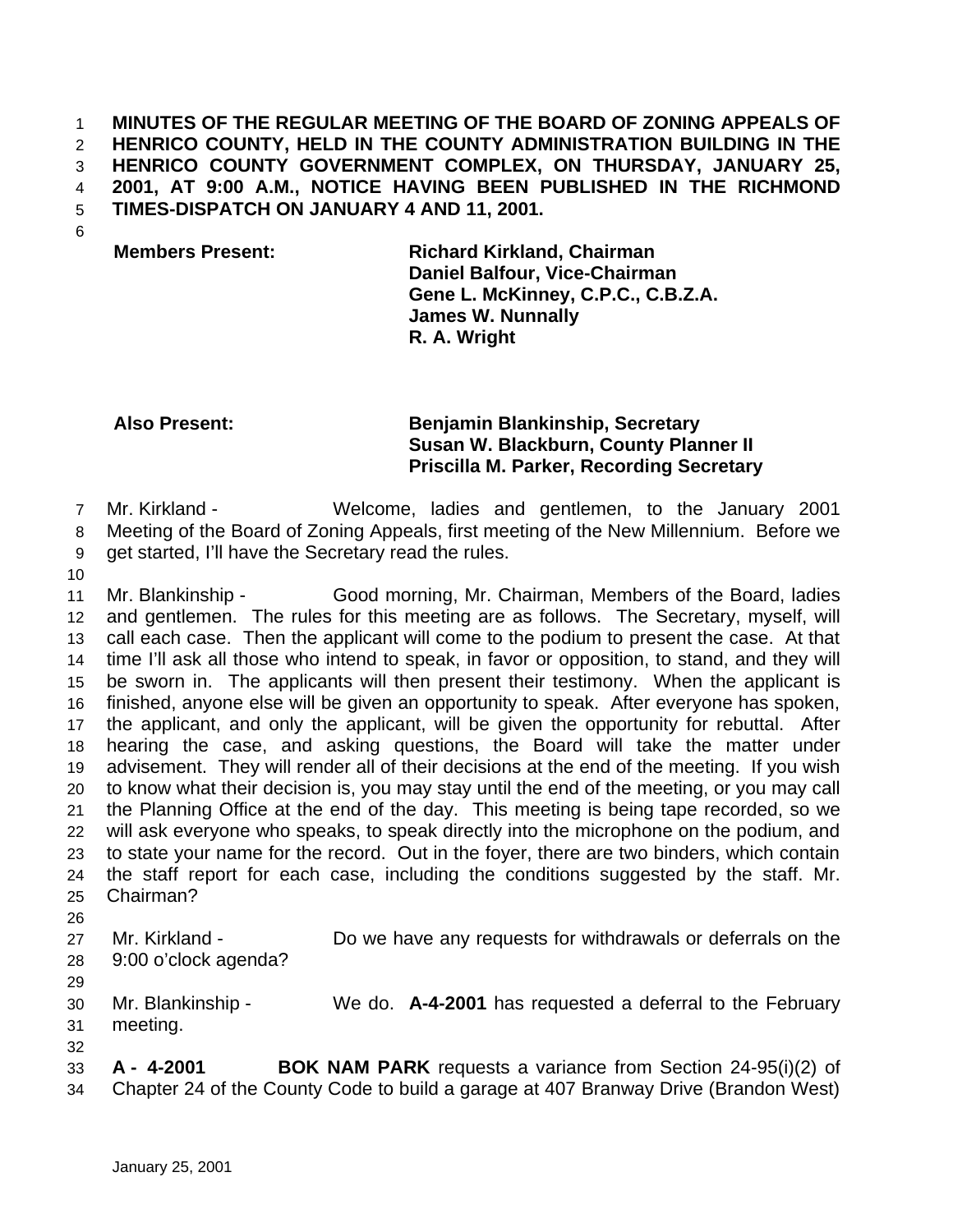(Tax Parcel 99-2-B-21), zoned R-2, One-family Residence District (Tuckahoe). The accessory structure location requirement is not met. The applicant proposes a detached garage in the side yard, where the code allows a detached garage only in the rear yard. Mr. Kirkland - Do I have a motion on that? Upon a motion by Mr. Balfour, seconded by Mr. Wright, the Board of Zoning Appeals granted the **deferral** of **A-4-2001** to the February 22, 2001 meeting. 44 Affirmative: Balfour, Kirkland, McKinney, Nunnally, Wright 5 Negative: 0 Absent: 0 Mr. Blankinship - **Up-1-2001,** the **Forest Lawn Cemetery** application was withdrawn, and also **A-9-2001 Leslie Tyler**, the last case on 9:00 o'clock, the letter actually said "postponed," but when staff followed up with a phone call, I was told that she requested withdrawal, so I suppose if you withdraw without prejudice, it could be reinstated next month. I don't want to automatically put it on next month's agenda if they don't want it, Mr. Kirkland - Let's have a motion to withdraw **A-9-2001** without prejudice. **A - 9-2001 LESLIE TYLER** requests a variance from Section 24-9 of Chapter 24 of the County Code to build a single family house at 8350 Gibbs Lane (Tax Parcel 249-A-23B), zoned A-1, Agricultural District (Varina). The public street frontage requirement is not met. The applicant has 0 feet public road frontage, where the Code requires 50 feet public road frontage. The applicant requests a variance of 50 feet public road frontage. Upon a motion by Mr. Nunnally, seconded by Mr. Wright, the Board of Zoning Appeals granted **A-9-2001** be **withdrawn without prejudice.**  68 Affirmative: Balfour, Kirkland, McKinney, Nunnally, Wright 5 Negative: 0 Absent: 0 Mr. Kirkland - Yes, let me have a motion on the withdrawal of Forest Lawn Cemetery. And you'll contact them and let them know about whether or not it will be next month, correct? **UP- 1-2001 FOREST LAWN CEMETERY** requests a conditional use permit pursuant to Section 24-52(h) of Chapter 24 of the County Code to construct a mausoleum at 4000 Pilots Lane (Tax Parcel 106-A-1), zoned A-1, Agricultural District (Fairfield).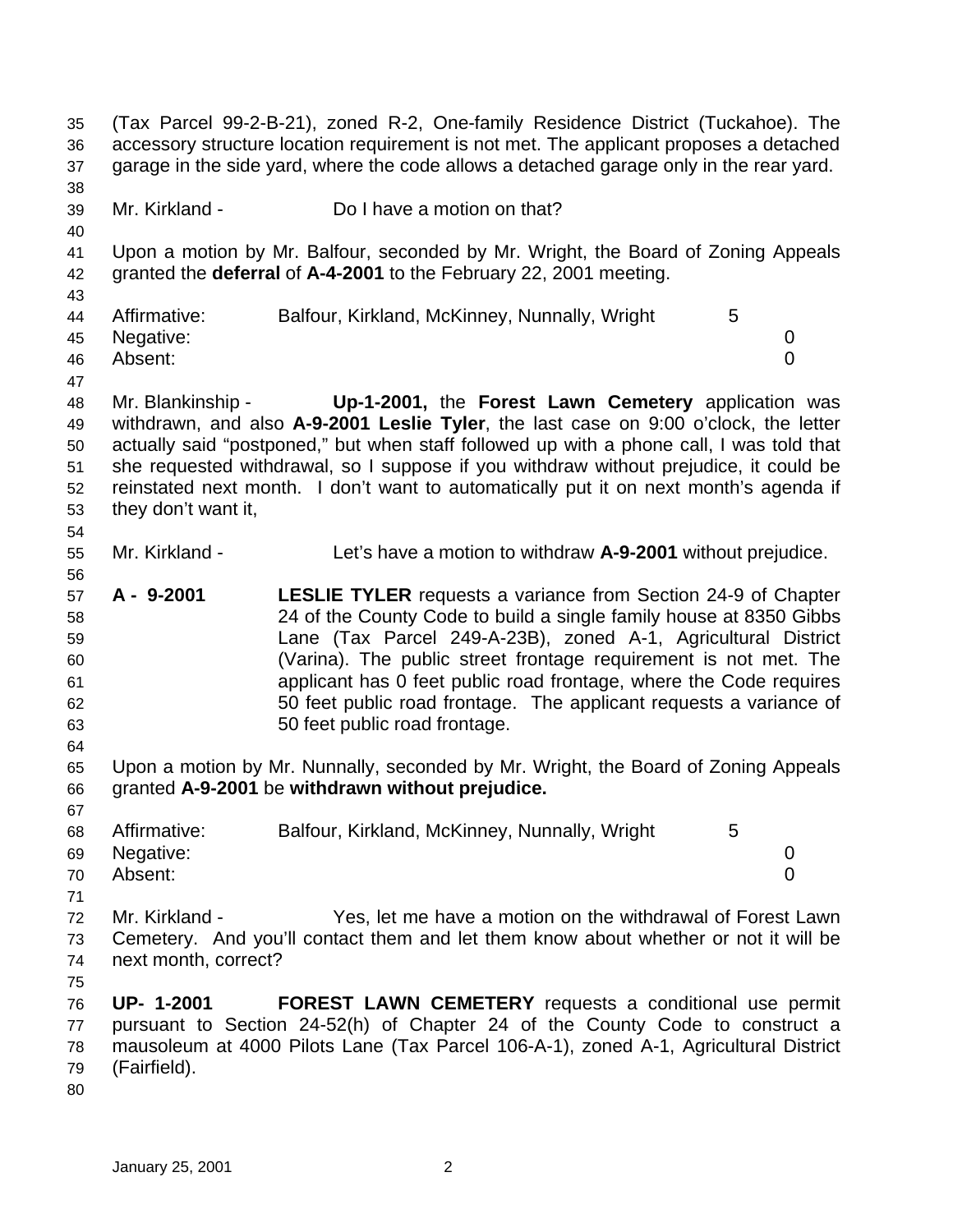Upon a motion by Mr. McKinney, seconded by Mr. Wright, the Board of Zoning Appeals granted **UP-1-2001, Forest Lawn Cemetery be withdrawn without prejudice.** 84 Affirmative: Balfour, Kirkland, McKinney, Nunnally, Wright 5 Negative: 0 Absent: 0 88 Mr. Blankinship - That will get us through 9:00 o'clock. Mr. Kirkland - Let's hear the first case. **A -125-2000 JAMES T. AND BRENDA D. CHRISTMAS** request a variance from Section 24-94 of Chapter 24 of the County Code to build a sunroom at 109 Adingham Court (River Place) (Tax Parcel 111-19-B-3), zoned R-1, One-family Residence District (Tuckahoe). The rear yard setback is not met. The applicants have 41 feet rear yard setback, where the Code requires 50 feet rear yard setback. The applicants request a variance of 9 feet rear yard setback. Mr. Kirkland - OK, is the applicant here for this case? If you would, come forward. Mr. Blankinship - Just to let you know we are in the holiday spirit; this is the Christmas application, and in a few minutes we will hear from Mr. Easter. Mr. Kirkland - Does anyone else wish to speak on this case. If you will, ma'am, state your name for the record. Ms. Christmas - I am Brenda D. Christmas. Mr. Kirkland - Would you raise your right hand and be sworn in. Mr. Blankinship - Do you swear that the testimony you are about to give is the truth, the whole truth, and nothing but the truth, so help you God? Mr. Kirkland - Have all your notices been turned in, according to the County Code? OK, if you would, state your case. Ms. Christmas - Yes sir. It's not an addition of a sunroom; it's extending a sunroom, and also opening up a small rear door entry. I'm not real sure what you want me to explain. I know the County came and took some pictures. If you have those in front of you, if I can help explain that at all, I'd be glad to. Mr. Wright- What is the size of your current sunroom? Ms. Christmas - It's 15 feet by 16. Mr. Wright- And how much do you want to add to it?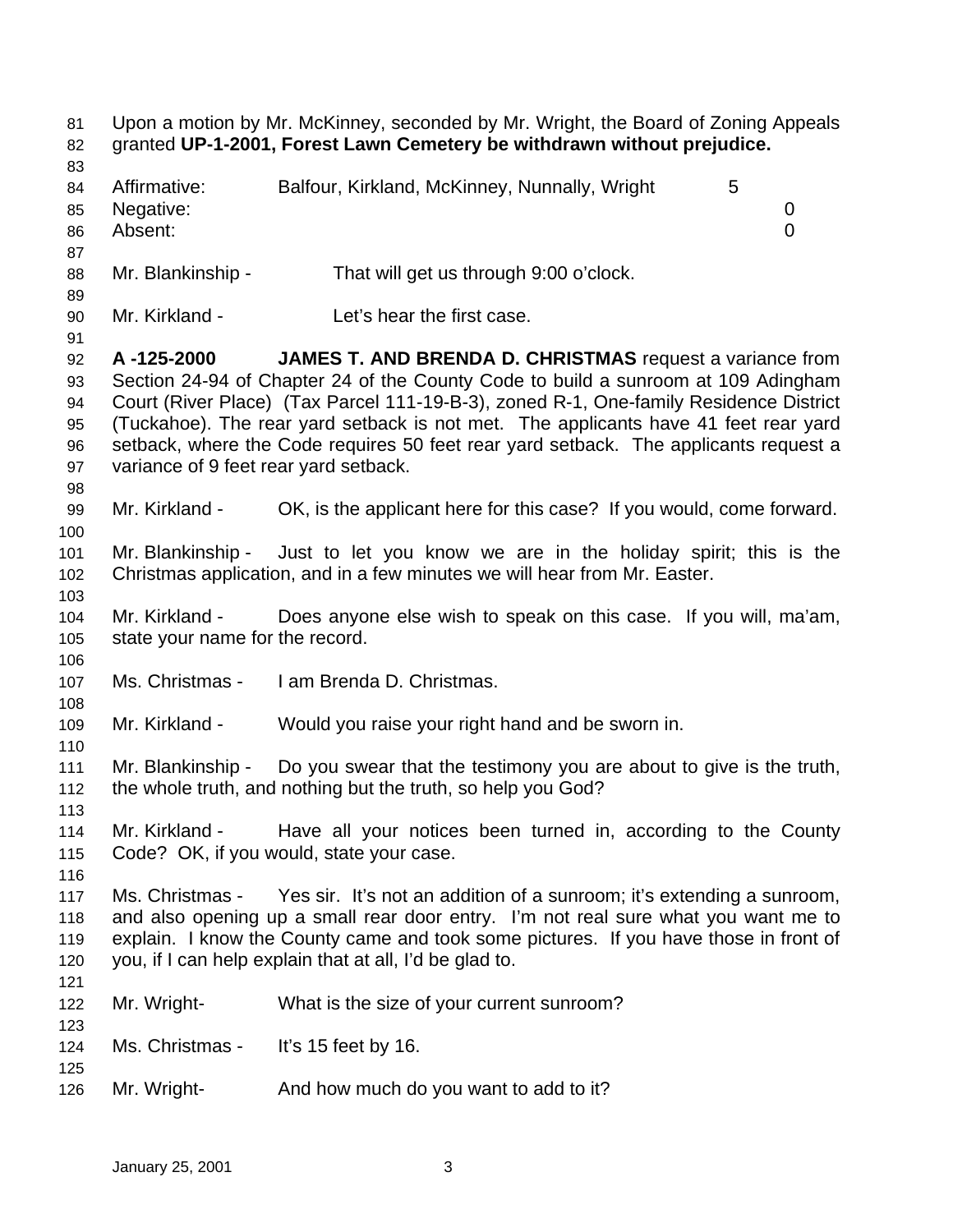Ms. Christmas - Eleven feet. 130 Mr. Wright- And that would be to the rear? Ms. Christmas - Yes sir, if you're looking at the start of the pictures, the very picture at the top, if you look towards the driveway area, you'll see a little trailer sitting there, the extension really, that trailer sitting at the corner of our driveway, it won't even go that far back. It's a about a foot before that. The deck will remain; we will have to move the stairway; instead of it coming down in the direction it is now, it will kind of come in the direction facing us as we look at the picture. Mr. Wright- Is it to be the same size as the current sunroom? Ms. Christmas- It's just going to be extended out. Exact same roof. And we're actually even reusing all the windows. It is to allow for a little more family area. For right now, so we can put a ping pong table out there, for my teenagers. If we stay in this house as we get older, my husband and I will have a larger sunroom. And the rear door entry, which really isn't shown in the pictures, is a very narrow entryway. 147 Mr. Balfour- Is there a privacy fence along the back? Ms. Christmas- Yes sir. Mr. McKinney- This drawing indicates that you are going to extend this room out 14 feet 2 inches, not 11feet. Ms. Christmas- I thought it was 11 feet. Mr. McKinney- The addition says 12 feet and that does not include the bay window that extends past the wall 2 feet. Ms. Christmas- We are not going to be doing the bay window. Mr. McKinney- So it will be 12 feet. Mr. Kirkland- Any other questions by Board Members? Any one else wish to speak on this case? If not that concludes the case. After an advertised public hearing and on a motion by Mr. McKinney, seconded by Mr. Balfour, the Board **granted** your application **A-125-2000** for a variance to build a sunroom at 109 Adingham Court (River Place) (Tax Parcel 111-19-B-3). The Board granted the variance subject to the following conditions: 1. Only the improvements shown on the plan filed with the application may be constructed pursuant to this approval. Any additional improvements shall comply with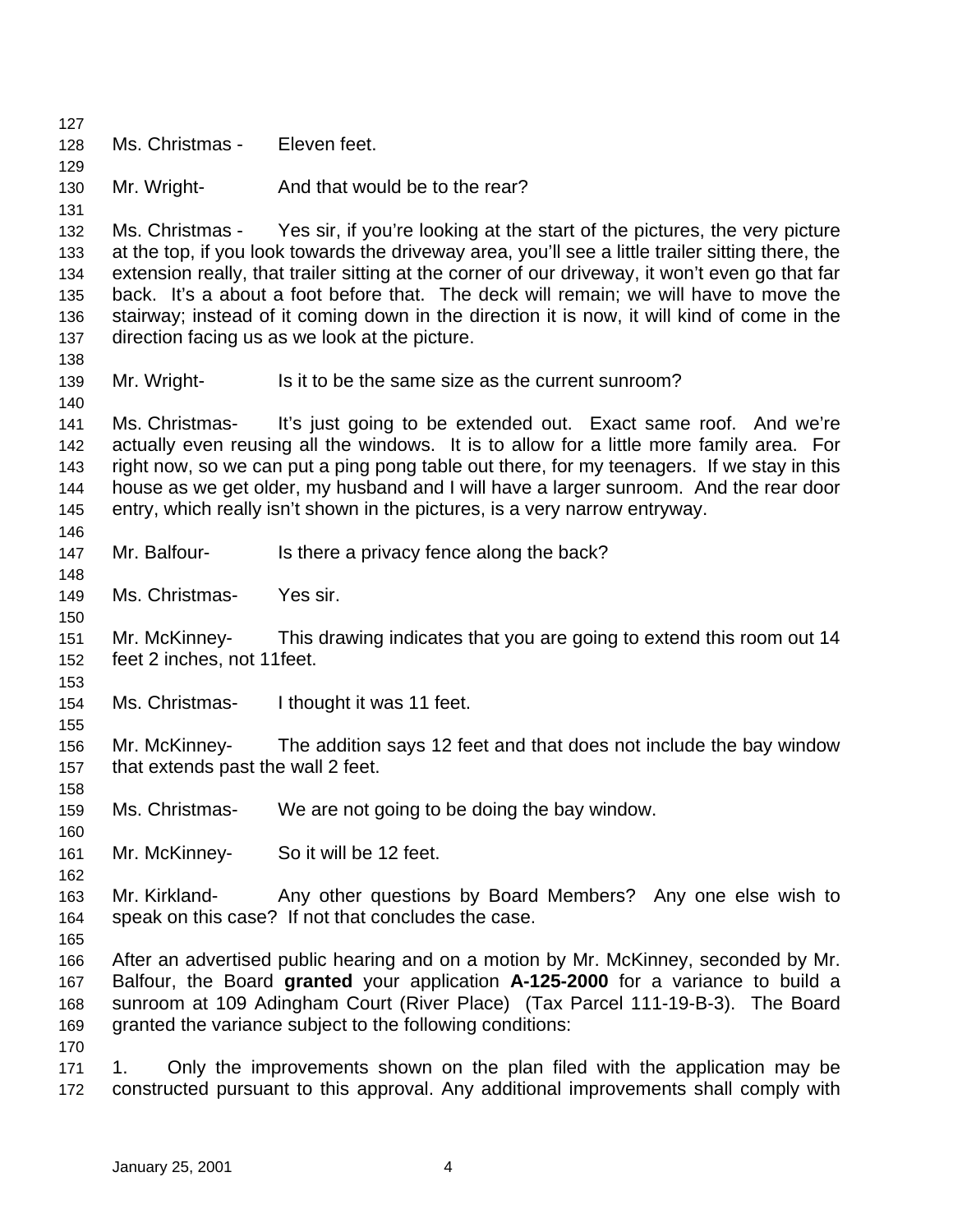the applicable regulations of the County Code. Affirmative: Balfour, Kirkland, McKinney, Nunnally, Wright 5 Negative: 0 Absent: 0 The Board granted this request, as it found from the evidence presented that, due to the unique circumstances of the subject property, strict application of the County Code would produce undue hardship not generally shared by other properties in the area, and authorizing this variance will neither cause a substantial detriment to adjacent property nor materially impair the purpose of the zoning regulations. **A - 1-2001 RAYMOND L. KEE, JR.** requests a variance from Section 24-41(e) of Chapter 24 of the County Code to build an addition to replace the existing deck at 1603 Logwood Circle (Gayton Forest Townhouses) (Tax Parcel 78-14-NN-11), zoned RTH, Residential Townhouse District (Tuckahoe). The rear yard setback is not met. The applicant has 22 feet rear yard setback, where the Code requires 30 feet rear yard setback. The applicant requests a variance of 8 feet rear yard setback. Mr. Kirkland - OK, is the applicant here for this case? If you would, come forward. Mr. Kirkland - Does anyone else wish to speak on this case. If you will, ma'am, state your name for the record. Mr. Sledd - Mr. Chairman, my name is Kenneth W. Sledd, Jr. I'm representing Mr. Kee; he had to be out of town for a meeting that was planned prior to him knowing the date of this variance meeting. Mr. Kirkland - Would you raise your right hand and be sworn in. Mr. Blankinship - Do you swear that the testimony you are about to give is the truth, the whole truth, and nothing but the truth, so help you God? Mr. Kirkland - Have all your notices been turned in, according to the County Code? OK, if you would, state your case. Mr. Sledd - I would like to read a letter from Mr. Kee. "Dear Sirs: I cannot be personally be present today, as I have a meeting out of town that was scheduled before I knew the date of this variance hearing. I have asked Ken Sledd to be present in my stead to act as my representative. And you should have a letter to that effect within your files. Basically I am requesting a rear lot variance of 8 feet in order to build a 12 x 24 sunroom to replace the existing 10 X 24 rear deck. My wife and I don't use the deck that much due to the extreme heat and bugs during the summer and the cold during the winter months. We would like to convert it to a sunroom so we may use it for year-round use.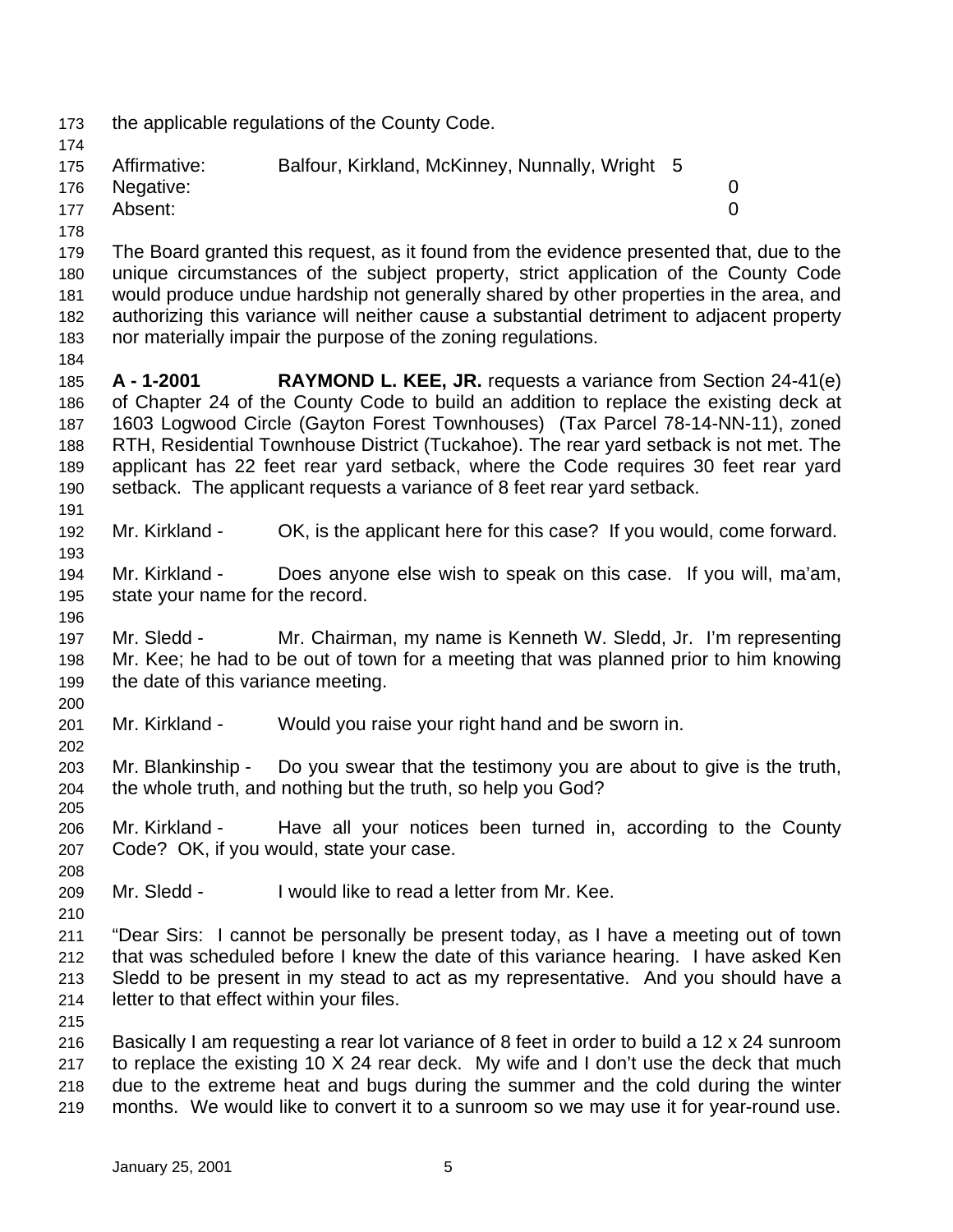I have contacted Mr. Wayne Roberts, who is a contractor that has converted 6 decks to sunrooms in our immediate area. I have looked at the unit at 1700 Logwood Circle, which is identical to mine and Mr. Roberts plans to make the same changes to my unit. Gayton Forest Townhouse Association has approved our request for this modification, and you should have a copy of this letter in your files also. I would appreciate your approval today, so I can begin the process of requesting a building permit. Thank you for your consideration of my request. Raymond L. Kee, 1603 Logwood Circle." 229 Mr. Kirkland - Any questions by Board members? Mr. Wright - What is located to the rear of this property? Mr. Sledd - There are woods behind it, and then a road. There are no town homes right behind it. I think the setback involved, sir, that it needs minimum from the town home road. I don't believe it's a county or a state maintained road; I think it's the town home road. The deck does not encroach into the setback but if it is converted to heated space it does. Mr. Wright - The ordinance permits a deck but does not permit an addition. Is there a common area behind the townhouse unit? Mr. Sledd - I am not sure. It looks like an easement there. 244 Mr. Wright - I think it appears to be there. According to the plat submitted with the case. Mr. Nunnally - You said this was approved by the townhouse association? Mr. Sledd - Yes sir. Mr. Wright - This is to be a one story addition, correct? Mr. Sledd - Yes sir. Mr. Wright - In the picture it shows an air-conditioning or heating unit outside the house. Will that remain or will it be moved? Mr. Sledd - I think that will not be moved, they will be going to a 2 zone system. Mr. Kirkland- Any other questions by Board Members? Anyone else wish to speak on this case? If not that concludes the case. After an advertised public hearing and on a motion by Mr. Balfour, seconded by Mr. McKinney, the Board **granted** your application **A-1-2001** for a variance to build an addition to replace the existing deck at 1603 Logwood Circle (Gayton Forest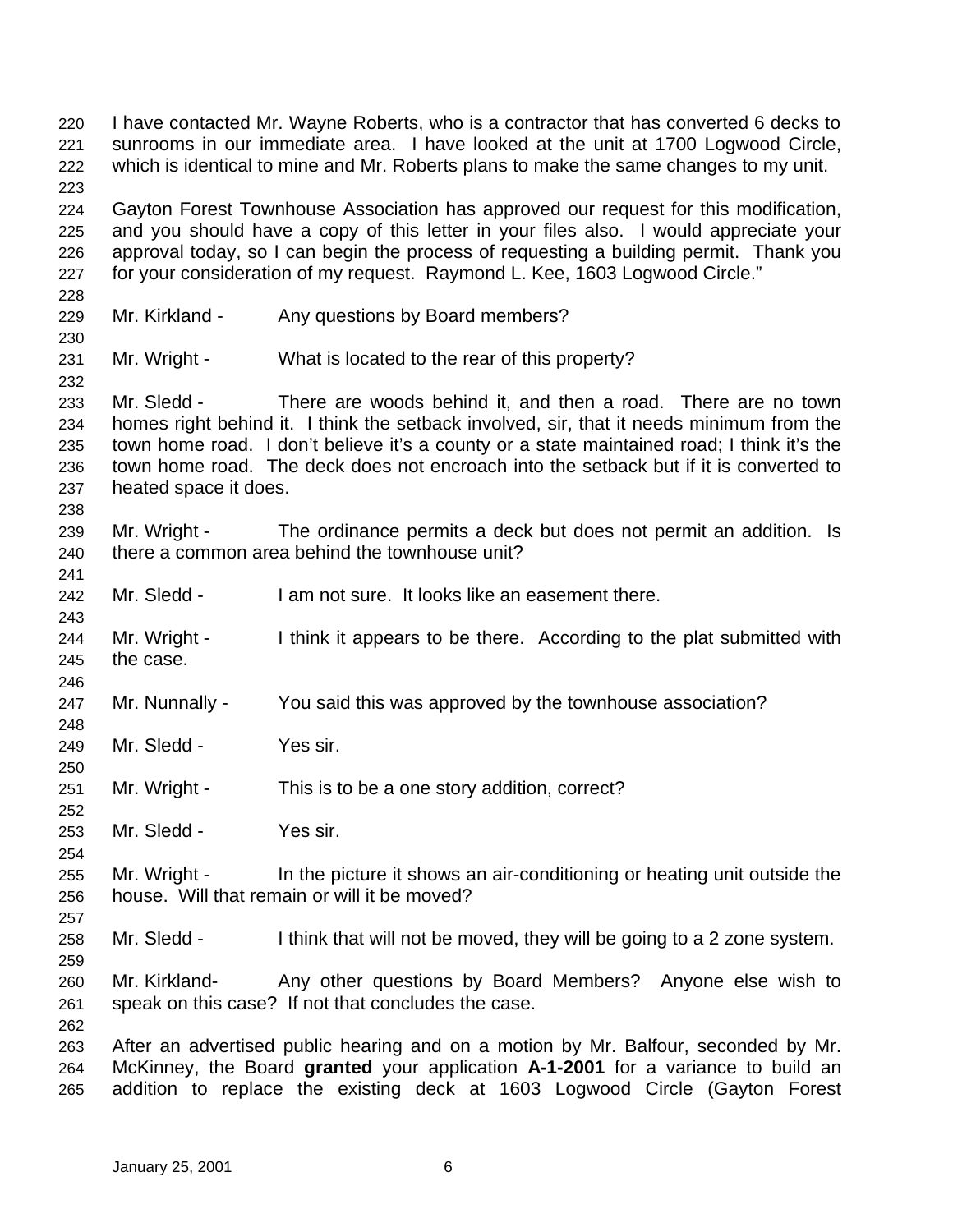Townhouses) (Tax Parcel 78-14-NN-11). The Board granted the use permit subject to the following conditions:

 1. Only the improvements shown on the plan filed with the application may be constructed pursuant to this approval. Any additional improvements shall comply with the applicable regulations of the County Code.

| 273 | Affirmative:  | Balfour, Kirkland, McKinney, Nunnally, Wright |  |
|-----|---------------|-----------------------------------------------|--|
|     | 274 Negative: |                                               |  |
| 275 | Absent:       |                                               |  |

 The Board **granted** this request, as it found from the evidence presented that, due to the unique circumstances of the subject property, strict application of the County Code would produce undue hardship not generally shared by other properties in the area, and authorizing this variance will neither cause a substantial detriment to adjacent property nor materially impair the purpose of the zoning regulations.

- **A 2-2001 CAROLYN WILSON** requests a variance from Section 24-94 of Chapter 24 of the County Code to build a room over an existing deck at 1417 Gambrel Road (Fair Oaks Terrace) (Tax Parcel 156-7-J-7), zoned R-4, One-family Residence District (Varina). The rear yard setback is not met. The applicant has 32 feet rear yard setback, where the Code requires 35 feet rear yard setback. The applicant requests a variance of 3 feet rear yard setback.
- Mr. Kirkland - OK, is the applicant here for this case? If you would, come forward.
- 

 Mr. Kirkland - Does anyone else wish to speak on this case. If you will, ma'am, state your name for the record. 

- Mr. Glissen I am John Glissen.
- Mr. Kirkland Would you raise your right hand and be sworn in.
- Mr. Blankinship Do you swear that the testimony you are about to give is the truth, the whole truth, and nothing but the truth, so help you God?
- Mr. Kirkland Have all your notices been turned in, according to the County Code? OK, if you would, state your case.
- 

 Mr. Glissen - Yes sir. Ms. Wilson has an existing 10 x 16 foot deck. We want to enclose a portion of the deck into a sunroom. As far as the hardship goes, she lives there with her daughter and grandchildren in a tri-level house and needs the extra room. Also because of the heat and bugs in the summer, she is unable to use the deck as it is. She would like the sunroom so she can use it more. There is a setback of 35 feet and we are requesting a variance of 3 feet. We are only enclosing a portion of the existing deck. The enclosure is going to be 10 x 13 feet.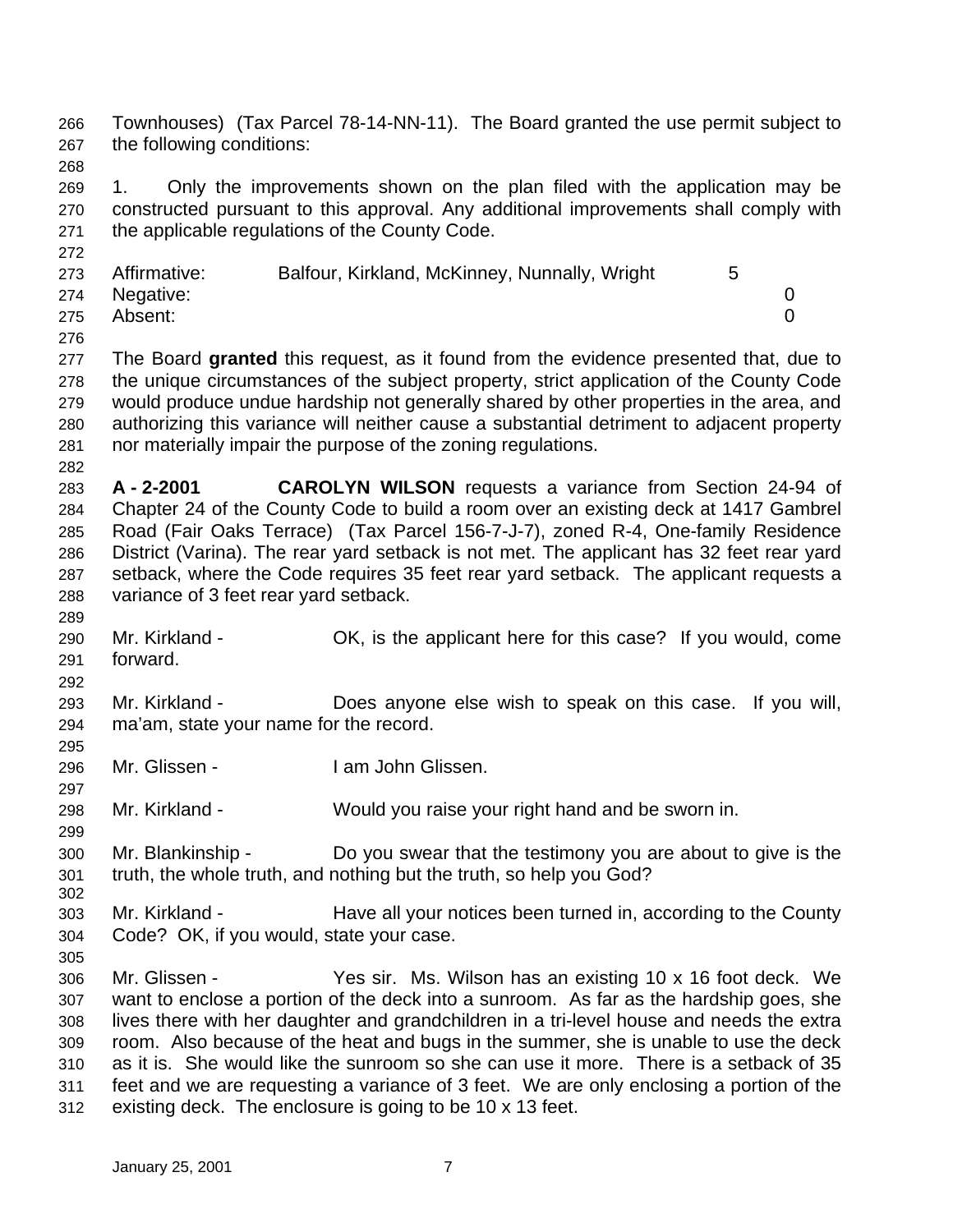| 313 |                                           |                                                                                            |
|-----|-------------------------------------------|--------------------------------------------------------------------------------------------|
| 314 | Mr. Nunnally -                            | 10 x 13 feet?                                                                              |
| 315 |                                           |                                                                                            |
| 316 | Mr. Glissen -                             | Yes sir.                                                                                   |
| 317 |                                           |                                                                                            |
| 318 | Mr. Kirkland -                            | Is this going to be underneath of that deck or on top of the                               |
| 319 | deck?                                     |                                                                                            |
| 320 |                                           |                                                                                            |
| 321 | Mr. Glissen -                             | It will be over the existing deck, which is off the second floor.                          |
| 322 |                                           | We will reinforce the supports that are there now so the enclosure will meet code.         |
| 323 |                                           |                                                                                            |
| 324 | Mr. Wright -                              | What type of material will be used for the construction?                                   |
| 325 |                                           |                                                                                            |
| 326 | Mr. Glissen -                             | Construction of the room itself will be an aluminum frame                                  |
| 327 | work, polymer panels and insulation.      |                                                                                            |
| 328 |                                           |                                                                                            |
|     |                                           | Will you be using the hot water heater shown in the picture?                               |
| 329 | Mr. McKinney -                            |                                                                                            |
| 330 |                                           |                                                                                            |
| 331 | Mr. Glissen -                             | No sir, that will be hauled away. Possibly with a lot of other                             |
| 332 | things out there.                         |                                                                                            |
| 333 |                                           |                                                                                            |
| 334 | Mr. McKinney -                            | What is going to be used underneath? Is it going to be used                                |
| 335 | for a storage area?                       |                                                                                            |
| 336 |                                           |                                                                                            |
| 337 | Mr. Glissen -                             | No sir. She is going to keep it open. There is a door that                                 |
| 338 |                                           | enters the lower level there. That is where the grandchildren play, and that is their main |
| 339 | access to the yard.                       |                                                                                            |
| 340 |                                           |                                                                                            |
| 341 | Mr. Nunnally -                            | Where you come out of the house there, is that a concrete                                  |
| 342 | patio?                                    |                                                                                            |
| 343 |                                           |                                                                                            |
| 344 | Mr. Glissen -                             | Yes sir.                                                                                   |
| 345 |                                           |                                                                                            |
| 346 | Mr. Kirkland -                            | When you build this sunroom, will there be doors leading to                                |
| 347 | the rear yard with steps?                 |                                                                                            |
| 348 |                                           |                                                                                            |
| 349 | Mr. Glissen -                             | There is an existing set of steps which we are<br>Yes sir.                                 |
| 350 | leaving, they are off the remaining deck. |                                                                                            |
|     |                                           |                                                                                            |
| 351 |                                           |                                                                                            |
| 352 | Mr. McKinney -                            | You don't have any plans on this construction, do you?                                     |
| 353 |                                           |                                                                                            |
| 354 | Mr. Glissen -                             | No sir, not with me.                                                                       |
| 355 |                                           |                                                                                            |
| 356 | Mr. Kirkland -                            | Any other questions? Anyone else wish to speak?                                            |
| 357 |                                           |                                                                                            |
| 358 | Mr. Nunnally -                            | What is the size of the deck?                                                              |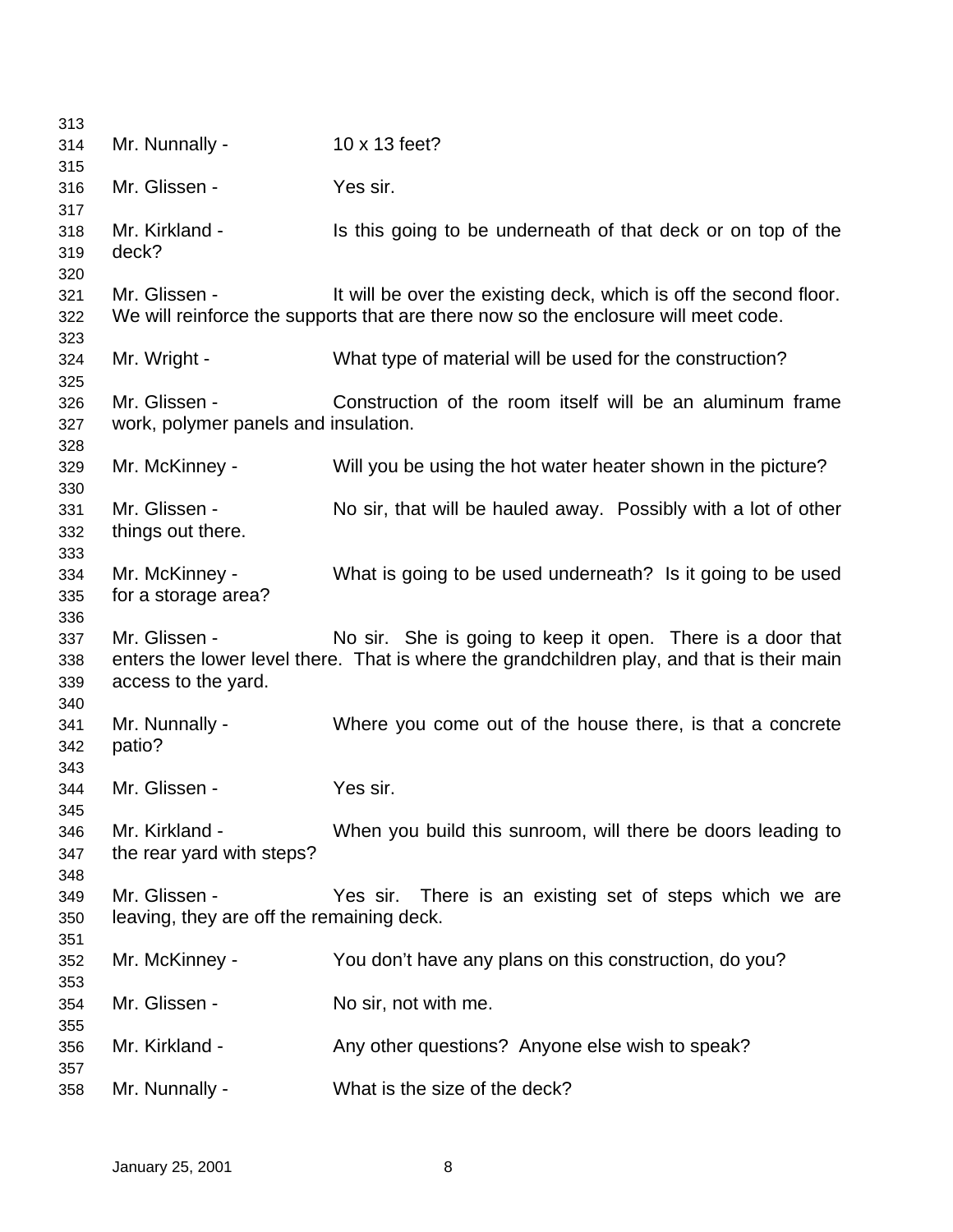it's a 10 foot projection out from the back of the house, a little better than 16 feet in width, and then there's an additional landing and the steps going down. We're going to take it 13 feet and leave her a portion to leave her grill up there, so they can have access to the grill without having to go all the way down to the yard. Mr. Kirkland - What is the distance between the top of the deck and the bottom of the eave of the house; is that over 8 feet. Is this going to be A-roof tied into this, or is this going to be…………. Mr. Glissen - It's going to be a studio roof, a flat pitched roof, a shed roof, maybe you'd call it; we're going to remove the overhang and re-flash and trim that, and attach it off of that. Mr. Kirkland - Any other questions? That concludes the case. After an advertised public hearing and on a motion by Mr. Balfour, seconded by Mr. Nunnally, the Board **granted** your application **A-2-2001** for a variance to build a room over an existing deck at 1417 Gambrel Road (Fair Oaks Terrace)(Tax Parcel 156-7-J- 7). The Board granted the variance subject to the following condition: 1. Only the improvements shown on the plan filed with the application may be constructed pursuant to this approval. Any additional improvements shall comply with the applicable regulations of the County Code. Affirmative: Balfour, Kirkland, McKinney, Nunnally, Wright 5 Negative: 0 Absent: 0 The Board granted this request, as it found from the evidence presented, that due to the unique circumstances of the subject property, strict application of the County Code would produce undue hardship not generally shared by other properties in the area, and authorizing this variance will neither cause a substantial detriment to adjacent property nor materially impair the purpose of the zoning regulations. Mr. Blankinship - A-4-2001 has been deferred to the February meeting. **A - 5-2001 WILLIAM T. EVANS** requests a variance from Section 24-9 of Chapter 24 of the County Code to build a single family dwelling at Marleigh Court (Tax Parcel 243-A-9A (part)), zoned A-1, Agricultural District (Varina). The public street frontage requirement is not met. The applicant has 0 feet public road frontage, where the Code requires 50 feet public road frontage. The applicant requests a variance of 50 feet public road frontage. Mr. Kirkland - Does anyone else wish to speak on this case. If you would,

Mr. Glissen - Approximately 10 by 16; it's a little more than 16 feet in width;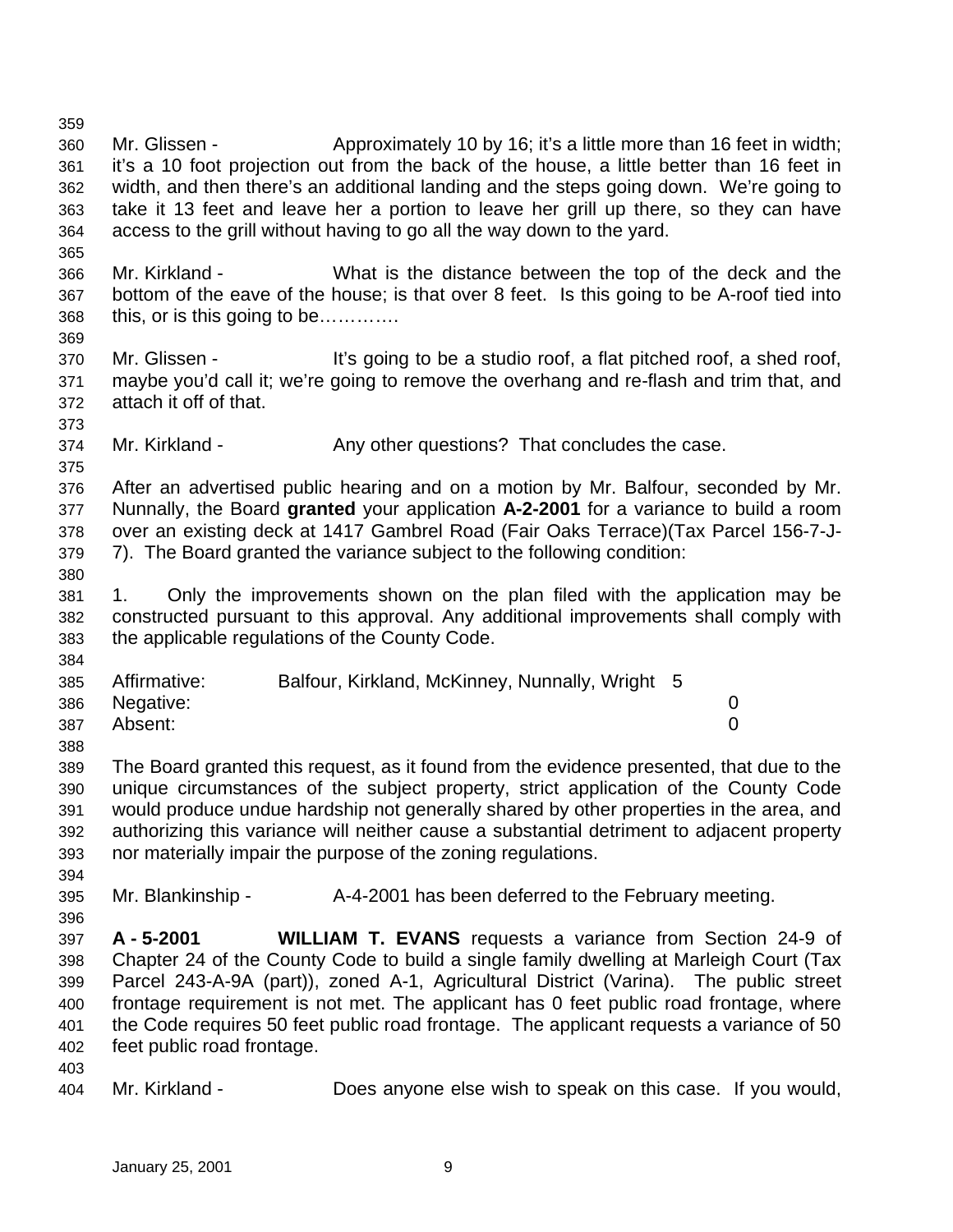sir, raise your right hand and be sworn in. Mr. Blankinship - Do you swear that the testimony you are about to give is the truth, the whole truth, and nothing but the truth, so help you God? Mr. Evans - Yes sir. My name is William Thomas Evans. Mr. Kirkland - Have all your notices been turned in, according to the County Code? Yes, we have them in the file. OK, if you would, state your case. Mr. Evans - I'm going to build a house on a one-acre lot that my grandfather has given me. I don't meet the 50-foot public road frontage; it's built back off the main road. There is an easement running from the main road to the property. My grandfather owns it, and he's given me permission to use it. Mr. Nunnally - You say your grandfather gave you this property, and you're going to build a house on it? Is the house going to be for your personal use? And you do have access to it? Legal access? And you've read the conditions on the back? 424 Mr. Kirkland - Any other questions by the Board members? Mr. McKinney - Mr. Secretary, did you fly this property and take these pictures? Mr. Blankinship - Yes sir, took my private plane out for that purpose. Mr. McKinney - I thought maybe your 4-wheel couldn't get back there or something. Mr. Blankinship - No, looking at this property from the ground doesn't really give you the information you need, because the access is so long, so we felt it was more useful to show you the aerial. 438 Mr. Kirkland - Any other questions? Does anyone else wish to speak on this case? That concludes the case, sir. After an advertised public hearing and on a motion by Mr. Nunnally, seconded by Mr. Wright, the Board **granted** your application **A-5-2001** for a variance to build a single family dwelling at Marleigh Court (Tax Parcel 243-A-9A (part)). The Board granted the variance subject to the following conditions: 1. At the time of building permit application the owner shall demonstrate that the parcel created by this division has been conveyed to members of the immediate family, and the subdivision ordinance has not been circumvented. If this condition cannot be met, the owner shall submit a subdivision plat for review and approval by the Planning Office.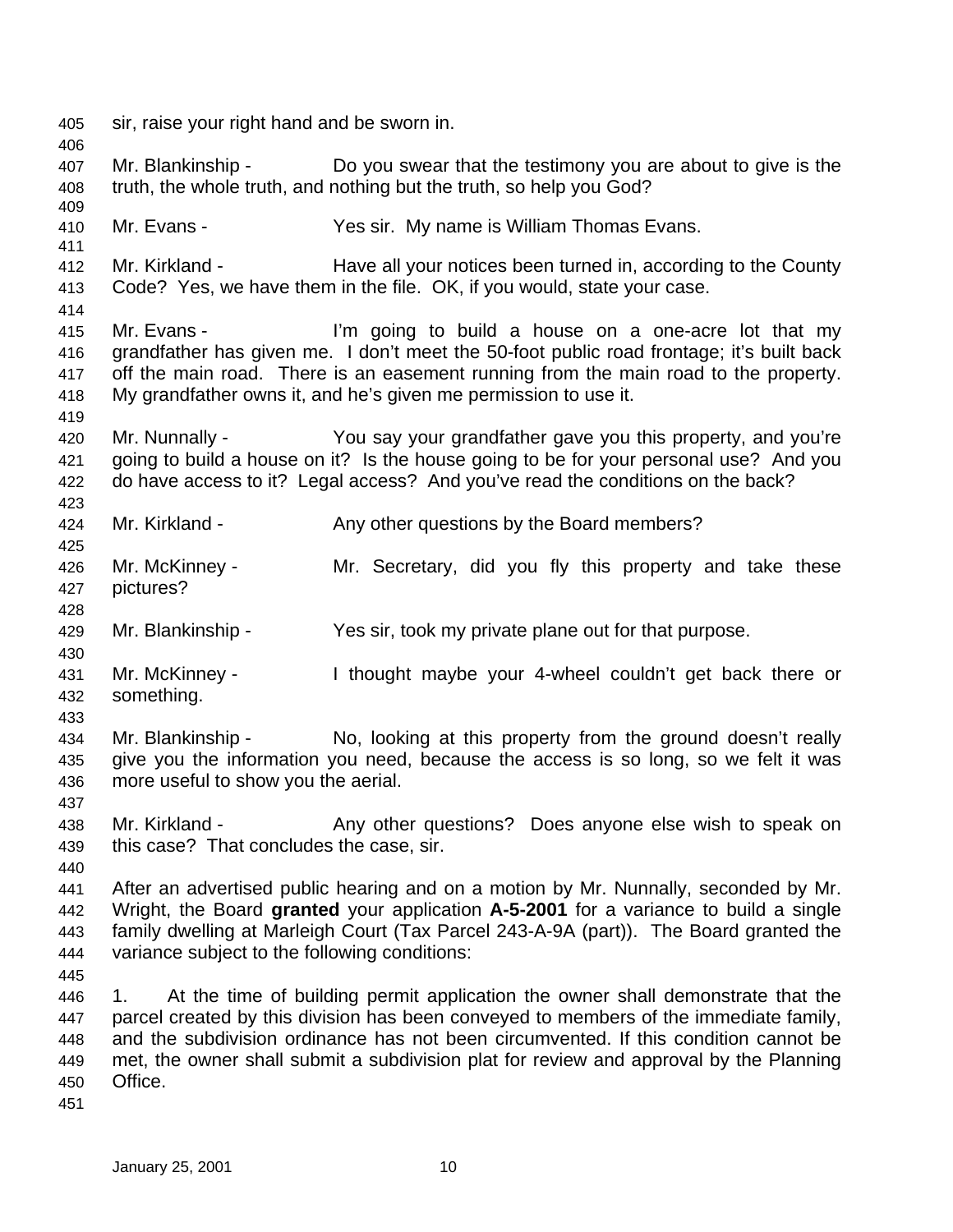2. Approval of this request does not imply that a building permit will be issued. Building permit approval is contingent on Health Department requirements, including, but not limited to, soil evaluation for a septic drainfield and reserve area, and approval of a well location.

 3. The applicant must present proof with the building permit application that a legal access to the property has been obtained.

 4. Only the improvements shown on the plan filed with the application may be constructed pursuant to this approval. Any additional improvements shall comply with the applicable regulations of the County Code.

 5. If land disturbance will exceed 2,500 square feet the requirements of Chapter 10 of the County Code apply. At the time of building permit application, the applicant shall submit the necessary information to the Department of Public Works to ensure compliance with the requirements of the Chesapeake Bay Preservation Act and the code requirements for water quality standards.

 6. The owners of the property, and their heirs or assigns, shall accept responsibility for maintaining access to the property until such a time as the access is improved to County standards and accepted into the County road system for maintenance.

Affirmative: Balfour, Kirkland, McKinney, Nunnally, Wright 5

Negative: 0

Absent: 0

 The Board granted this request, as it found from the evidence presented that, due to the unique circumstances of the subject property, strict application of the County Code would produce undue hardship not generally shared by other properties in the area, and authorizing this variance will neither cause a substantial detriment to adjacent property nor materially impair the purpose of the zoning regulations.

Mr. Kirkland - Next case, sir.

 Mr. Blankinship - Mr. Chairman, I should have mentioned, these next 2 are companion cases – do you want me to call them both?

 **A - 6-2001 JACKIE H. CANNON** requests a variance from Section 24-95(d)(1) of Chapter 24 of the County Code to allow a single family dwelling to remain at 570 North Mullens Lane (Greendale Park) (Tax Parcel 143-2-B-182 (part)), zoned R-3, One-family Residence District (Varina). The lot width requirement is not met. The applicant has 106 feet lot width, where the Code requires 150 feet lot width. The applicant requests a variance of 44 feet lot width.

 **A - 7-2001 JACKIE H. CANNON** requests a variance from Section 24-95(d)(1) of Chapter 24 of the County Code to build a single family dwelling at 580 North Mullens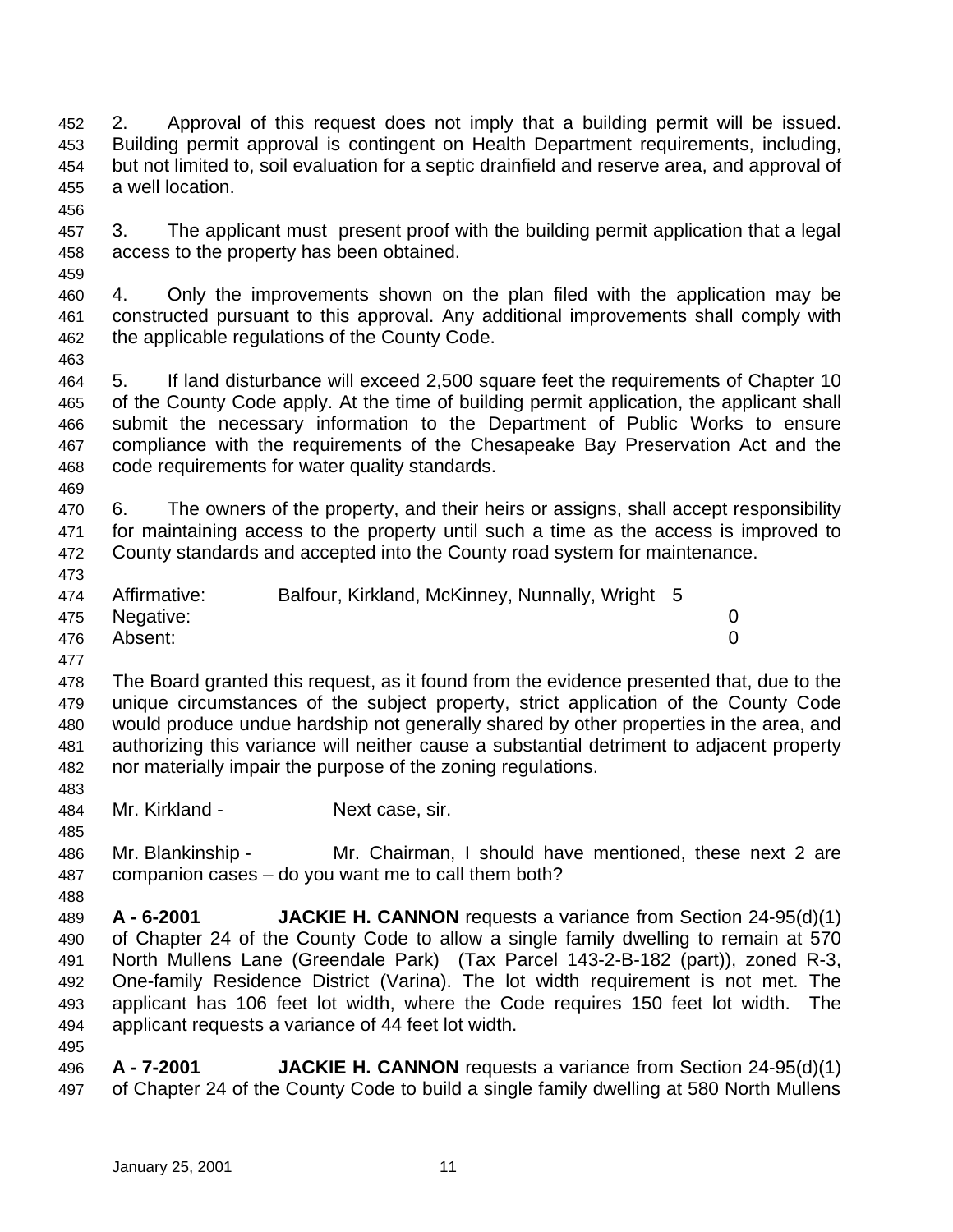Lane (Greendale Park) (Tax Parcel 143-2-B-182 (part)), zoned R-3, One-family Residence District (Varina). The lot width requirement is not met. The applicant has 100 feet of lot width, where the Code requires 150 feet of lot width. The applicant requests a variance of 50 feet lot width. Mr. Kirkland - Does anyone else wish to speak on this case. If you would, please, raise your right hand and be sworn in. State your name for the record. Mr. Blankinship - Do you swear that the testimony you are about to give is the truth, the whole truth, and nothing but the truth, so help you God? Ms. Cannon - I do. My name is Jackie H. Cannon. Mr. Kirkland - Have all your notices been turned in, according to the County Code? We have them in the file. OK, if you would, state your cases. Ms. Cannon - I own 3.1 acres on North Mullens Lane. I would like to split it into 2 lots, in order to build a new single family dwelling on one of the lots, and keep the existing older home that would be on the second lot. My lot requirement is not met because it's zoned R-3, and each lot would be 106 feet and 100 feet, and the lot requirement is 150 feet lot width, because the County has never offered sewer and water down that street. Mr. Nunnally - The house that's there now – does a family live there? Ms. Cannon - Yes sir, it was built in the early 1900's ; it is in a state of disrepair. It has no central heat and air. It has a single circulator for heat. It is not insulated. There's no washer and drier there. It's getting to the point that it's going to be unbearable, and I'm the chief caregiver for my 74-year-old, handicapped mother, and I need to provide a better place for her to live. Mr. Nunnally - Your mother's going to live in this new home that you're going to build on the empty lot? You and your mother, or just your mother? Ms. Cannon - It will probably be my mother and me; I would like to keep the older home and eventually fix it up and maybe rent it out. Mr. Blankinship - Mr. Chairman, when we came in this morning, there were some plats out on the table – those go with this case. Ms. Cannon - I also have some pictures that I have taken on my own, that show the neighborhood, that to do this, it would not be a detriment to the neighborhood or deface the neighborhood, because the lots directly across the street from this 541 property have already been built on 100 feet or less, and they're less than  $\frac{3}{4}$  of an acre, and each one of my lots would be an acre and a half plus. So I have those if you would like to look at them.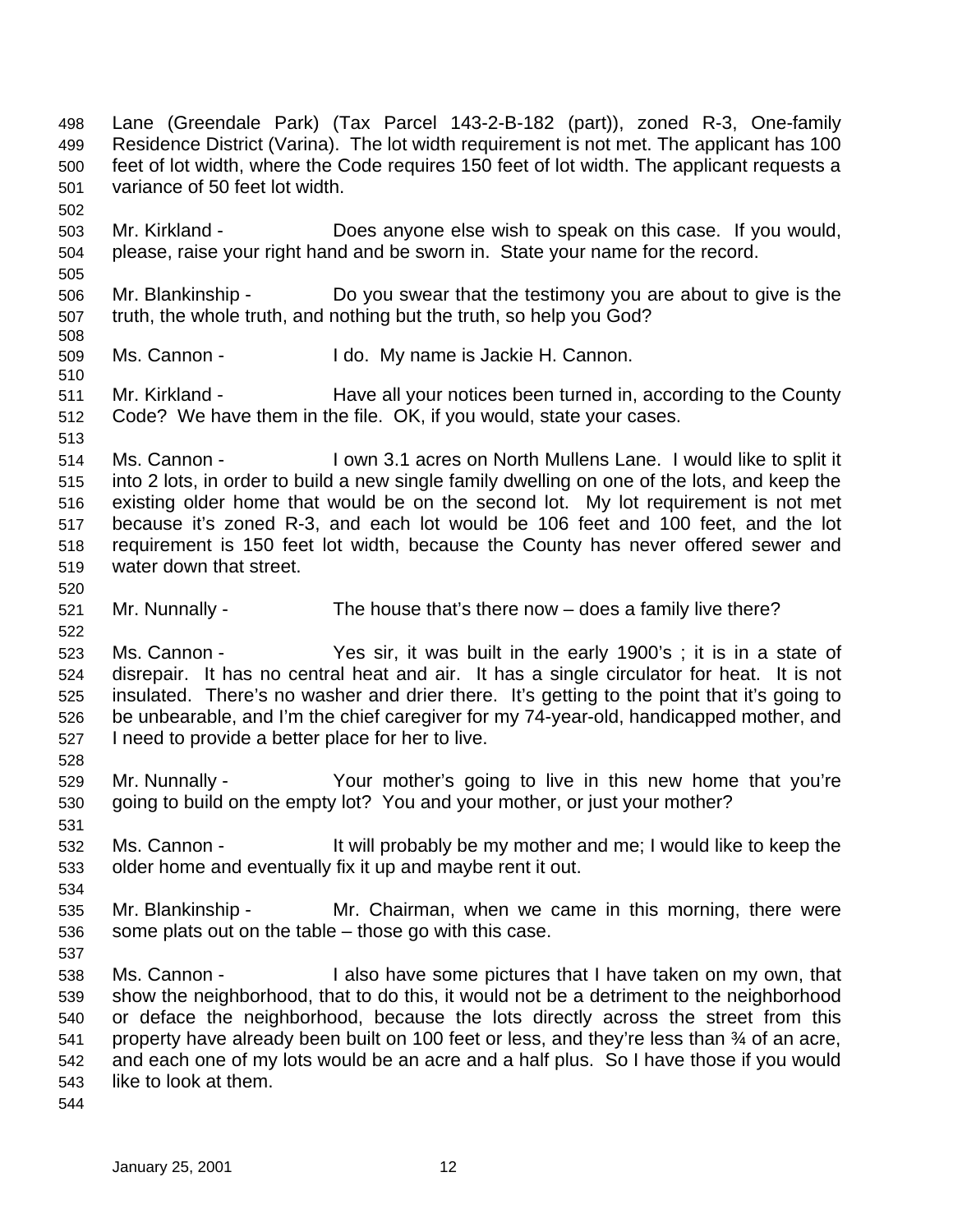Mr. Kirkland - We'd have to keep them for 30 days.

Ms. Cannon - That's fine.

 Mr. Kirkland - Hand them to the Secretary. Any other questions by Board members? Does anyone else wish to speak on this case? Any other Board members have any questions? If not, that concludes the case, ma'am, both cases,

 After an advertised public hearing and on a motion by Mr. Wright, seconded by Mr. McKinney, the Board **granted** your application **A-6-2001** for a variance to allow a single family dwelling to remain at 570 North Mullens Lane (Greendale Park) (Tax Parcel 143- 2-B-182 (part)). The Board granted the variance subject to the following conditions:

 1. Only the improvements shown on the plan filed with the application may be constructed pursuant to this approval. Any additional improvements shall comply with the applicable regulations of the County Code.

 2. Approval of this request does not imply that a building permit will be issued. Building permit approval is contingent on Health Department requirements, including, but not limited to, soil evaluation for a septic drainfield reserve area and approval of a well location. 

| 567 | Affirmative:  | Balfour, Kirkland, McKinney, Nunnally, Wright 5 |  |
|-----|---------------|-------------------------------------------------|--|
|     | 568 Negative: |                                                 |  |
| 569 | Absent:       |                                                 |  |

 The Board granted this request, as it found from the evidence presented that, due to the unique circumstances of the subject property, strict application of the County Code would produce undue hardship not generally shared by other properties in the area, and authorizing this variance will neither cause a substantial detriment to adjacent property nor materially impair the purpose of the zoning regulations.

 After an advertised public hearing and on a motion by Mr. Wright, seconded by Mr. McKinney, the Board **granted** your application **A-7-2001** for a variance to build a single family dwelling at 580 North Mullens Lane (Greendale Park) (Tax Parcel 143-2-B-182 (part)) The Board granted the variance subject to the following conditions:

 1. Only the improvements shown on the plan filed with the application may be constructed pursuant to this approval. Any additional improvements shall comply with the applicable regulations of the County Code.

 2. Approval of this request does not imply that a building permit will be issued. Building permit approval is contingent on Health Department requirements, including, but not limited to, soil evaluation for a septic drainfield and reserve area, and approval of a well location. 

Affirmative: Balfour, Kirkland, McKinney, Nunnally, Wright 5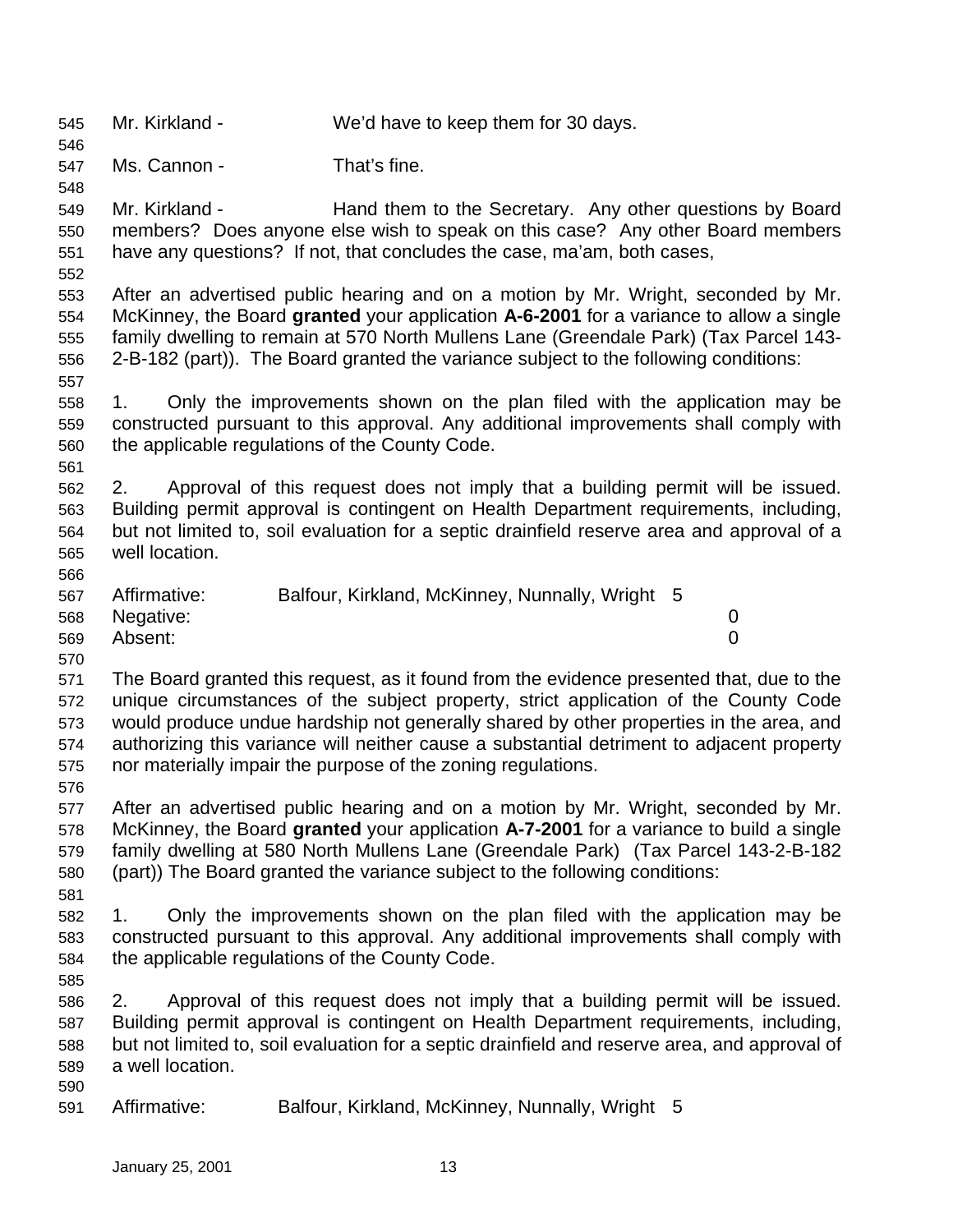|     | 592 Negative: |          |
|-----|---------------|----------|
|     | 593 Absent:   | $\Omega$ |
| 594 |               |          |

 The Board granted this request, as it found from the evidence presented that, due to the unique circumstances of the subject property, strict application of the County Code would produce undue hardship not generally shared by other properties in the area, and authorizing this variance will neither cause a substantial detriment to adjacent property nor materially impair the purpose of the zoning regulations.

 **A - 8-2001 PARK 'N GO** requests a variance from Sections 24-104(j)(3) and 24-104(j)(2)(b) of Chapter 24 of the County Code to erect freestanding and attached signs at 5800 Audubon Drive (Tax Parcel 163-A-14B), zoned M-1, Light Industrial District (Varina). The freestanding sign area requirement, freestanding sign height requirement, and total sign area requirement are not met. The applicant has 40 feet freestanding sign height, 154 square feet freestanding sign area, and 234 square feet total sign area, where the Code allows 25 feet freestanding sign height, 75 square feet freestanding sign area, and 75 square feet total sign area. The applicant requests variances of 15 feet freestanding sign height, 79 square feet freestanding sign area, and 159 square feet total sign area

 Mr. Kirkland - Does anyone else wish to speak on this case? If you would, state your name for the record, sir.

- Mr. Booker It's Kevin Booker, sir.
- Mr. Kirkland Could you speak a little louder.
- Mr. Booker I'm sorry, Kevin Booker.
- Mr. Kirkland Would you raise your right hand and be sworn in.
- Mr. Blankinship Do you swear that the testimony you are about to give is the truth, the whole truth, and nothing but the truth, so help you God?
- Mr. Kirkland Have all your notices been turned in? Hand them to the Secretary, please. You can state your case.
- Mr. Booker Yes sir. Thank you. If I may, may I use the mouse to get to 630 the property in question? I think I know how to do it  $-1$  go to 8, right here, no, wrong parcel. I just thought seeing the property might be helpful.
- Mr. Blankinship Normally we have this whole thing actually working.
- Mr. Booker Yes, it looks like you have some pretty high tech gizmos here. The property in question is a Park 'n Go that's under construction; its address is Audubon Drive; it's in the vicinity of the airport. We're asking for several signs, and the collective total and height are what we're here before you asking a variance for. The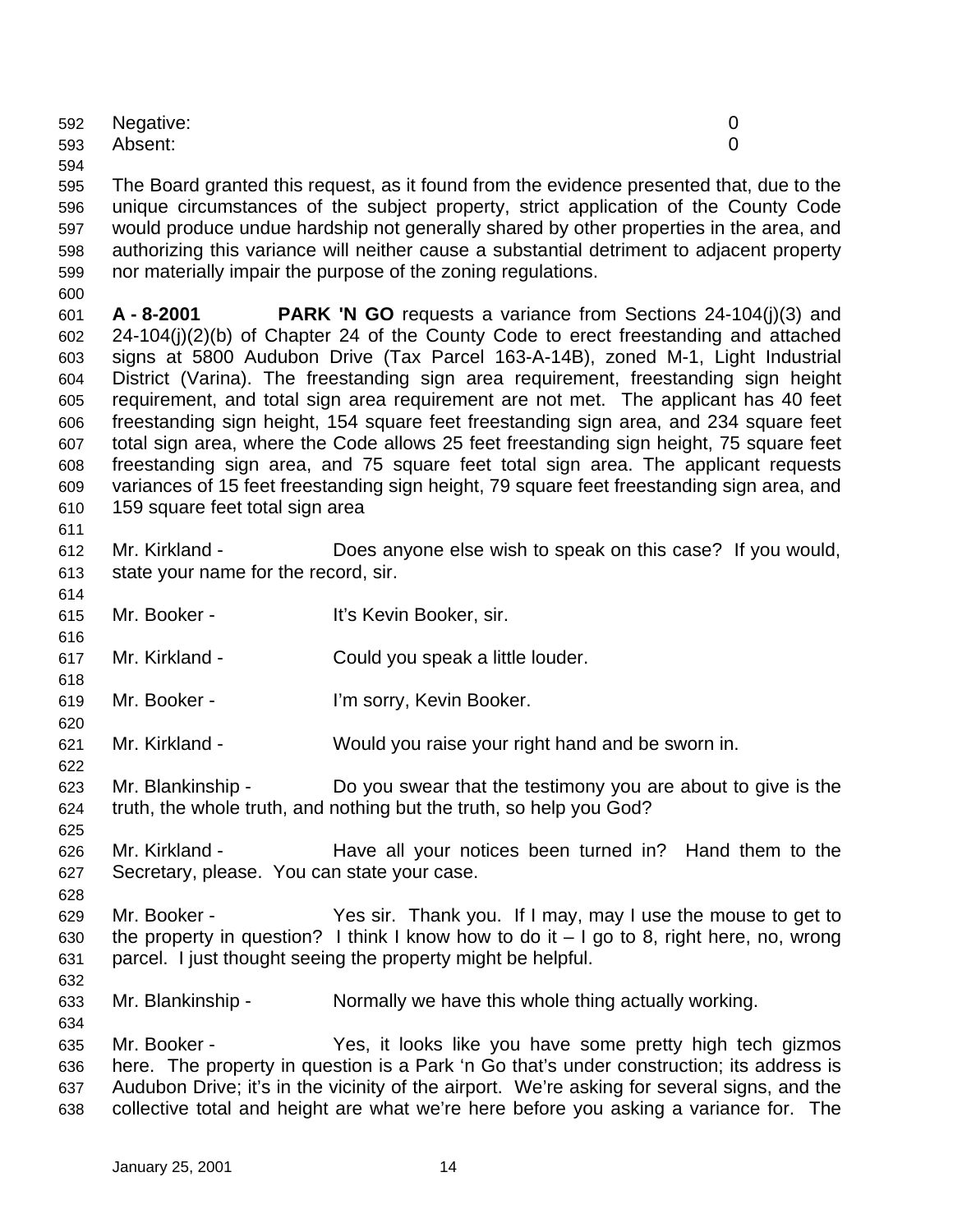primary sign, which the customer feels is most critical to their business, is a freestanding sign. We have proposed an 11 by 14 foot sign with an overall height of 40 feet. I've got some pictures; we came down several weeks ago and did what we call a target test, where we take a crane, and we raise it up, and we shoot pictures of various heights. This parcel is somewhat unique, in the fact that it sits approximately 7 feet below grade or to the adjacent property, the Henrico Park 'n Ride is adjacent to it, and it's approximately 7 feet above the parcel in question. So if I may, may I present these pictures, and what I've done is denoted 25 and 40 and tried to take the same shot to give you a visual.

Mr. Kirkland - If you turn them in, we'll keep them for 30 days.

 Mr. Booker - That's fine. In addition, what I've done is done some diagrams to illustrate the proposed sign versus the allowed sign, and what I've also done is drawn a block to represent the 7 foot height variance, so if I may, I'd like to present those. The other items in question are the 2 signs in question on the building, a small sign there, as well as a small directional. I'll present all those; I have those in triplicate, so you can pass them around, and you can keep those 

 And finally, the last item in question, or the collective sign package, if you will, is over the parking canopy of the exit entrance of this facility, will be a yellow awning, and they would like to erect just vinyl copy, more or less vinyl letters on this illuminated awning, as well. So that's the final exhibit.

Mr. McKinney - Mr. Booker, did you say this sign is going to be 40 feet high?

 Mr. Booker - That's what we would like. Understanding that the Code does allow for 25, I'm not sure if the Board would take into consideration the height difference, if they would grant 7 feet, that would make the sign in effect, 32 from the standard grade of that, of the adjacent property, so in essence we would be asking for a visual 8. Any relief would be appreciated. I guess in a situation like this, where they are asking for a considerable variance, they like to look at what we would like, and realize that maybe the Board would take it under advisement, and maybe there was some compromise that could be reached on the signage. As I've stated, I've presented you with the entire sign package as they would like it. Keep it in mind that the free-standing sign is critical to their line of business. Many times in these proceedings, you get a situation where the newcomer to the block, he wants a larger sign because he wants to sell more hamburgers. I think this particular business, in particular, is geared on that immediate notification of where this is, because this does provide a service to travelers and things of that nature, so I'd ask that you keep in mind the nature of the business that it's catering to, the transient people that would be coming and going to the airport, the need to quickly identify this site. 

- Mr. Balfour How are they going to get from this parking lot to the terminal?
-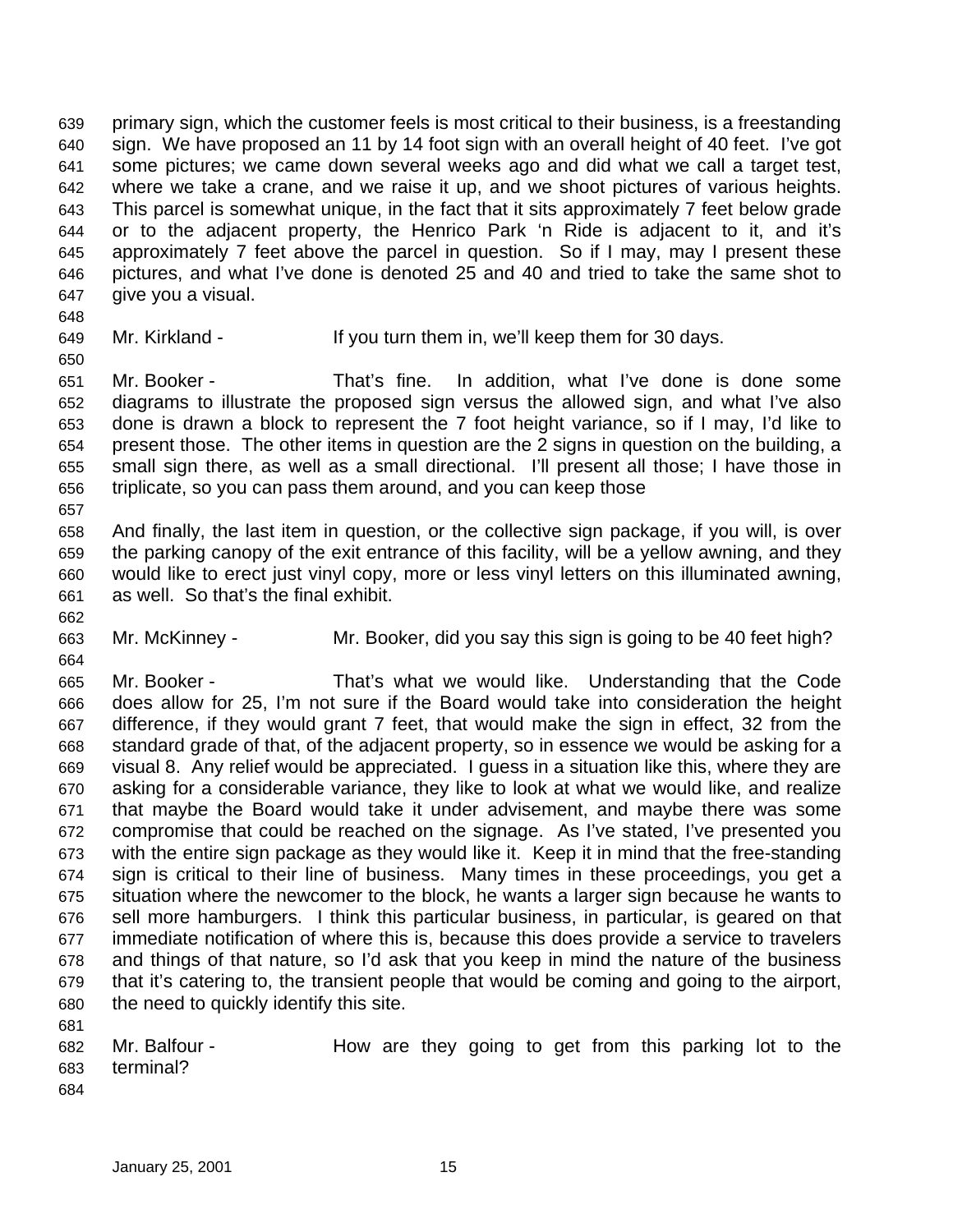Mr. Booker - They actually, there's a shuttle…………….. I'm sorry, this is the property owner, Paul. Mr. Kirkland - If you would sir, come forward; you need to be sworn in before you make any statements. If you'll raise your right hand, the Secretary will swear you in. Mr. Blankinship - Do you swear that the testimony you are about to give is the truth, the whole truth, and nothing but the truth, so help you God? Paul Rutigliano - I do. Mr. Balfour - How would you get from the parking deck to the terminal? Paul Rutigliano - We provide shuttle buses that exit out on Audubon and then make the right on Airport Drive, and then take the passengers to the terminal. Mr. Kirkland - On this site here, this sign and everything else, where is the big sign going to be? Mr. Booker - I wish I had a pointer here. What the site plan shows, do you see the little blurb that says free-standing sign height and total area? That in fact would be the small directional; it would be 5 feet tall and 12 square feet. What we would like to do is erect the sign where you see the pictures, towards the rear of the property. You don't have a laser pointer, do you? The proposed sign is right where I have my hand in the back corner of the parcel, and that's where in turn the site tests were taken from, so this initial site that's denoted, is in fact, merely a directional, and that could be jettisoned if the Board felt that more than one sign was excessive, but like I say, we would like to erect a sign towards the rear of the parcel. Mr. Balfour - When cars are coming to it, which way are they going to be approaching it? Mr. Booker - They'll come down Airport Drive, and then take a left, and come into the parcel here. What you have, where the pointer is, would actually be the shadow of the canopy. Mr. Balfour - Why is it that you need the sign in the rear if they are coming in where the small sign is on Audubon Drive? I'm not sure I'm with you. Mr. Booker - Well the airport is, as you know, what the service is there for. Mr. Balfour - So you need to see the sign coming out on Airport Drive, to mean…………… Mr. Booker - Correct; that's why we're wishing to erect it in the rear of the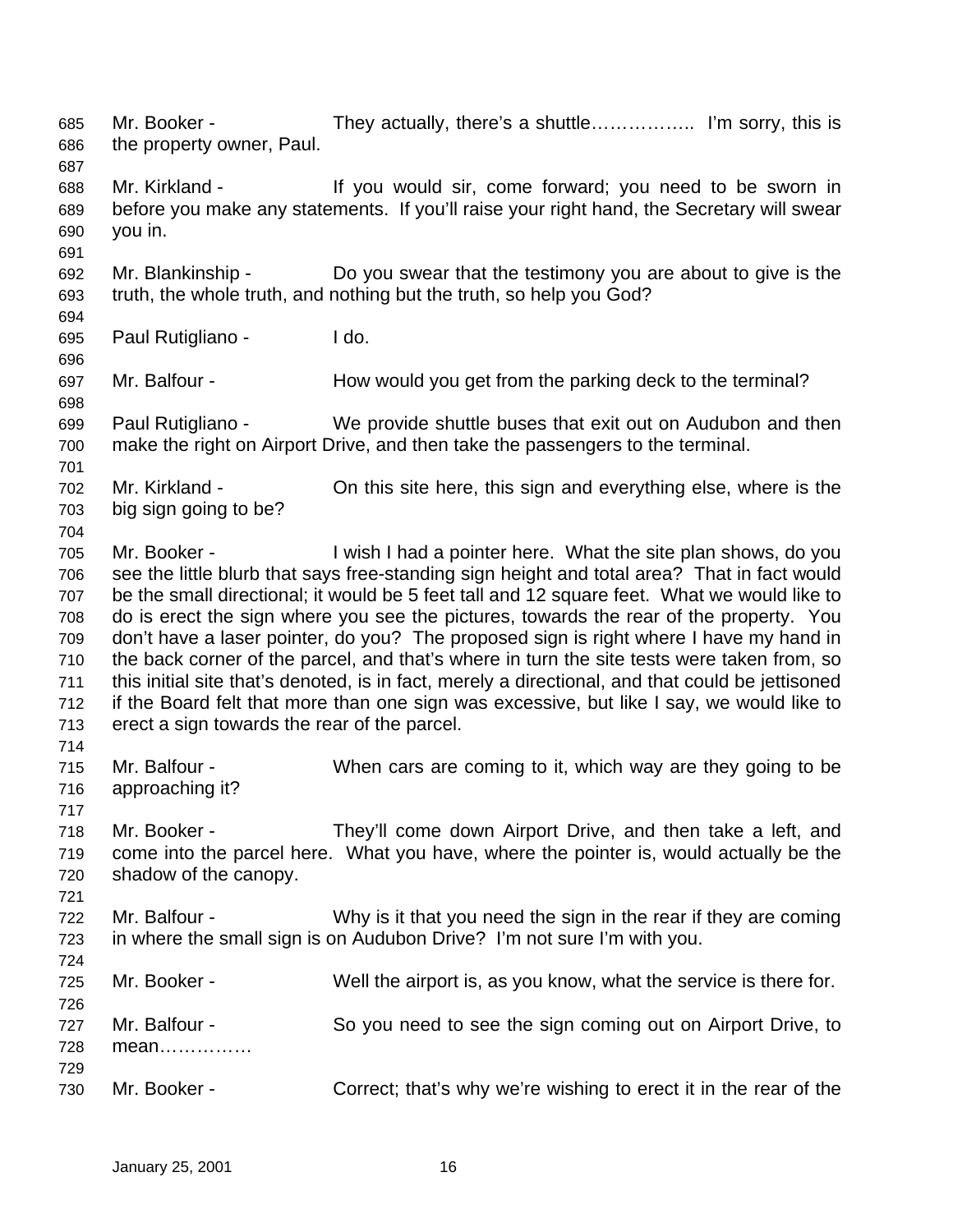parcel, so those coming out of the airport can in turn identify it, get down, and then seek it out; that's the main purpose.

- 734 Mr. McKinney Mr. Booker, is this privately owned? Mr. Booker - Yes sir. Mr. McKinney - It has nothing to do with the airport? 740 Mr. Booker - No sir. Mr. McKinney - How are the people going to know to come down Airport Drive to get to this – are you going to advertise this? Let's say I'm going to fly to New York or Florida or Atlanta, and I come to the airport. Why would I come to this Park 'N Go Airport Parking. Mr. Booker - Well, I would assume, usually on-site parking at an airport is somewhat pricey, and I'm not sure what it is in Richmond. In Roanoke it's \$8 a day, whereas they offer a secure lot, \$5 a day parking, probably for your longer term travelers, someone who would come in, go to Florida for a week or 2……………… Mr. Kirkland - Come to the mike so we can hear you. What is your name? Mr. Rutigliano - Paul Rutigliano; I'm one of the developers in the property. Would be the customer service, the service that we provide to travelers, who, like yourself, are going to the airport, with the free shuttle service – it's very quick; it's very easy, very efficient, and most importantly, the security is excellent. If there's ever a problem with your vehicle, we provide service for flat tires, for batteries, especially for women, wives that are traveling, that they are secure from leaving the terminal to leaving our property. That is one of the biggest features we have to offer is the security and the fast, efficient service. Mr. Balfour - I think his question is "how are people going to know you are there and what you offer" if you are stuck on Airport Drive? Mr. Rutigliano - That is why we need that sign, that would be a big help. We have a billboard that we are going to start with on February 1 with Lamar Advertising on I-64, between Laburnum and Nine Mile Avenue, I don't know if you are familiar with that Colonial Downs board that was there, well, we're going to secure that on February 1, we'll have a billboard there to help advertise the site. Once that sign is placed, hopefully the people will be able to see the sign and our property. We are developing Phase I currently, and in the spring we will develop Phase II, which will back up, as you can see on the map, to Williamsburg Road. I'm sure, as Kevin has said, on that border property on the Henrico County Park and Ride, if you've been out there, have you seen those big photon bushes out there. They are probably 25 to 30 feet high. That's one of
- 776 the problems that we currently have.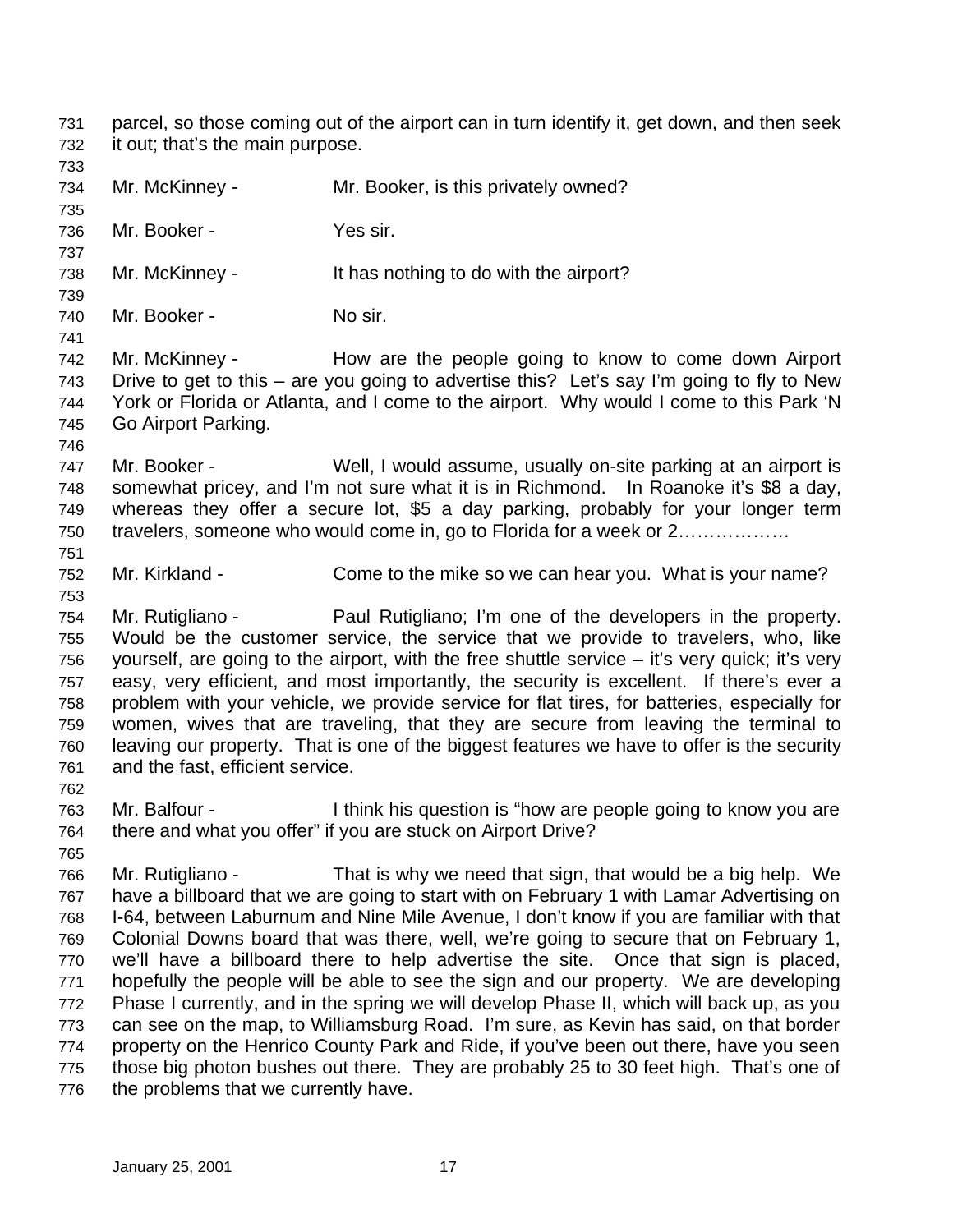| 777        |                                                 |                                                                                                                                               |
|------------|-------------------------------------------------|-----------------------------------------------------------------------------------------------------------------------------------------------|
| 778        | Mr. McKinney -                                  | Are you operating from this site currently?                                                                                                   |
| 779        |                                                 |                                                                                                                                               |
| 780        | Mr. Rutigliano-                                 | No sir.                                                                                                                                       |
| 781        |                                                 |                                                                                                                                               |
| 782        | Mr. McKinney -                                  | Who is your competition down there?                                                                                                           |
| 783        |                                                 |                                                                                                                                               |
| 784        | Mr. Rutigliano-                                 | Our competition will be the Airport itself. The property known                                                                                |
| 785        |                                                 | as Aeropark was bought by the Airport for employee parking.                                                                                   |
| 786        |                                                 |                                                                                                                                               |
| 787        | Mr. McKinney-                                   | So you really need this sign for monetary standpoint.                                                                                         |
| 788        |                                                 |                                                                                                                                               |
| 789        | Mr. Rutigliano -                                | Yes sir.                                                                                                                                      |
| 790        |                                                 |                                                                                                                                               |
| 791        | Mr. McKinney -                                  | What are your hours of operation?                                                                                                             |
| 792        |                                                 |                                                                                                                                               |
| 793        | Mr.Rutigliano-                                  | We are 365 days a year, 24 hours a day. We never shut                                                                                         |
| 794        | down.                                           |                                                                                                                                               |
| 795        |                                                 |                                                                                                                                               |
| 796        | Mr. McKinney-                                   | Is your property fenced all the way around?                                                                                                   |
| 797        |                                                 |                                                                                                                                               |
| 798        | Mr. Rutigliano-                                 | Yes sir. That was a condition of the Plan of Development<br>with the Planning Commission. We will have a 42 inch tall fence around the entire |
| 799        |                                                 |                                                                                                                                               |
| 800        | property.                                       |                                                                                                                                               |
| 801<br>802 | Mr. McKinney-                                   | And what type of guards do you have?                                                                                                          |
| 803        |                                                 |                                                                                                                                               |
| 804        | Mr. Rutigliano-                                 | We don't really have a security force, we have a manager                                                                                      |
| 805        |                                                 | that will be on the site all the time. We will have 6 to 7 shuttle buses with drivers and 3                                                   |
| 806        |                                                 | to 4 people that work in the office. We will have 15 to 16 employees that will be working                                                     |
| 807        | on the property all the time.                   |                                                                                                                                               |
| 808        |                                                 |                                                                                                                                               |
| 809        | Mr. McKinney-                                   | How many cars can you hold in this lot?                                                                                                       |
| 810        |                                                 |                                                                                                                                               |
| 811        | Mr. Rutigliano                                  | Phase I, we can hold 749 cars and Phase II, it will take us to                                                                                |
| 812        | 1200 cars. We lose a lot of space to the basin. |                                                                                                                                               |
| 813        |                                                 |                                                                                                                                               |
| 814        | Mr. McKinney-                                   | And your fee is \$5.00 a day.                                                                                                                 |
| 815        |                                                 |                                                                                                                                               |
| 816        | Mr. Rutigliano-                                 | We will have two fees, one is an introductory fee and a                                                                                       |
| 817        | corporate rate.                                 |                                                                                                                                               |
| 818        |                                                 |                                                                                                                                               |
| 819        | Mr. McKinney-                                   | So your intention is to go into competition with the Airport?                                                                                 |
| 820        |                                                 |                                                                                                                                               |
| 821        | Mr. Rutigliano-                                 | We will not be in direct competition with the Airport, but                                                                                    |
| 822        |                                                 | provide a service for the passengers. We feel that the way the Richmond Airport is                                                            |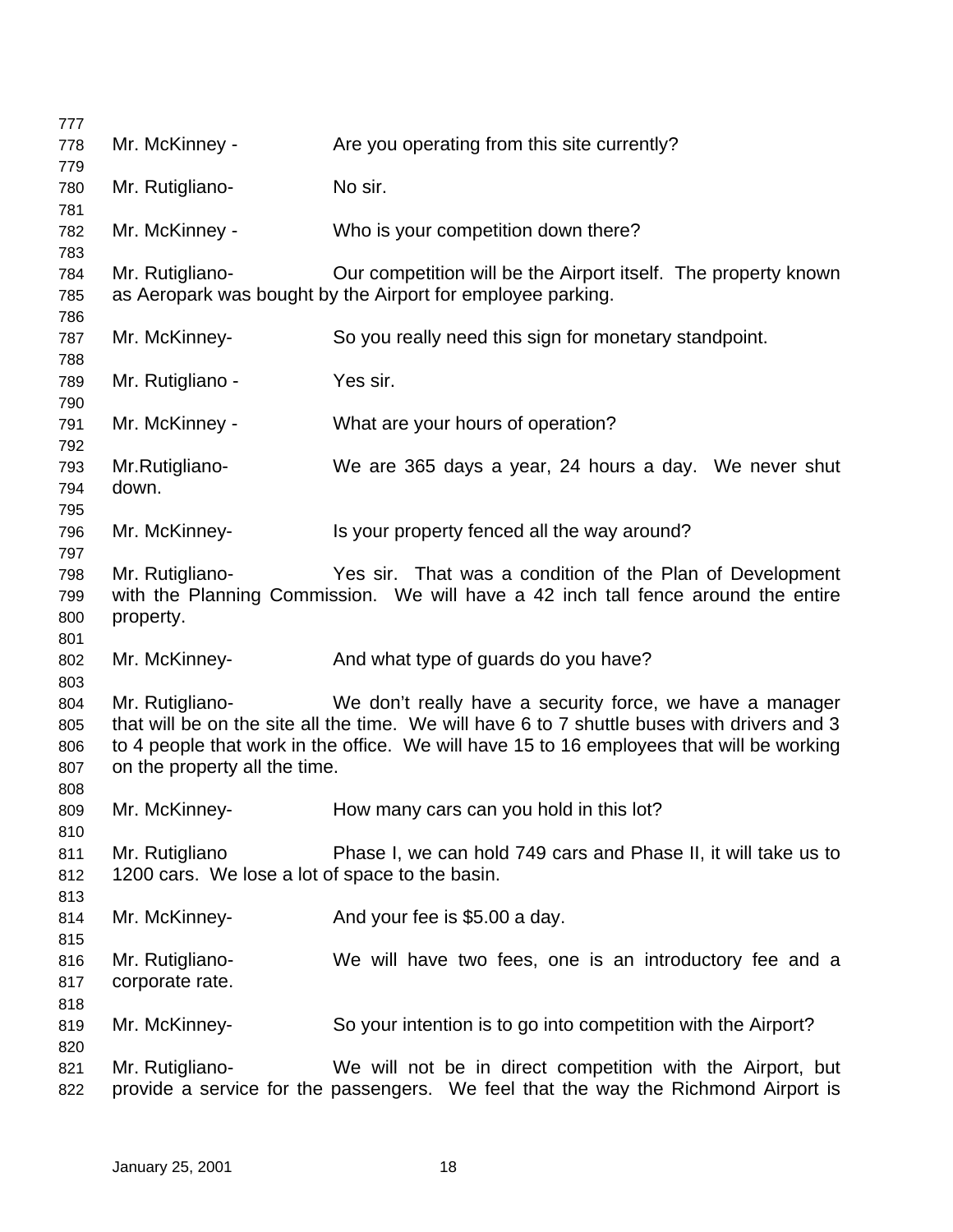going to grow in the next 10 years, that we feel that this lot is needed. If you could look back 5 years and see the Richmond Airport, you would have not thought they needed the new Parking garages and that parking would be in such demand. We feel that Richmond is a viable market. 828 Mr. McKinney - The Airport just opened up 2 new parking lots. 830 Mr. Rutigliano - Every time I come into Richmond, I do go through those 831 garages, and they are full with the exception of the  $4<sup>th</sup>$  level, where there may be 50 or 60 spots open. They do a very good business. Mr. McKinney- The Airport commission is aware of what you want to do here? You have talked to them. Mr. Rutigliano- Yes sir. Mr. McKinney- Who in particular? Mr. Rutigliano- The gentleman that I work with, John Bona, who is the primary owner, has talked with them, about a year ago. I can't remember the gentleman's name that he spoke with, but we've gone into the Airport Commission. I've talked to Mr. Heckler of the Airport Commission, about advertising in the airport, Moses Henderson, who we have to register our shuttle buses and pay the fee every time we enter and leave the airport. Mr. Kirkland- Mr. Blankinship, are there any other signs as tall as this proposed 40-foot sign, down in that area? And the motels that are in that area? Mr. Blankinship- I do not know. Mr. Rutigliano- When we came down to do the site surveys, there were several hotel signs, Microtel, and some other, Motel 6, that appeared considerably larger than 25. And I also wanted to submit 2 more pictures. We are afraid that if we erect the sign at 25 feet, the sign will be partially hidden by the trees at the Henrico Park n Ride. The mouse isn't working. It says "photos." Will they show the dip in the property? 860 Mr. Blankinship - Can we bring up the photos from back there, Tony? Mr. Rutigliano - If you note this picture of, you see the large bushes back to the left of the park – that is the area that we'd like to erect the sign, just kind of a point of reference; I believe there's another photo that shows the shot taken from Audubon. As you can tell, the lot dips down considerably from grade, and that's the grade of the lot; I just wanted to bring you up to speed on those few items. As we've said, we've presented the "what we would like" sign package-wise. If the Board feels that that's excessive, we would definitely be open to some type of compromise; also, as it stands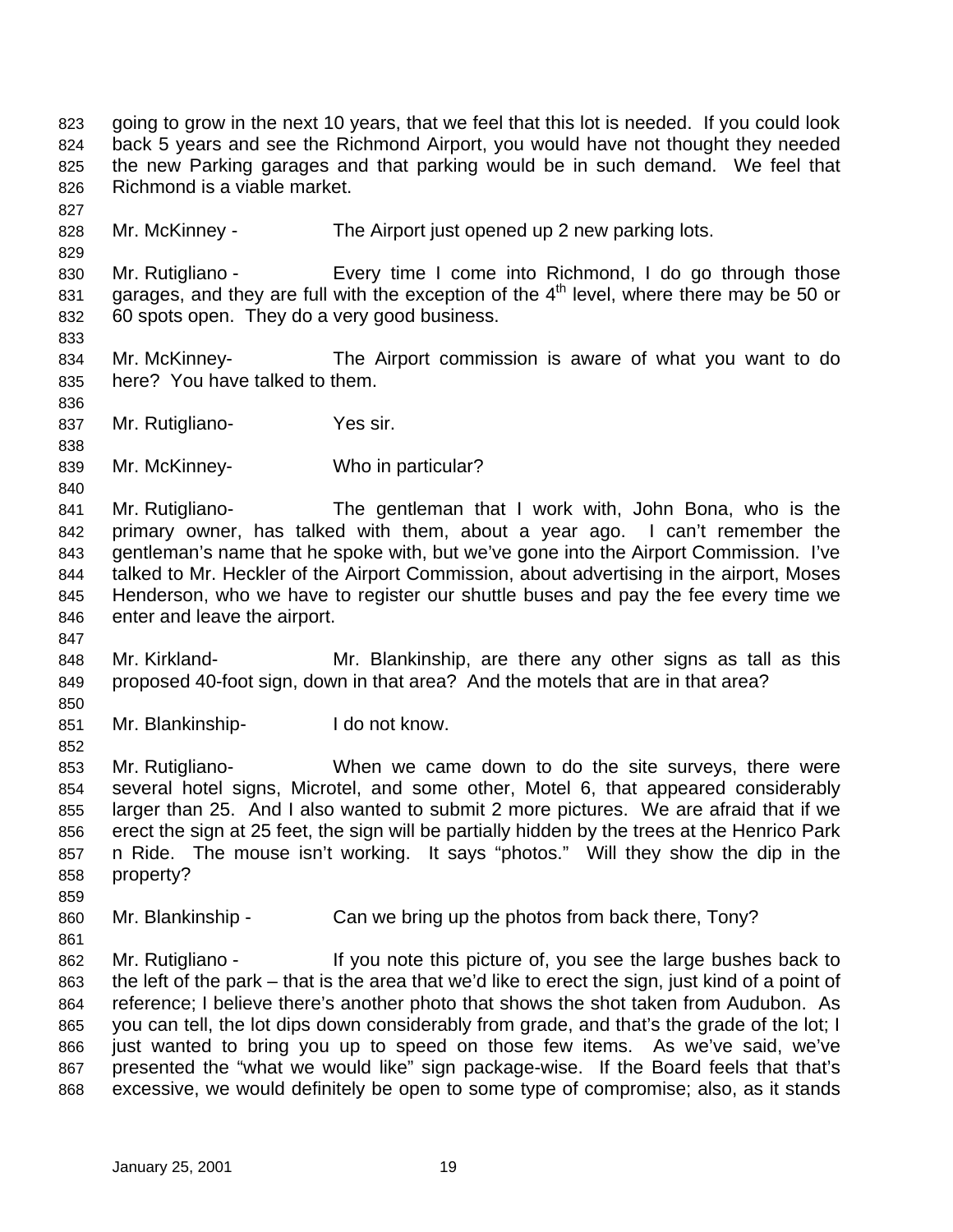now, I don't know if you can tell from my pictures, if we erected a sign at 25 feet, which is allowed, the sign would also be hidden by, I believe there's some self storages along that way, as you approach out of the airport, you look over to your left, the sign would almost be hidden behind those buildings. So all we're trying to do is just mainly get the sign up to a visible area, and it would be in character with adjacent property owners that are doing the same type of business, that are seeking out this type of customer. Mr. McKinney- Mr. Booker, that Extra Attic Mini-Storage down there is 8 feet high. Mr. Booker - Visually, when you look at my pictures of the way that lot dips, I don't know if you can see the target, I mean it's almost sitting on top of that, and that was showing to the top of that board, so the sign in turn would be below that. Mr. Kirkland- What's the height to the top of this board, in this picture? Mr. Booker - That would be 25 feet, so actually that sign is 4 feet tall, so it would almost look like the sign is floating on top of those trees, at that level, which is approximately 25 or 30 feet, that parking lot, Henrico Park and Ride, is a considerable parcel. The biggest thing is, if you look at the distance photos, and that's what we're trying to show the difference. Mr. Kirkland- How big is this sign right here? Mr. Booker - That proposed sign is 11 by 14; the one beside it is 7 feet, 6 by 10. That in fact would comply. The secondary sign that you're seeing there would be the 75 square feet, and the staff can correct me if I'm wrong, but it's my understanding that the entire parcel could have no more than 75 feet, so in essence, that sign would max out the square footage, and in turn, we need a variance to identify the true entrance, the canopies, and things of that nature. Mr. Kirkland - Mr. McKinney, you had a question? Mr. McKinney - Mr. Secretary, have we had any input from the airport? Mr. Blankinship - I have not received any from them. They are not on our standard list of …………….. Mr. McKinney - I understand that, but I know there's been millions of dollars spent down there on that airport, and I know Mr. Rutigliano………….. Mr. Rutigliano - Sir, we've had correspondence with the FAA, though, because with our light poles…………. Mr. McKinney - The FAA is in Washington, D. C., and they don't really have a whole lot to do, other than overseeing the safety, etc. of the airport here. We have an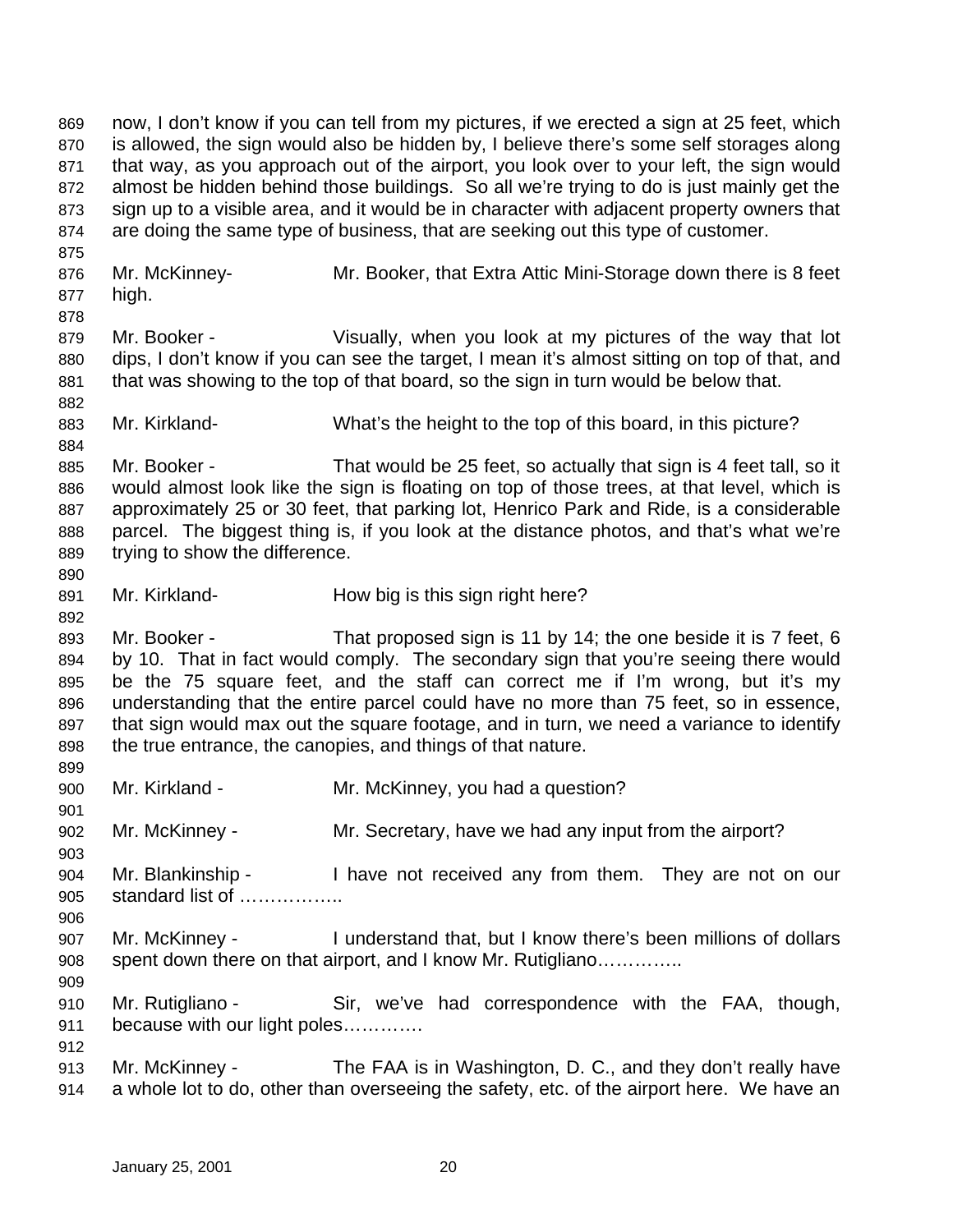airport commission that's made up of the metropolitan area, different governmental bodies, and we have an airport director, and I know that they've spent a lot down there, trying to make this go. As you say, hopefully, Richmond International Airport will be a hub for an airline eventually; it was at one time for Piedmont.

- 920 Mr. Rutigliano Right, we are hoping for that. I understand. If I may, we have an existing property right now in Baltimore/Washington……….
- Mr. McKinney Do you have any problem with deferring this for 30 days, for us to get some input from the airport?
- Mr. Wright- What has that got to do with this? If someone wants to put a parking lot out there, whether they park one car or a thousand cars, what has that got to do with it? They've got a right to do it. Why have we got to talk to the airport?
- 930 Mr. McKinney- But they're asking for a variance to put signs up too......
- Mr. Wright- They could build this with the signs, they don't need a 933 variance for those signs unless they want some additional signage..........
- Mr. McKinney- Okay, I'll withdraw my request.
- Mr. Rutigliano- And not trying to step on anyone's toes, if we wanted to put a burger stand there, I'm sure the airport has concessions too. I don't think we're trying to change the scope of what we're after there, whether or not, we just feel that the business warrants a larger sign. Probably if we just subdivided that parcel, it's a 15- acre tract, we could probably put up 10 free-standing signs; in essence, it's 75 square feet, if we so chose to do that. We would not do that; however, as large as that parcel is, by mere property lines and the proper setbacks and lot frontages, you could have a number of signs out there. So what we're trying to do is maximize the visibility of this sign, which they feel they need, and then hopefully you'll grant it.
- 

- 947 Mr. Kirkland Any other questions? Anyone else wish to speak on this case? That concludes the case. Thank you gentlemen.
- 
- After an advertised public hearing and on a motion by Mr. Nunnally, seconded by Mr. McKinney, The Board **denied** your **A-8-2001** application for a variance from Sections 24-104(j)(3) and 24-104(j)(2)(b) of Chapter 24 of the County Code to erect freestanding and attached signs at 5800 Audubon Drive (Tax Parcel 163-A-14B). The Board denied your request, as it found from the evidence presented, that authorizing this variance would be of substantial detriment to adjacent property or would materially impair the purpose of the zoning regulations.

| 958 | Affirmative: | Balfour, Kirkland, McKinney, Nunnally, Wright |  |
|-----|--------------|-----------------------------------------------|--|
| 959 | Negative:    |                                               |  |
| 960 | Absent:      |                                               |  |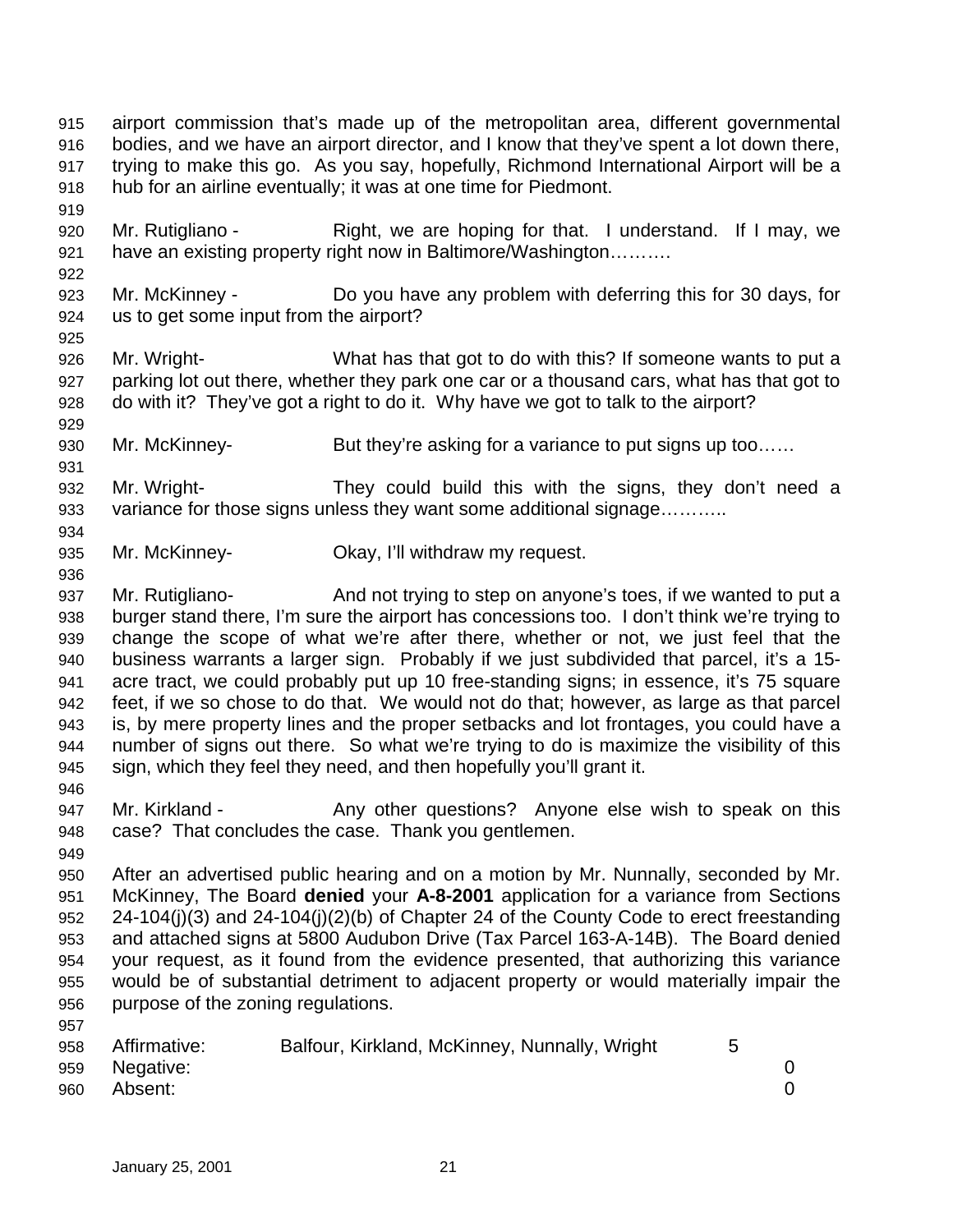Mr. Kirkland - That concludes the 9:00 o'clock agenda, so we have to wait a few minutes, if you want to take a break before we start the 10:00 o'clock agenda. Mr. Blankinship - Let me just repeat, that **A-9-2001** was withdrawn without prejudice, if anyone is waiting for it. Mr. Kirkland - Meeting come to order, 10:00 o'clock agenda. **A - 10-2001 SPRINGFIELD WEST ASSOCIATES, LC** requests a variance from Section 24-94 of Chapter 24 of the County Code to allow apartment buildings to remain at 9500 Brightway Court (Tax Parcel 49-A-27), zoned R-5, General Residence District (Brookland). The front yard setback is not met. The applicant has 27.26 feet front yard setback, where the Code requires 35.00 feet front yard setback. The applicant requests a variance of 7.74 feet maximum, front yard 977 setback. Mr. Kirkland - Does anyone else wish to speak on this case. If not, sir, would you raise your right hand and be sworn in. Mr. Blankinship - Do you swear that the testimony you are about to give is the truth, the whole truth, and nothing but the truth, so help you God? Mr. Easter - I do. My name is John Easter. Mr. Kirkland - Do we have all your notices in? If you would, state your case. Mr. Easter - Mr. Chairman, I'm here on behalf of Springfield West Associates, which is an LC that Marcus Weinstein and my law partner, Jay Weinberg, are involved in. We're seeking a variance of 7.74 feet from the 35 foot front yard setback, and this, I think, really presents a classic case for a variance in this respect. The need for this variance is generated by a condemnation that was necessitated for widening of Springfield Road, so obviously it wasn't anything that was brought on by the applicant. The staff report says that the buildings were built in compliance with the zoning code at the time. The taking occurred back in 1998, so I don't think there's any question here that the property was purchased in good faith, the development occurred in good faith, in fact we are not seeking to do anything new. The pictures that are attached to the case report show accurately the existing buildings, and what we're really seeking is a variance just to make sure those are totally legal and in compliance. In essence, the lot and structures have become nonconforming, by virtue of the fact that part of our front yard was taken. I think the extraordinary or exceptional situation here, that would justify the variance, is that the condemnation itself, rather than anything on the part of the applicant, gave rise to this situation. I think the strict application of the 35-foot setback would unreasonably restrict the use of the property for 2 reasons, that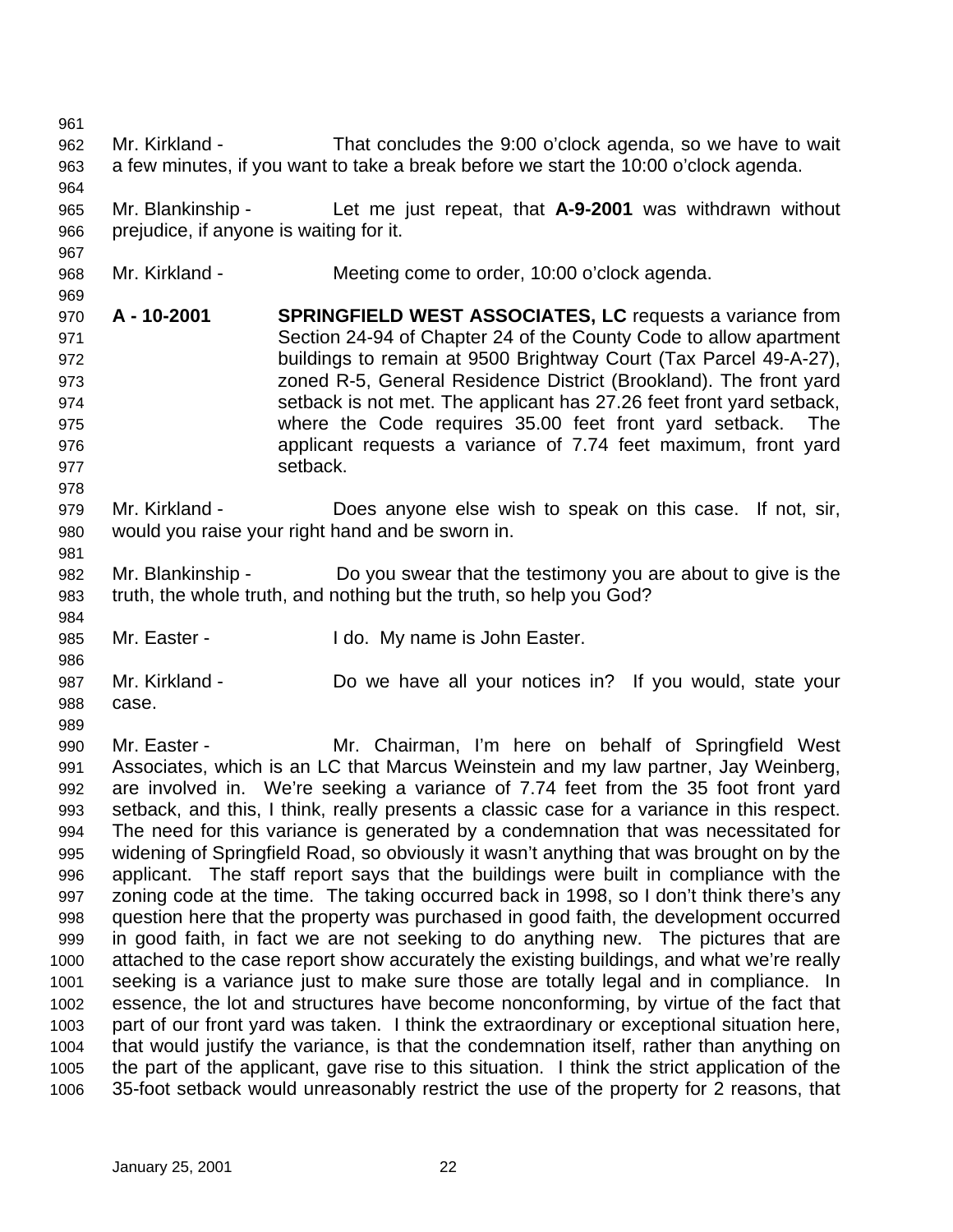are referred to in the case report. The first is, that when you have an income-producing property like this, the finance-ability of the property is very important. When you go and try and refinance one of these properties, and the lender finds out that you have a nonconformity, it can cause you a great deal of problems. Some lenders simply won't take it on, and others will charge you a higher rate, so it costs substantial additional money. In addition, of course, you're nonconforming status can be lost through non-use or through destruction greater than 50%. So what we're seeking is to protect ourselves against those eventualities, and basically to make sure that these are legal uses, fully in compliance with the ordinance, and that we're not stuck in a situation that we didn't bring on ourselves, that causes us harm. This clearly is a hardship, I think not shared by other properties within this zoning district; it's only because we had our front yard taken away from us that we need this. I don't think it's of such a general nature that this could be resolved by general standards. I think there's no substantial detriment that I can see, to any adjacent property. Again, these are existing buildings; they are there; the road came in after the fact. I received a few phone calls from adjacent property owners who got notice, and they basically just wanted to know what was happening, and they said "fine, we wish you luck, do I need a variance too?" And I explained to them why, because we were an income-producing property, this was critical for us, but probably would not be necessary for all the properties along the way. The condition that was listed in the staff report, would be acceptable to us, and I would note that this Board did grant a similar variance about 7 feet, to a property across the street, approximately 2 years ago, for almost the exact same reasons, related to the widening of Springfield Road. I think it's a fairly straightforward case, and I don't want to belabor the points. If I can answer any questions, I'd be happy to.

- Mr. McKinney- Mr. Easter, when VDOT took this property, did they compensate Springfield West Associates?
- Mr. Easter - Yes sir, they did, and one of the points of discussion was the fact that we would need a variance, that we'd become a nonconforming use, and that would create problems. And in the settlement that we reached, we were willing to do it at a lesser rate, costing the taxpayers less money, because, based on the prior case that this Board had heard, we thought we would be able to get this variance. We discussed possibly, with the state, having them come in and ask for the variance for us, and under this particular case, they chose not to go about it that way. If the Board did not see fit to grant this variance, I think in future cases, obviously we're going to be seeking greater compensation for our clients, asking for more money, because it will cost us more money, and I think this is a much more efficient use of the taxpayers' money. Does that answer the question?
- 

- Mr. McKinney- Well, the reason I asked is because you had to pay the fee to file this, and your time and so forth. It wasn't self-imposed, that's for sure. Just wanted to make sure VDOT compensated you to do this.
- Mr. Easter They did not directly compensate us for what I'm doing here today, but they did obviously, compensate us overall, for the taking, and we did have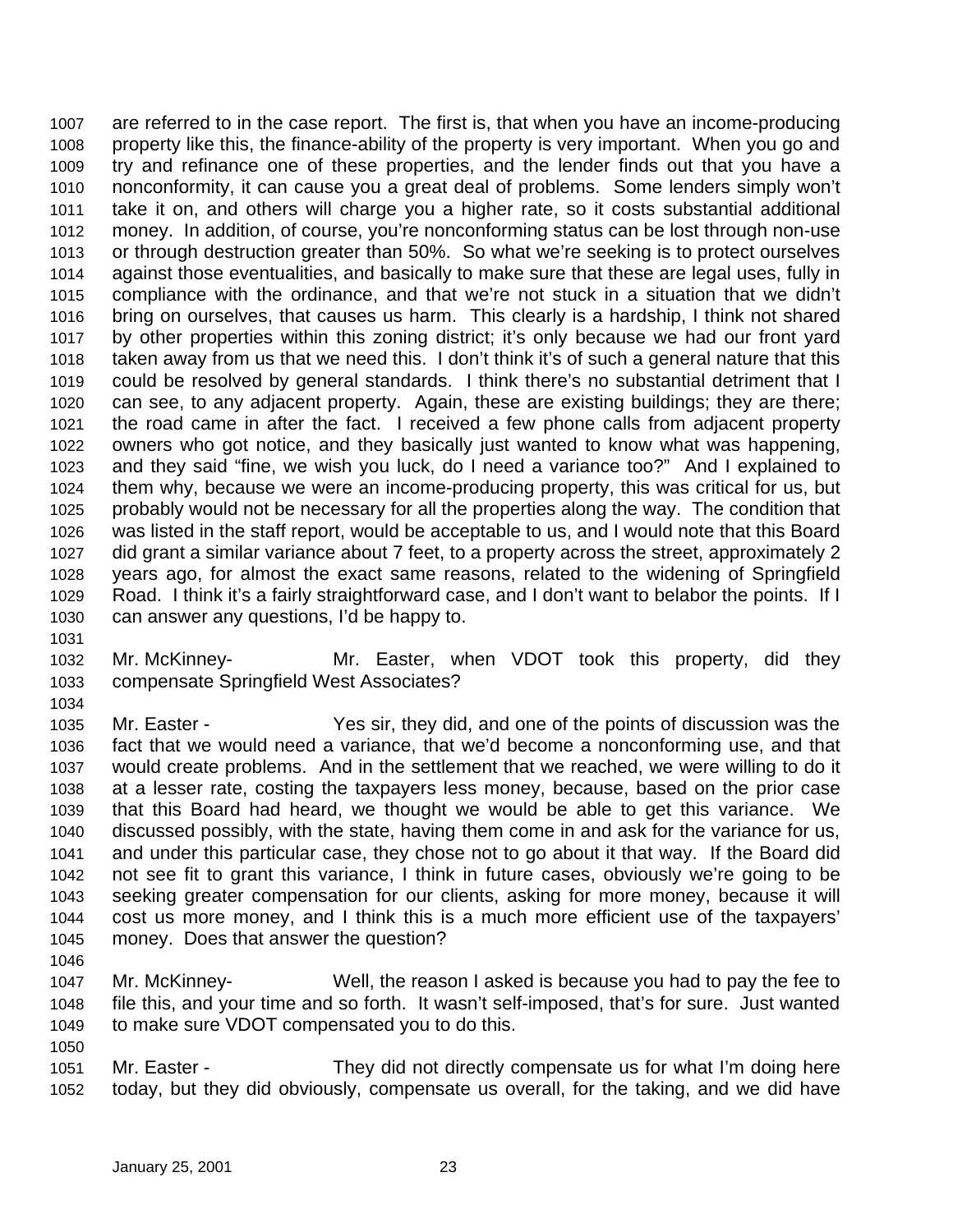discussion on the point that you raised sir. 1055 Mr. Kirkland - Any other questions by Board members? Anyone else wish to speak on this case? If not, that concludes the case. After an advertised public hearing and on a motion by Mr. Wright, seconded by Mr. Nunnally, the Board **granted** your application **A-10-2001** for a variance to allow apartment buildings to remain at 9500 Brightway Court (Tax Parcel 49-A-27). The Board granted the variance subject to the following conditions: 1. This variance only serves to allow the existing buildings to remain. Any additional improvements shall comply with the applicable regulations of the County Code. 1066 Affirmative: Balfour, Kirkland, McKinney, Nunnally, Wright 5 Negative: 0 Absent: 0 The Board granted this request, as it found from the evidence presented that, due to the unique circumstances of the subject property, strict application of the County Code would produce undue hardship not generally shared by other properties in the area, and authorizing this variance will neither cause a substantial detriment to adjacent property nor materially impair the purpose of the zoning regulations. Mr. Kirkland - Next case, sir. **A - 11-2001 RICHMOND DEVELOPERS, LLC** requests a variance from Section 24-104(l)(5)(d) of Chapter 24 of the County Code to erect attached signs at 9900 Brook Road (Tax Parcels 33-A-1A and -2A), zoned B- 3C, Business District (Conditional) (Fairfield). The sign height requirement is not met. The applicant has signs above the roofline, where the Code allows signs that do not extend above the roofline. Mr. Kirkland - Does anyone else wish to speak on this case? If you will, state your name for the record, please. Ms. Freye - Yes sir, good morning, Mr. Chairman, members of the board, my name is Gloria Freye. I'm an attorney here. Mr. Kirkland - Would you raise your right hand and be sworn in. Mr. Blankinship - Do you swear that the testimony you are about to give is the truth, the whole truth, and nothing but the truth, so help you God? 1096 Mr. Kirkland - Are Have all your notices been turned in, according to the County Code? We have them in the file. Now you can state your case. Ms. Freye - Good morning again. I'm here on behalf of the applicant,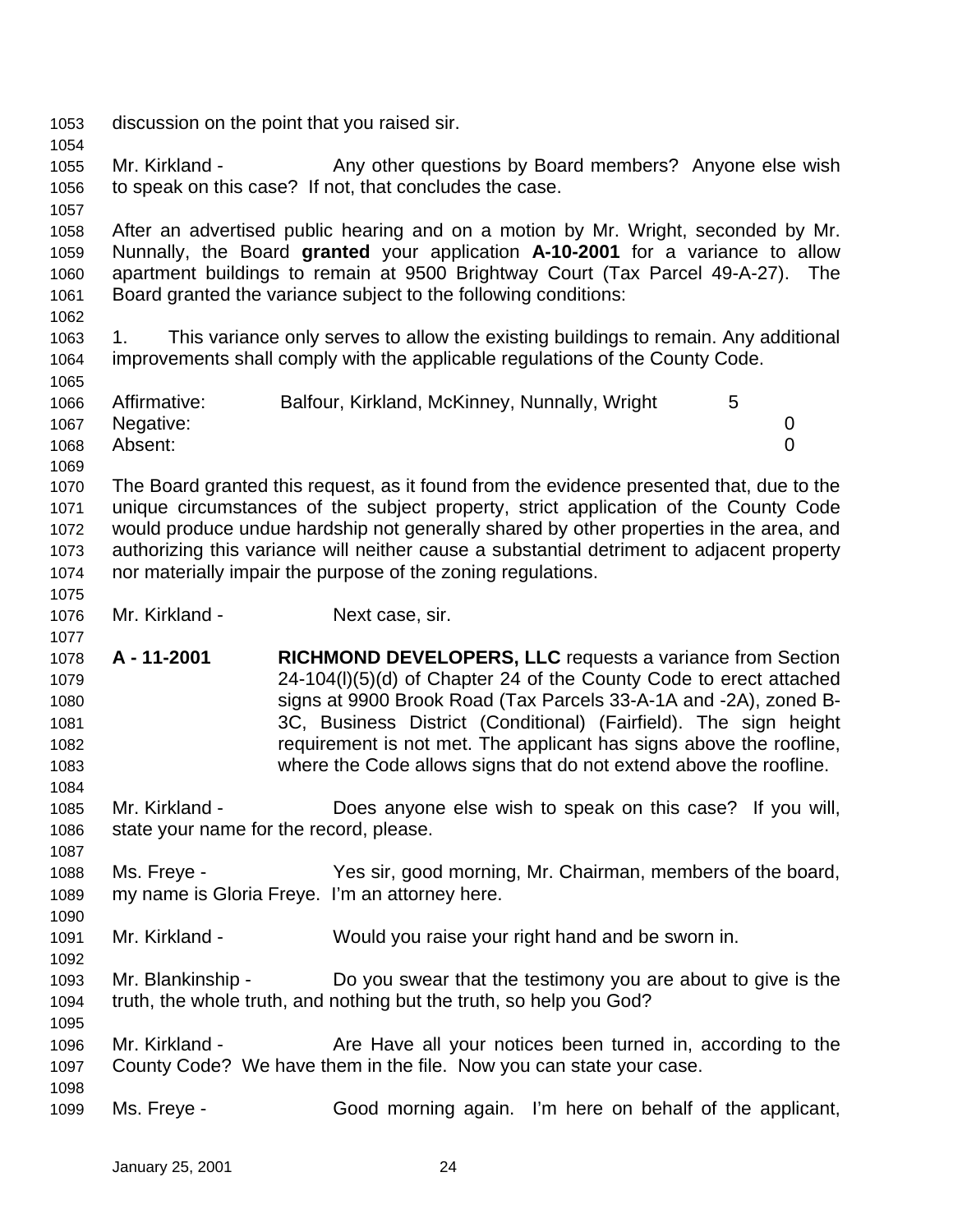Richmond Developers, LLC, and the developer is asking for a variance from the Code Section 24-104(l)(5)(d). That Code Section prohibits attached building signs from extending above a roof line of a building, and that restriction has a negative impact on 10 of the 11 stores that are being developed at the Creeks Shopping Center at Virginia Center. The problem is that the topography of this property is such that the elevations at the ends of the property are higher, 10 to 12 feet higher, than the center of the property, where a stream runs through the middle, so the land slopes down to the center, and that results in an elevation of the building that's very irregular, and the roof is actually at different heights, making the center of the shops appear much smaller and out of scale to the shops at the end of the center. So to offset that problem, the building has been designed with fragmental façade walls across the fronts of the stores at various heights to compensate for changes in elevation, and that will give the illusion of a more uniform level roof line across the front. The stores' signs are actually attached to those façade walls, and because of the different elevations, the signs themselves are actually at different heights above the flat roof line, although from appearance they don't appear to be above the roof, because the roof line is actually behind those walls. The intent of the ordinance, we believe, is to prevent signs from either being erected on a roof or above a building into its air space, and I think the exhibit in your package, which you see there on the screen, shows that that's not what's happening here. The signs do not appear to be above the building. The developer isn't asking for any greater sign area or any greater number of signs; they're perfectly happy and satisfied with what the ordinance allows in that regard. But they would like to have a variance from the literal definition of the flat roof on this property. We feel that the strict application of the Code in this situation, applied to this property, isn't necessary. We think that granting the variance would not violate the purpose of the ordinance, because the signs are not extended into the air space above the building. They are actually on the walls that are attached to the building. The need for the variance is unique to this property. It's needed to allow the center to be developed with the same high quality and standard in appearance of the commercial development around it. Plus granting a variance will not have a negative impact on the adjacent properties; we feel that it will actually enhance the value of surrounding properties. As far as we know, there is no opposition to this request. We are in agreement with the condition as suggested by the staff, and we believe that the facts of this case are such that it comes within the jurisdictional powers that you have to grant the variance, and for these reasons, we are asking that you approve the variance. We'll be glad to answer any questions that you have. 

 Mr. McKinney- Ms. Freye, all these front walls, they're just parapet walls? 

Ms. Freye - In effect, yes sir. They do extend above the roof line.

1140 Mr. McKinney- Is that the reason for the signage? Is that why it was designed that way?

 Ms. Freye - Typically, parapet walls are designed to hide rooftop equipment, while these walls will help facilitate that, they are not necessary for that. The reason for the façade walls is because of the topography and to raise the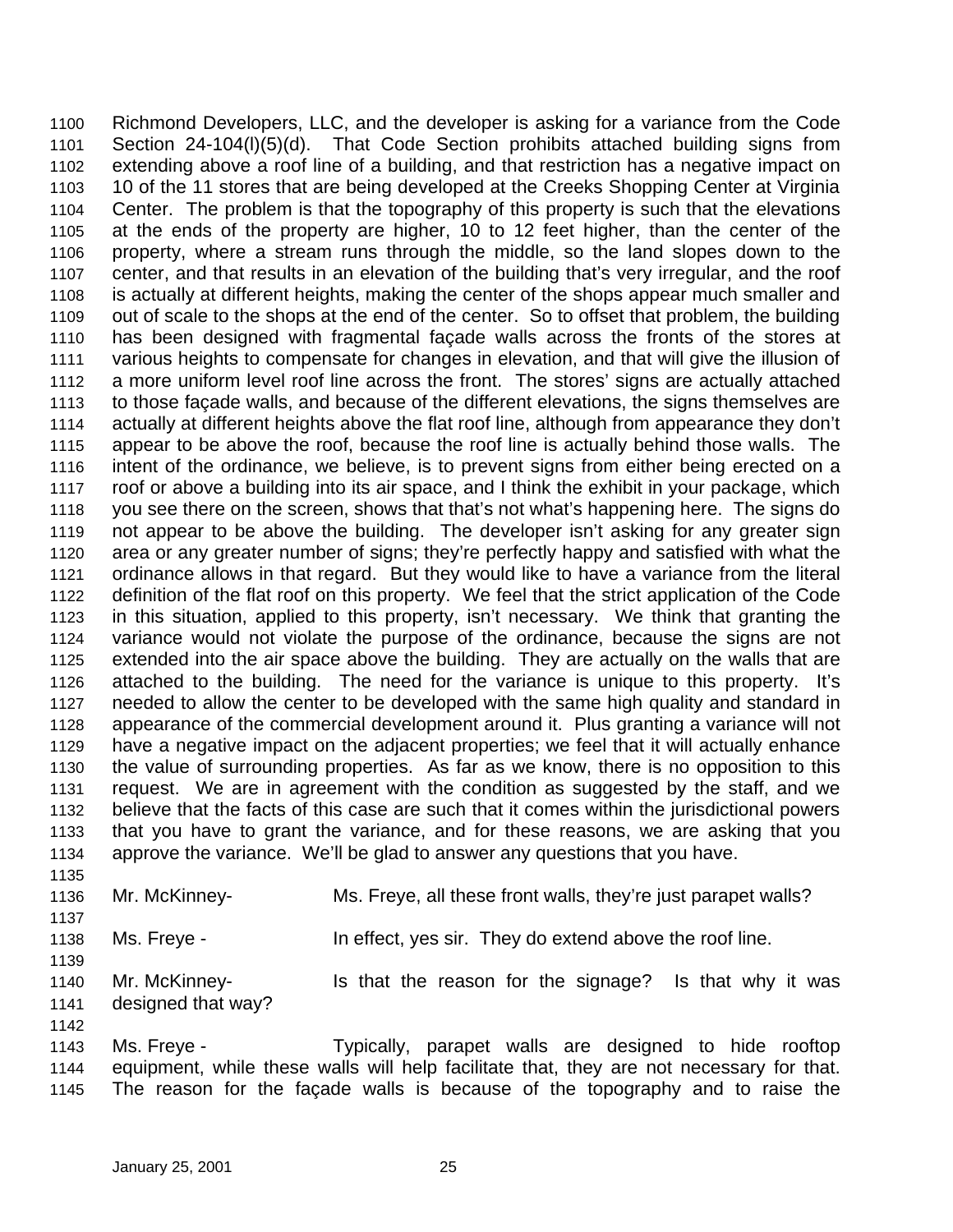appearance of the shops in the center, to be on a more level plain with the other shops at the end. 

 Mr. Balfour- So it really does invade the air space, but it is more attractive, frankly, than to have it all one level.

 Mr. Blankinship - If I could interrupt there, Mr. Chairman, to explain the exhibits a little bit. What you have there on the screen, I asked the applicants to produce, and that is showing what these same signs would look like if they were pushed down to the height allowed by the ordinance. So if you look at the color copy that you have in your packet, you see what they're requesting, and if you look at PETsMART, that may be the best example of this, you see the height of the PETsMART sign in the color copy, then look at it on the screen, and you see it's pushed down almost into the windows – that's the difference between what they're requesting and what they would be allowed under the ordinance.

 Mr. Wright- That was going to be my question – could we move the signs down, or the roof level, on the parapet, but that answers it.

Mr. Blankinship - Yes, this is what you would have without the variance.

Mr. Balfour- Which way is without the variance?

 Mr. Blankinship - The one on the screen is what would be allowed. If you look 1170 at Circuit City, it's also kind of .................

 Ms. Freye - I think this gives the developers some relief and helps with the quality appearance of the Center without really violating the spirit of the ordinance, which is not to have signs either erected on a roof or above a building's top line.

 Mr. Wright- Obviously, the ordinance didn't take into consideration something of this nature, did it?

1179 Mr. Blankinship - And it's interesting that in this case, the hardship really is brought about by the topography of the site. If they had a level site, they wouldn't have designed it this way.

 Mr. Kirkland- Ms. Freye, what is the drop in elevation from one end of the shopping center to the other? 

- Ms. Freye Well, both ends are high, so at the ends, it's 10 to 12 feet higher than the center.
- 1189 Mr. Kirkland Any other questions by Board members? Anyone else wish to speak on this case? If not, that concludes the case.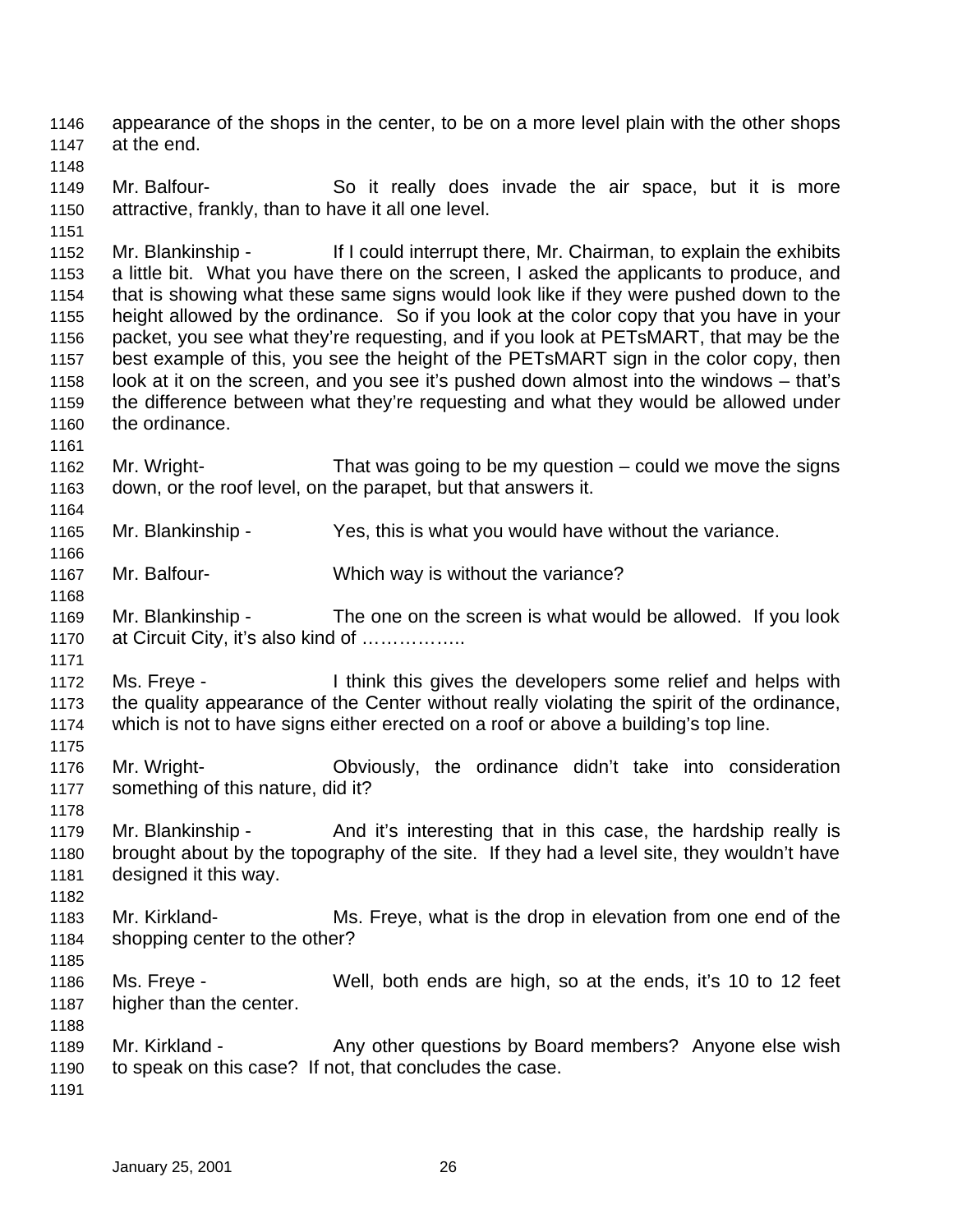After an advertised public hearing and on a motion by Mr. McKinney, seconded by Mr. Nunnally, the Board **granted** your **A-11-2001** request for a variance from Section 24- 104(l)(5)(d) of Chapter 24 of the County Code to erect attached signs at 9900 Brook Road (Tax Parcels 33-A-1A and -2A). The Board granted the variance subject to the following conditions:

 1. This variance is only for the sign heights shown on the plan filed with the application. When the signs are replaced, new signs may be erected at the same height. Any additional improvements shall comply with the applicable regulations of the County Code. 

| ---- |                |                                               |             |  |
|------|----------------|-----------------------------------------------|-------------|--|
| 1203 | Affirmative:   | Balfour, Kirkland, McKinney, Nunnally, Wright | $5^{\circ}$ |  |
|      | 1204 Negative: |                                               |             |  |
| 1205 | Absent:        |                                               |             |  |
| 1206 |                |                                               |             |  |

 The Board granted this request, as it found from the evidence presented that, due to the unique circumstances of the subject property, strict application of the County Code would produce undue hardship not generally shared by other properties in the area, and authorizing this variance will neither cause a substantial detriment to adjacent property nor materially impair the purpose of the zoning regulations.

- Mr. Kirkland Next case, sir.
- **UP-2-2001 JJ & B SAND & GRAVEL, INC**. requests a conditional use permit pursuant to Sections 24-52(d) and 24-103 of Chapter 24 of the County Code to extract materials from the earth at 2980 Meadow Road (Tax Parcel 158-A-22), zoned A-1, Agricultural District (Varina).

 Mr. Blankinship - Before we begin, Mr. Chairman, let me just explain that we did advertise this as an extraction case. They are not actually requesting permission to extract any further. This has been extracted in the past. The permit has expired; the previous operator failed to finish the reclamation of the site, and the applicant is really applying to finish the reclamation of this site. But it's reclamation from an extraction operation. We don't have reclamation as a listed use, so we advertised it as an extraction permit in order to permit, in order to renew the extraction operation so that they can complete the reclamation of the previous extraction. Is that totally confusing? If you're baffled, we're ready to begin.

- Mr. Kirkland Does anyone else wish to speak on this case. Raise your right hand and be sworn in. Please state your name for the record, sir.
- Mr. Blankinship Do you swear that the testimony you are about to give is the truth, the whole truth, and nothing but the truth, so help you God?
- Mr. Deal Yes sir, I do. My name is John Deal.
-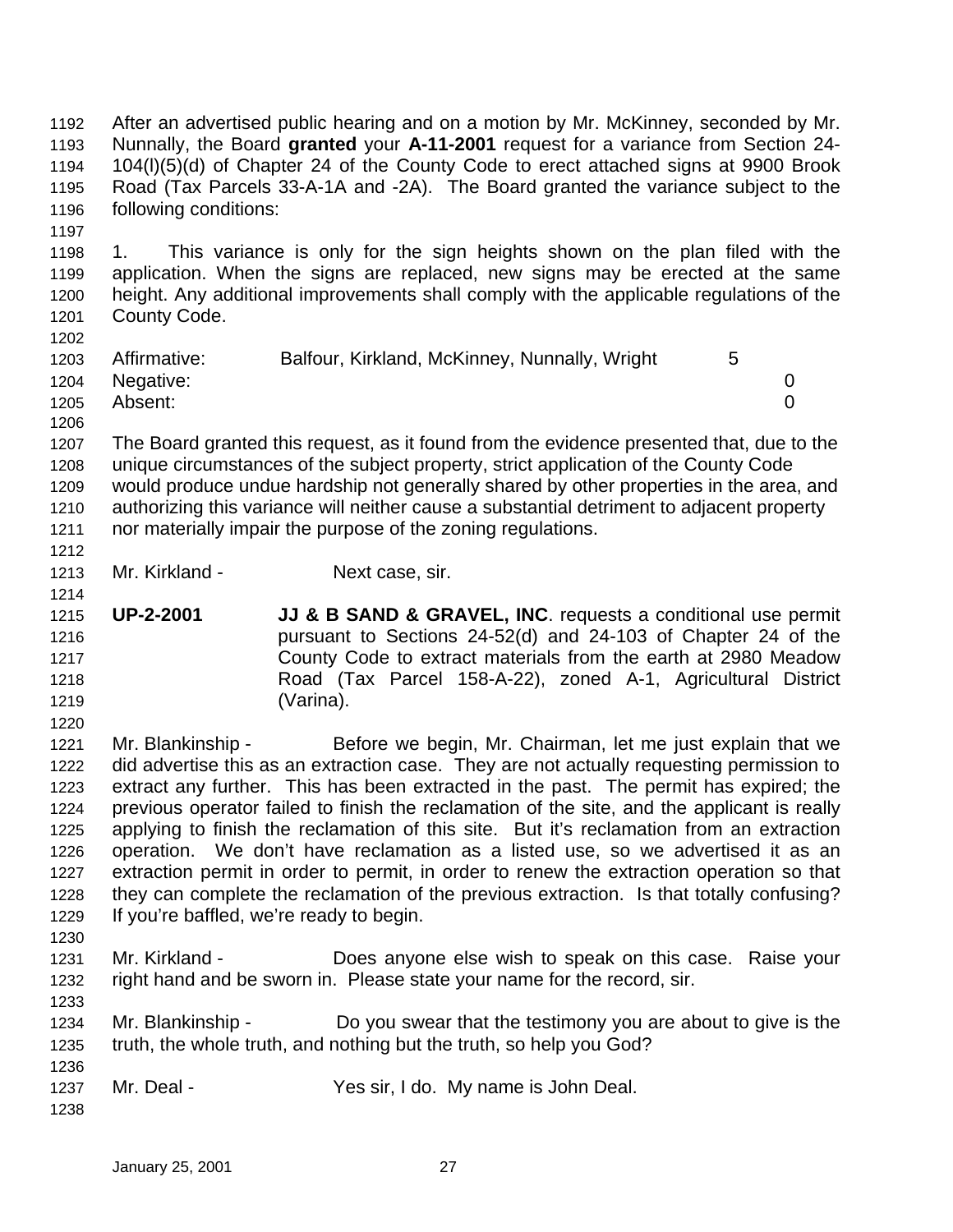Mr. Kirkland - Have all your notices been turned in, according to the County

- Code?
- 

1242 Mr. Deal - I don't know how to operate this equipment, and I'll need a sign over there. I'm representing JJ & B Sand and Gravel, the owner of this property. I also an representing Jim Anderson of Anderson Company, the person who's going to be leasing from JJ & B Sand and Gravel, Inc. As you can from the screen before you, Mr. Leber owns 162 acres there. You'll where there's a lake at the front of the property, and then towards the Chickahominy River, which would be to the top part of the screen, is an area that's been mined out. All that area was mined out back in the '50's and early '60's when no reclamation procedures were required. Mr. Leber plans to leave the lake where it is, and he is also coming to this area just north of the lake, you'll see a little bubble in there. The area to the right of the pen has just recently been filled in by Mr. Leber. That area represented an area that was filled in at the initial building of the Motorola facility. Mr. Leber has now, in the last several months, filled that area in, to the point where it can now be used as agricultural property, and that's what he intends to do with it. He's in the process now of bringing the topsoil in, and going to lime it and fertilize it, etc. Now what Mr. Anderson's company is going to be doing, under lease from Mr. Leber, is filling in the area to the left of the pen. It's a little over 13 acres. Up at the very top of the pen, towards the backside of the property, is where a settlement pond has been built, and to my knowledge, everything has been done according to the County Code. We do have to get a certification on the dam from an engineer, so far as the compaction of it, but we're in the process of doing that. So it's the 13 acres to the left of the pen that this case concerns. We met with the neighbors in this area on Tuesday evening. County officials and Mr. Anderson met with them back in December. The people were complaining, and they had every right in the world to complain. Mr. Leber had leased this property initially to a contractor, who just didn't do what he said he was going to do, and you folks denied him a renewal of a permit about 2 years ago, and it came to the point, Mr. Leber couldn't make him do what he was supposed to do, so we asked the County officials, we don't know what this means, but to enforce the law, we need some help. He won't do whatever we want him to do. And they enforced the law, and then as a result, because of nonpayment of rental, we were able to remove him from the property. Then, behind that, with the advent of the addition onto the Motorola property, a company started bringing a lot of dirt in there to do this filling for Mr. Leber, which was to the right of the pen. That contractor didn't want to do what Mr. Leber said, and as a result, got a lot of dirt on Meadow Road out in front of the property, and was a bad situation, and it shouldn't have been, but it was, and I was in Mr. Leber's presence several times, when he asked a representative from that contractor, to get that situation straight. He never did, and the County shut the operation down, which I don't blame them a bit in the world for doing. These are the things that the neighborhood was complaining about. We met with a neighbor, in a neighborhood meeting, for about at least an hour and a half, maybe 2 hours. Strangely enough, the greatest problem that they had with this operation and the West Sand and Gravel operation, which is to the right of the Leber property, if you'll notice, there's a subdivision to the right of the Leber property. That is Meadowdale or Meadowview, I forget the name of it, but that's the subdivision where we met with the people. To the right of that subdivision and going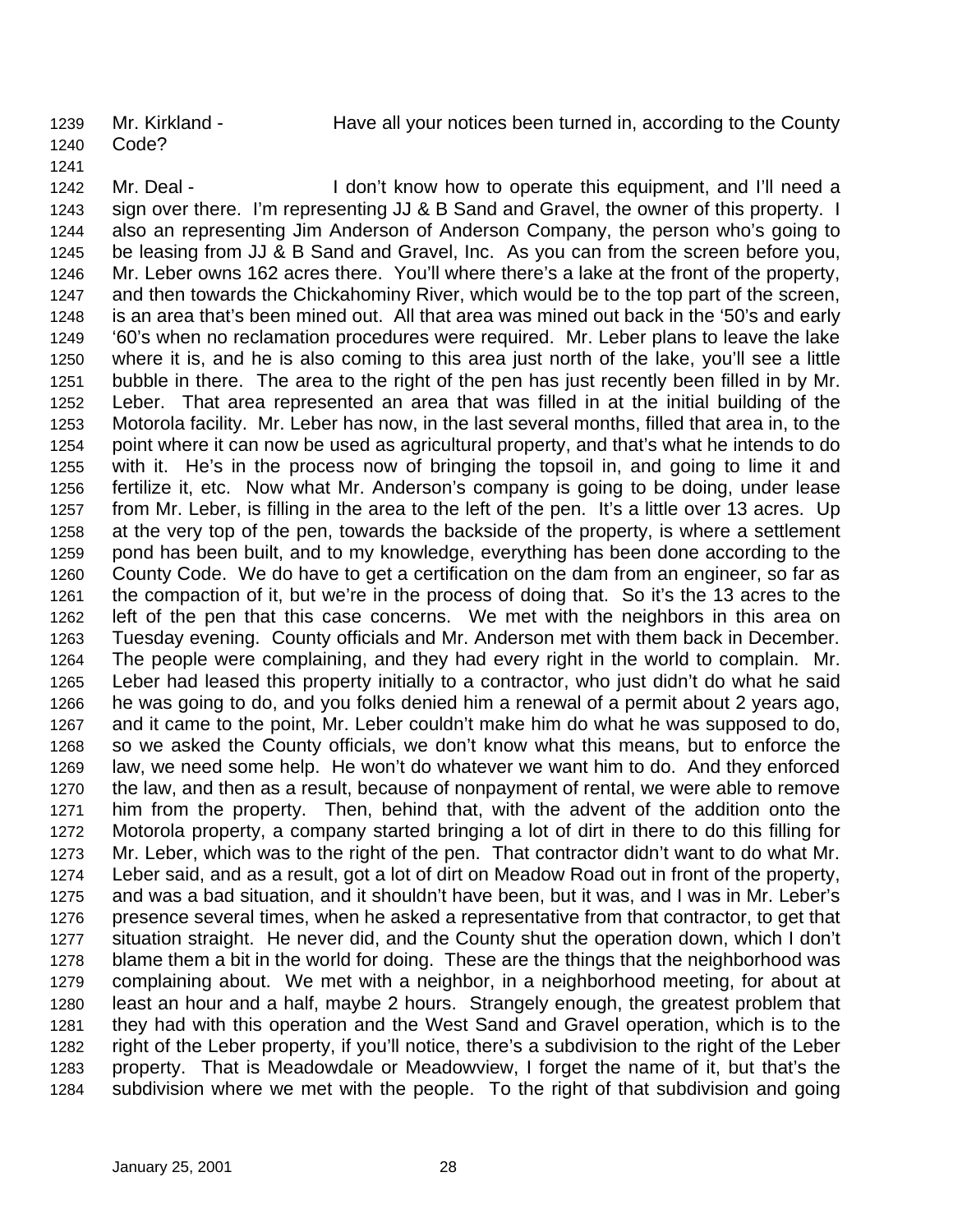back up towards the Chickahominy River at the top of the screen, is West Sand and Gravel operation. Now their concern was the speed of the trucks. It's a 45 mile per hour speed limit through that area, and they said that's just entirely too fast for the number of trucks that are on the road. So we told them what we would do, is we would start with petitioning the Henrico County Police, that's the only place I know to start, to post a sign on Meadow Road from I-295, all the way down the right, down to Williamsburg Road, that would say, "Cars 45, trucks 35," and the neighborhood very much wants that, we very much want that." Their greatest problem was we're very much intimidated, driving down the road, and here comes a large truck with a big pile of dirt in the back of it, going 45 miles an hour." And they said if it was a lesser speed limit, we could live with it a lot better. So we're in the process of doing that. We had a very amicable meeting. The neighborhood there is just like anybody else. As a matter of fact, they called Mr. Anderson and said, "We had a good discussion; we're not sending any representatives to the meeting; we just ask that you relate to the meeting what our concerns were." We said, "fine, we would do that," and that was our biggest concern, was the speed, then the dirt on the road. Once this permit is granted, Mr. Anderson will have control over the facility, and Mr. Anderson has already constructed and is using the pond on the property, to feed water to a wash rack, that when the trucks are leaving this property, they'll have to run over, like a cattle gate, where you have the concrete things, that vibrate the tires, and the tires will be washed. He is going to put asphalt 400 feet from Meadow Road, down the access road to the property. This is the piece of the land that's going to be refilled, which you can see was mined out years ago and is going to be reclaimed. When you come into the property in the future, once Mr. Anderson finishes, and you take a left right here, what you're going to see is a hill to your right. The hill is going to be generated by the fill that's coming from the Motorola Extension Plant, as well as what Mr. Anderson's going to be doing in this area right here. That will be a large field, with a hill at the top, sloping down towards the Chickahominy River. The settlement pond sits right in this area. That was constructed by contractor that you denied him this permit, and he just didn't finish it. Some concerns that we have about the conditions, the neighborhood had a copy of the conditions. We have been over this with them; they asked us some questions about it, and the first question that we have about it is item # 7. It says, "Hours of operation shall be from 6:00 a.m. to 6:00 p.m. in Daylight Savings Time, and 7:00 a.m. to 5:00 p.m. at all other times." That's no problem, except when you get to # 8, it says, "No operations………… are to be conducted at the site on Saturdays, Sundays, or national holidays." Obviously, we have no problem with Sundays; we will not be in operation on Sundays. We would like to be able to operate on Saturday morning. The people in the neighborhood said, well, we'd rather that you didn't operate on Saturday, because we're carrying our children to ball games, etc. To which we responded, look, we've got a business to run, we have to get fill in here if we're going to make any money. The marketplace, when you're dealing a Motorola job, or the Fair job that's going to be coming up, or these others, you've got to have a place that receives fill the same hours those contractors are normally hauling fill from those sites, wherever they may be, and they're generally a five and a half day a week deal. And we told the neighbors, look, your subdivision is in between us and Williamsburg Road. Our truck traffic is going to be to the right of you. Our trucks are never coming by your subdivision. We're going to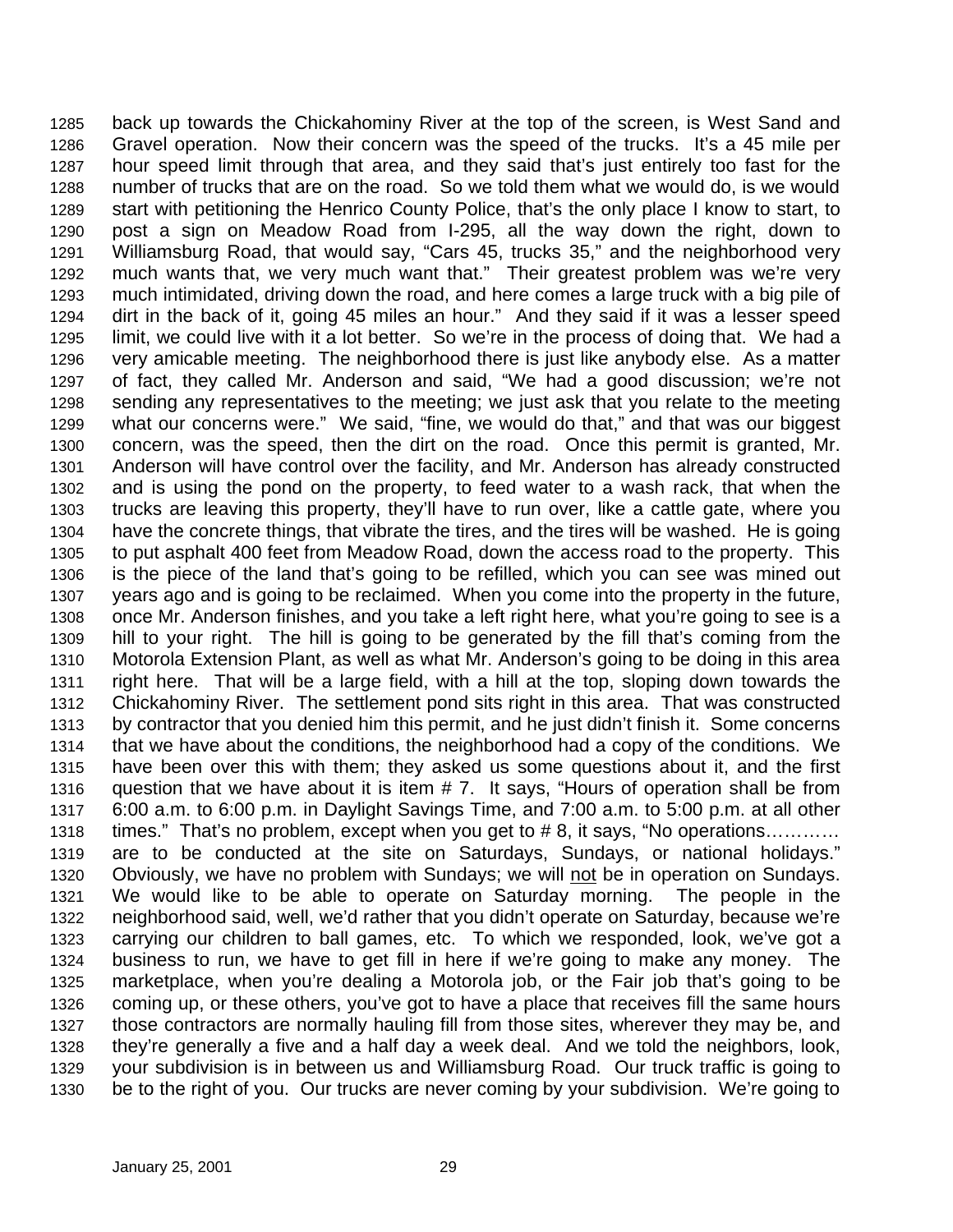take a right and go back up. You will be able, on Saturday, to go anywhere you want, by coming out of your subdivision, taking a left, going down Meadow Road to Williamsburg Road, and then you can get on I-295, I-64, or whatever you want to do, and that will just inconvenience you that one morning a week. And they said, well, we just wanted to let you know our concern, but we understand what you're saying. So we are asking that condition # 8 be extended, that we could operate on Saturday mornings until noon. On # 9, about "all means of access to the property (being) from the established entrance on(to) Meadow Road," which talks about us going to the west, could I have the plat up there please, that I laid over here? That subdivision is here, and what we told those people on Saturday mornings, "you've got a choice, you can either go up where the trucks are and get on I-295, or you can go this way down Williamsburg Road and miss the trucks altogether, and it's 1.3 miles different, so it's not that big a difference at all. They understood that. They said "that's an objection we had, would you just voice it, and that's what we've done. Here's the Motorola plant down here. Trucks coming up this way, will go up Williamsburg Road to Drybridge, up Drybridge, down Meadow Road, and into the property. They will not be anywhere on this segment of Meadow Road whatsoever, which is where the subdivision is that had the concern about it. Now they will still have to contend with the Carter Sand and Gravel operation, right in this area here. We told them our concern about us being about to just take a right out of the property, and a left into the property, is what if this area starts to develop in here, and these people want us to take some dirt for them. That would require us at that time, coming back to the neighborhood first, saying we've gotten an offer of a contract, for somebody constructing something in this area. We would come to you first, give you all the parameters on it, then we would file a permission for an amendment to this conditional use permit, to allow us to take that fill. If you had substantial objections or whatever at that time, then you could come in. And I'm just mentioning that, in case we do get a job there and come back, it's not that we're blindsiding the people. We've told them this may happen, but if we don't get anything in this area, we're not coming back. 

- Mr. Nunnally- You said Carter Sand and Gravel, do they operate on Saturday mornings?
- 

1364 Mr. Deal - They operate on Saturdays.

Mr. Nunnally- Up until noon?

 Mr. Deal - Yes sir. National holidays – now why national holidays? Because presidents or famous people were born on those days, that nobody pays any attention to. They're waiting on Christmas, Thanksgiving, New Year's, Easter, we're not going to be operating on Sundays anyway, but there's something like 15 national holidays that the business and industry out here doesn't recognize, and technically, according to this condition, we'd be bound by every one of them. And there's a lot of presidents and famous people that there's national holidays for, and it's just fine that people did a good job, they're famous people, but I'm still going to work. We wouldn't have that privilege. What we would ask that you do, is amend that condition, that would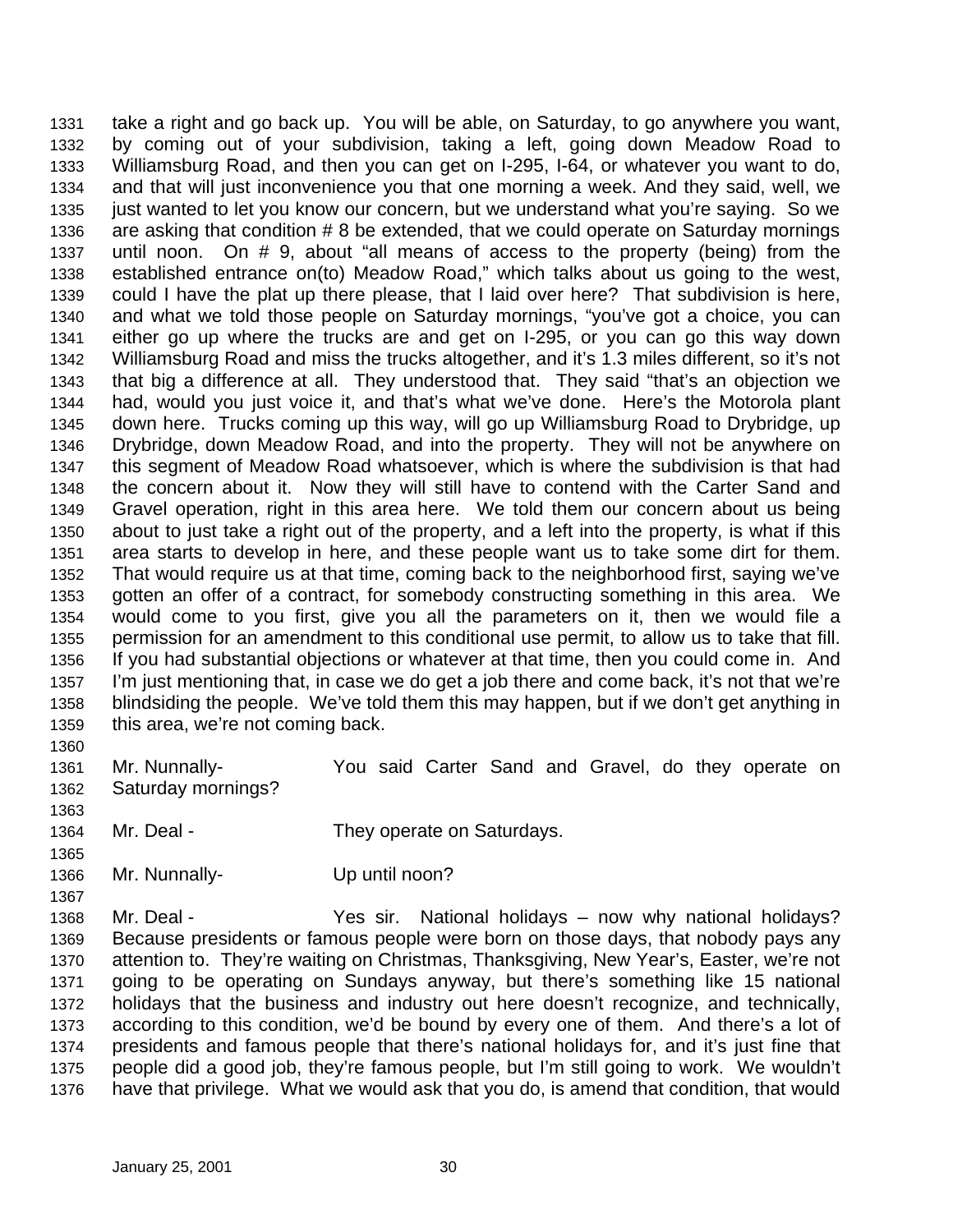| 1377<br>1378                         | Memorial Day, July 4.                                  | allow us, we could not operate on Christmas, on Thanksgiving, New Years, Labor Day,                                                                                                                                                                      |
|--------------------------------------|--------------------------------------------------------|----------------------------------------------------------------------------------------------------------------------------------------------------------------------------------------------------------------------------------------------------------|
| 1379<br>1380<br>1381                 | Mr. McKinney-                                          | Mr. Deal, what is the definition of national holiday?                                                                                                                                                                                                    |
| 1382<br>1383<br>1384<br>1385         | Mr. Deal -<br>federal employees off.                   | I would imagine it's when the President of the United States<br>gives a proclamation that this will be a nationally recognized holiday and let's all the                                                                                                 |
| 1386<br>1387                         | Mr. McKinney-                                          | Does the government shut down on these national holidays?                                                                                                                                                                                                |
| 1388<br>1389                         | Mr. Deal -                                             | The military doesn't, but the officers do a lot of times.                                                                                                                                                                                                |
| 1390<br>1391<br>1392                 | Mr. Wright-<br>state was closed, and the Post Office   | The government shuts down. Martin Luther King's Day, the                                                                                                                                                                                                 |
| 1393<br>1394                         | Mr. McKinney-                                          | The County was closed last Friday and Monday.                                                                                                                                                                                                            |
| 1395<br>1396<br>1397                 | Mr. Wright-<br>day.                                    | We weren't closed; our office worked, we worked on that                                                                                                                                                                                                  |
| 1398<br>1399<br>1400                 | Mr. Blankinship-<br>Day.                               | Columbus Day I think is a national holiday, and Veteran's                                                                                                                                                                                                |
| 1401<br>1402<br>1403                 | Mr. Wright-<br>in your office.                         | If you take all those holidays, you wouldn't get anything done                                                                                                                                                                                           |
| 1404<br>1405<br>1406<br>1407         | Mr. Deal-<br>consideration in amending that condition. | Columbus was a nice man; we're glad he found this place,<br>but not many people recognize it, you know. So we ask that you take that in                                                                                                                  |
| 1408<br>1409                         | Mr. McKinney-                                          | How would you like to see it amended to?                                                                                                                                                                                                                 |
| 1410<br>1411<br>1412<br>1413<br>1414 | Mr. Deal-<br>be no problem with us.                    | That the holidays we've mentioned here by name, Christmas,<br>New Years, Memorial Day, Thanksgiving, 4 <sup>th</sup> of July, Labor Day, and that's fine with us,<br>because we won't be open on those days. People are generally off, and so that would |
| 1415<br>1416                         | Mr. Wright-                                            | How about Lee-Jackson Day?                                                                                                                                                                                                                               |
| 1417<br>1418                         | Mr. McKinney-                                          | Ben, what holidays does the County take?                                                                                                                                                                                                                 |
| 1419<br>1420                         | Mr. Blankinship -                                      | I don't have the list off the top of my head, sir.                                                                                                                                                                                                       |
| 1421<br>1422                         | Mr. Kirkland-                                          | How many is it?                                                                                                                                                                                                                                          |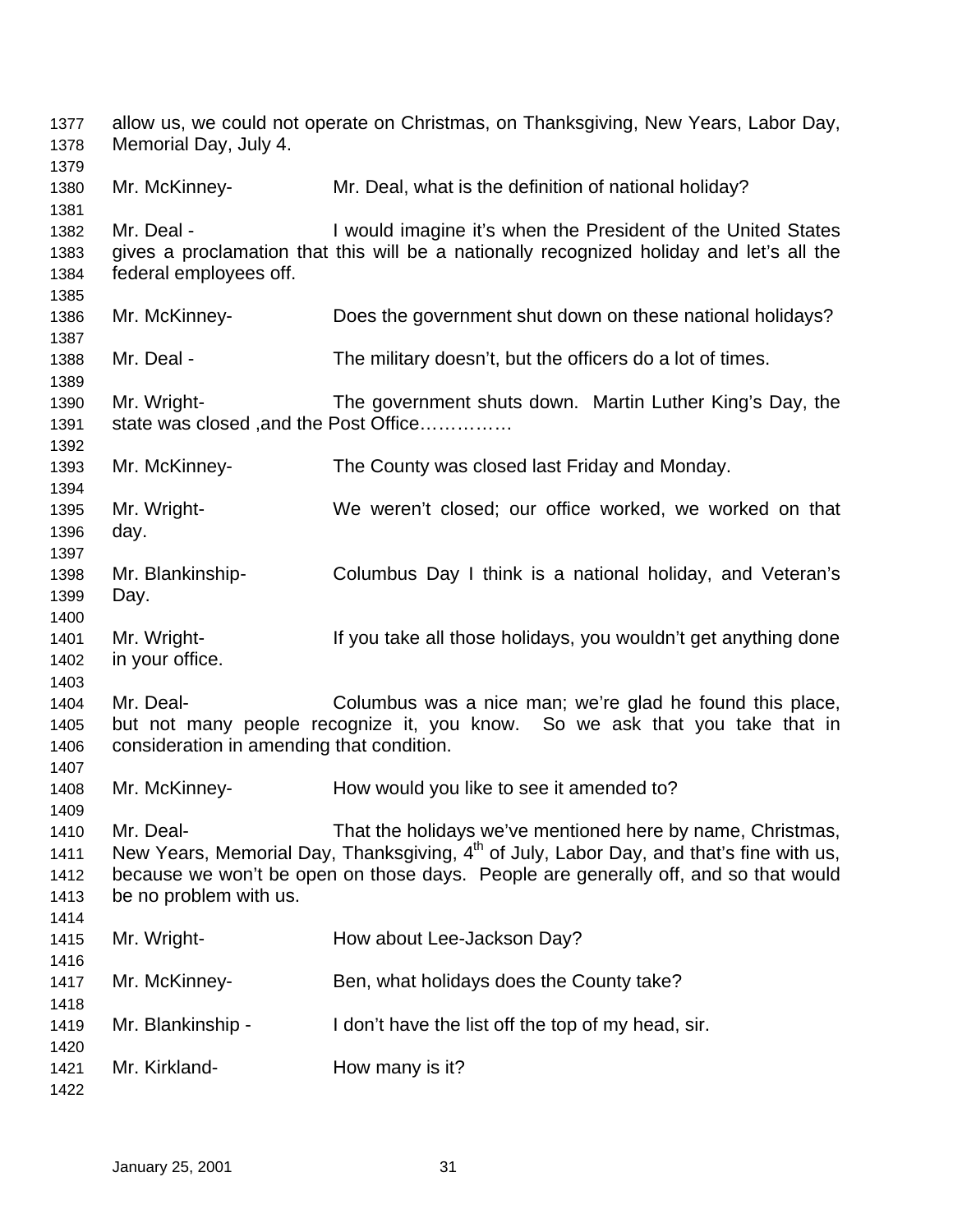Mr. Blankinship - Ten or 11.

 Mr. Blankinship- The County was closed this year for the first time, Lee-Jackson Day on Friday, and Martin Luther King Day on Monday.

Mr. McKinney- Couldn't we tie this to the County holidays?

 Mr. Blankinship - It's roughly the same list; we don't get Columbus Day; we do get Veteran's Day; we do get Martin Luther King Jr. Day. Lee-Jackson Day is a state holiday. It's difficult, other than just listing the 6 that he listed.

 Mr. Deal - I think if we list the ones we just talked about, that's fine with us, we don't have a problem with one of those at all. The next issue that we want to discuss is # 17, which is, "The operation shall be so scheduled that trucks will travel at regular intervals and not in groups of three or more." When you get a job like the Motorola job, or the Hewlett Packard job, or like the Fairgrounds that's coming up, you're going to have a lot of trucks coming in a short period of time. And at this site, like yesterday, the County has been gracious in letting us move along and do some filling on that property, we had 2 trucks. Some days we'll have 2 trucks, but when you've got a large job, you're going to have a lot of trucks, and they're going to be traveling in a group of more than 3. We don't have any way we can control when they leave the job. Once they get their property, we can, because those guys don't work for us. We don't have our own trucks hauling into this pit, except for what little bit Mr. Anderson may do, because he is in the dirt moving business. But he is not going to be a major supplier of fill to this site at all. What we're saying is, if we reduce that speed limit, from 45 to 35, that's going to alleviate the people's concern, because they would see, in this Motorola job, people speeding down the road at 45 to 50 miles an hour, full of dirt, and it's intimidating, and so we need to do something about that. When you have this Motorola job, the way those people build is, everybody goes peddle to the metal, and that's the way they build them, and that dirt has to get off that site, so we're liable to have 5, 6, or 7 trucks coming in a group. We've got a long entrance road into this property, we've got enough entrance road into this property to hold 50 trucks, that once they come in there, front to back, we could hold 50 before they even got to this site. So I don't see a situation of them being all backed up down the road. I don't see that, you may have 3 or more coming at a time, but I don't see them sitting on Meadow Road.

1459 Mr. Balfour-<br>
Is that a 2-lane road, Mr. Deal?

 Mr. Deal - Yes sir, when you say 2-lane, it's not marked, and it is a narrow road; it's a regular country road, sad but true.

| 1464<br>1465 | Mr. Balfour- | You can regulate when they leave, can't you?                   |
|--------------|--------------|----------------------------------------------------------------|
| 1466<br>1467 | Mr. Deal -   | Yes we can, now that we can have some control over it.         |
| 1468         | Mr. Balfour- | would just think, that children, if they're riding down a road |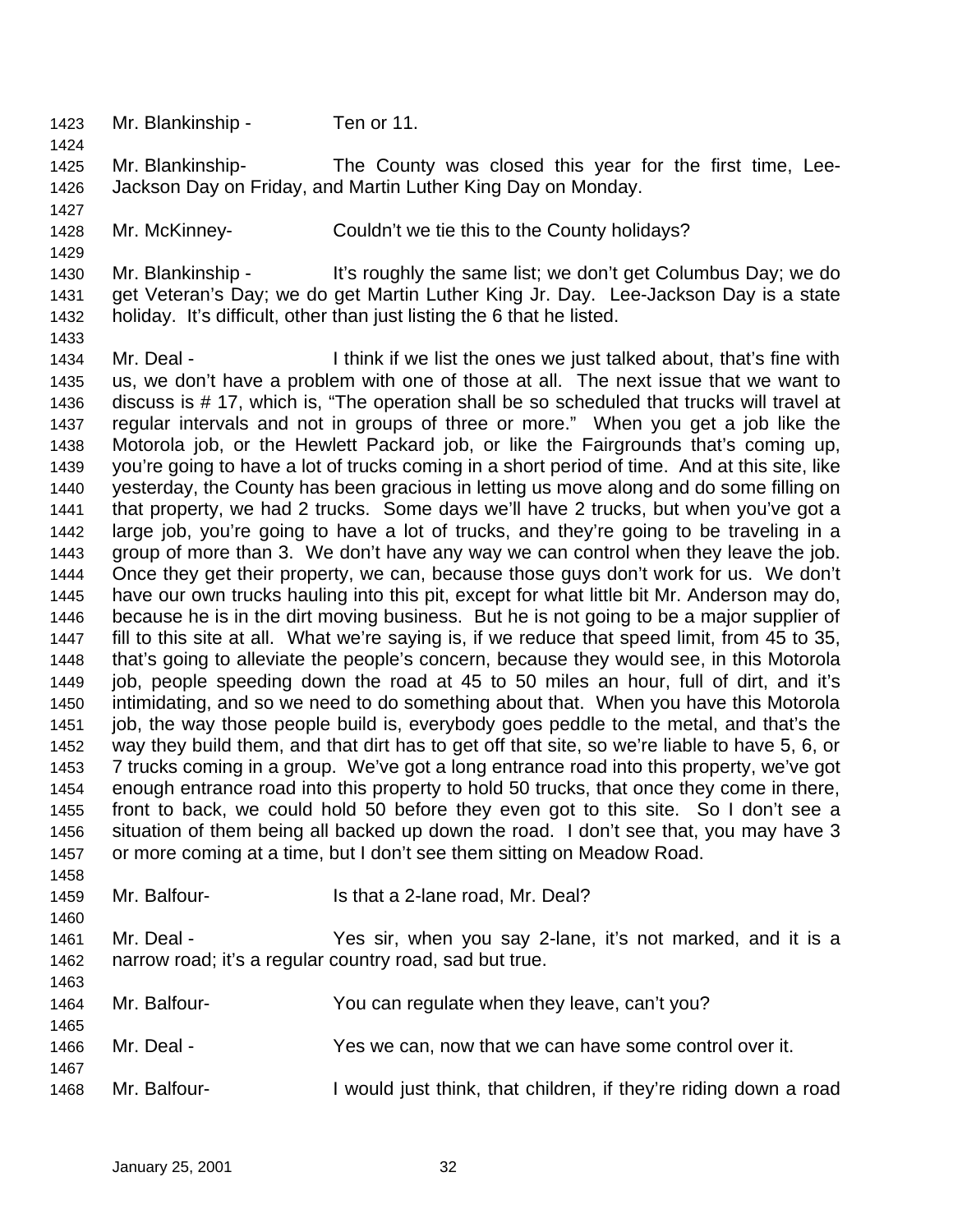that narrow, and you come upon 10 of these trucks at once, and you can't get around them, and they're going 35 miles an hour, that's just asking for some 16-year-old to try to pass about 10 trucks at once.

 Mr. Deal- The distance between Drybridge Road and the entrance to this property, where we'll be coming into it, from here, how far is that?

Mr. Anderson- 570 yards.

1478 Mr. Deal - From Drybridge Road is 570 yards, so that's a quarter of a mile, so that's where our traffic will be. West Sand and Gravel's traffic is going to be, this is the railroad tracks here, their operation's right adjacent to the tracks, their trucks will be coming this way. I would imagine some West Sand and Gravel trucks go that way too, but I'm sure some of them go down this way also. You can't get on I-64 up here, can you? No, so West Sand and Gravel, I'm sure all of their trucks, 90% of them have got to be going this way to get on the interstate.

Mr. Blankinship- They're required to.

1488 Mr. Deal - So what that means is, with the condition that we're going to have, that we can only come in this way, we can only go out this way, there will be no truck traffic from here to here. There's no truck traffic in there, where that subdivision is, so you're concerned about a 15-year-old boy passing them, that's a valid concern. That concern would only be governed from here to there, and from this property to there.

 Mr. McKinney- Are you going to have a sign coming out of your property, "no left turn by trucks."

 Mr. Deal - Yes sir. As a matter of fact, not only that, we're reconfiguring the entrance with a gate so that you can't turn right into the property. If a trucker came up this way, he could not turn right into the property. The road's not wide enough for him to swing out and make the turn. The only way he could get in is to come in this way and go out that way. So a man coming out, the way we're reconfiguring it, could not come out and then turn and go down this way. So we've taken that precaution.

 Mr. Nunnally- Mr. Deal, how many trucks can you load at any one time? How much equipment do you have down there? Can you load 3 or 4 trucks at the same time?

- Mr. Deal Our loading is going to be very limited. It will be limited to, if we came in before you again and asked for the permit to screen topsoil, because as I understand it, and I talked with Mr. Blankinship the other day, the screen topsoil, as long as it's not a permanent building, you gentlemen can pass on that. It's not going to be that much topsoil shipped off. It's just a profitable thing to do.
- 

Mr. Blankinship - The question today is unloading trucks. How many can you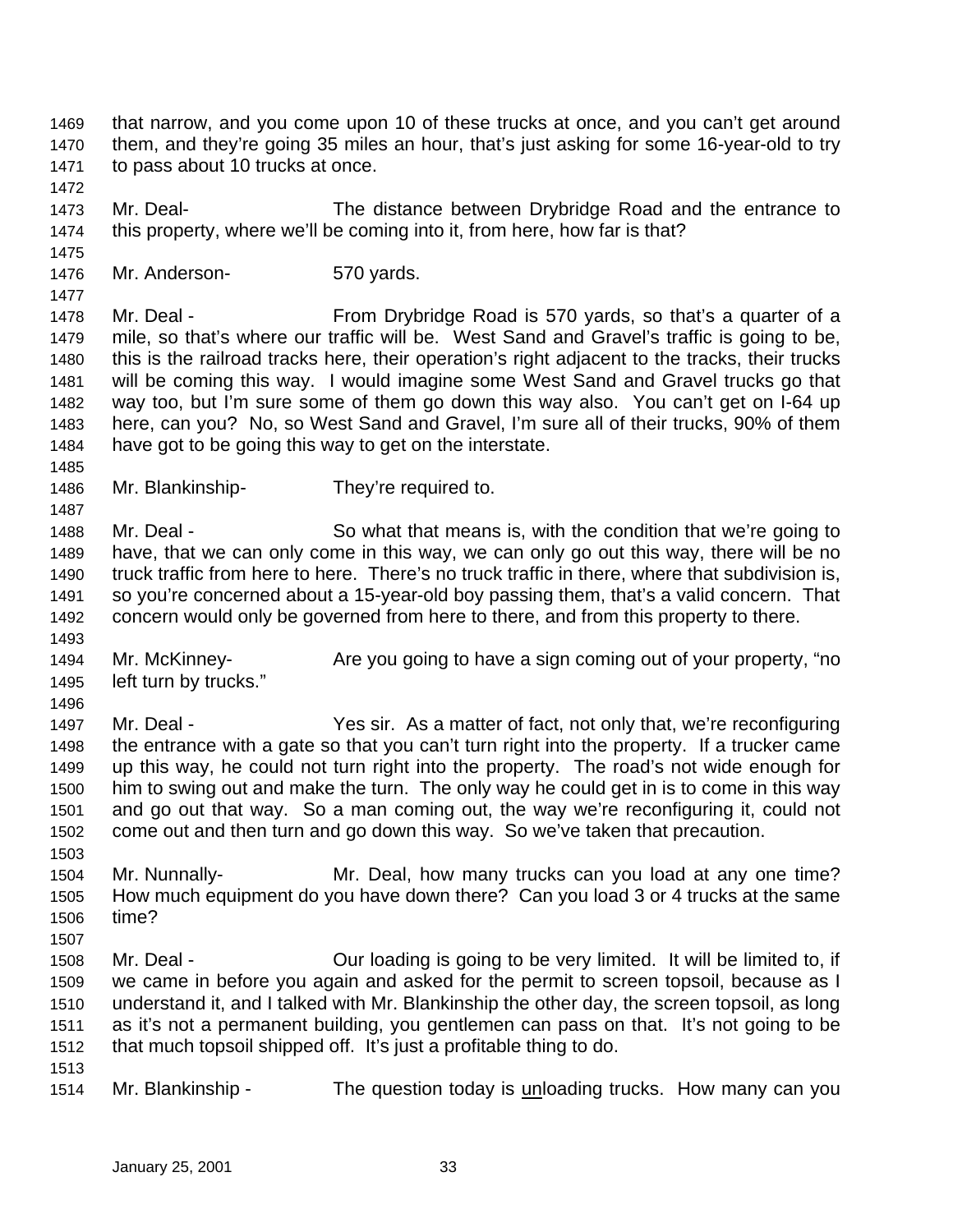unload?

 Mr. Deal - They can come in 3 or 4 at a time, and we can unload because all they do, the way we're filling is, it's a wide area that's being filled, and we'll have a man out there on the site, just telling them to back up, and they back up to where the hole is, and then they dump, and we have a dozer there that's continually pushing that stuff in the hole. We could have 4 or 5 people dumping at one time.

 Mr. Blankinship - So if I lived up on Grapevine Road, I could be coming out, getting ready, say I want to come over here, I want to make a left onto Meadow Road, and I stop at the end of Grapevine, and I see a line of 15 or 20 dump trucks coming, and I think that's part of what this condition is meant to address, that the other residents in that area, I appreciate your sensitivity to that one subdivision, but they're not the only neighbors out there.

 Mr. Deal - I understand that. Well the only thing that I can say to that, is praise God for I-64 and I-295, they give everybody a relief factor. And it's not that long a road, whether it's Williamsburg Road going up to Meadow, or from Meadow to Drybridge. It is a bit more inconvenient to them to come out of their subdivision and go this way, but it's a live and let live situation with these property owners making use of their properties. We have a concern with that # 17. Do you have a questions on that, that you want to discuss, before I go to the next one? Mr. Anderson wants to say something to you on the……………

1539 Mr. Wright - Let me ask you a question, Mr. Deal, on that # 17. It says "the operation shall be …. scheduled (so) that trucks will travel……….." And what you're saying is, that you can't schedule the operation to do that, so that puts you in an impossible situation.

Mr. Blankinship- I guess that's the difference between an extraction and a fill.

1546 Mr. Deal - And we're primarily a fill operation, not an extraction. If we were an extraction, we could have more control.

 Mr. McKinney- We've had this condition before, and the applicants have lived up to it.

 Mr. Wright- I think that was for extraction. This is bringing it in, not taking it out. That's the difference. Maybe we could re-word that to say that you could have no more than 3 leaving at one time. That's what you would control.

Mr. Blankinship - Just strike the word "travel" and replace it with "leave."

1558 Mr. Deal - And then we'd space the time so many minutes between 3 leaving and 3 leaving and 3 leaving. That's fine; that's no problem.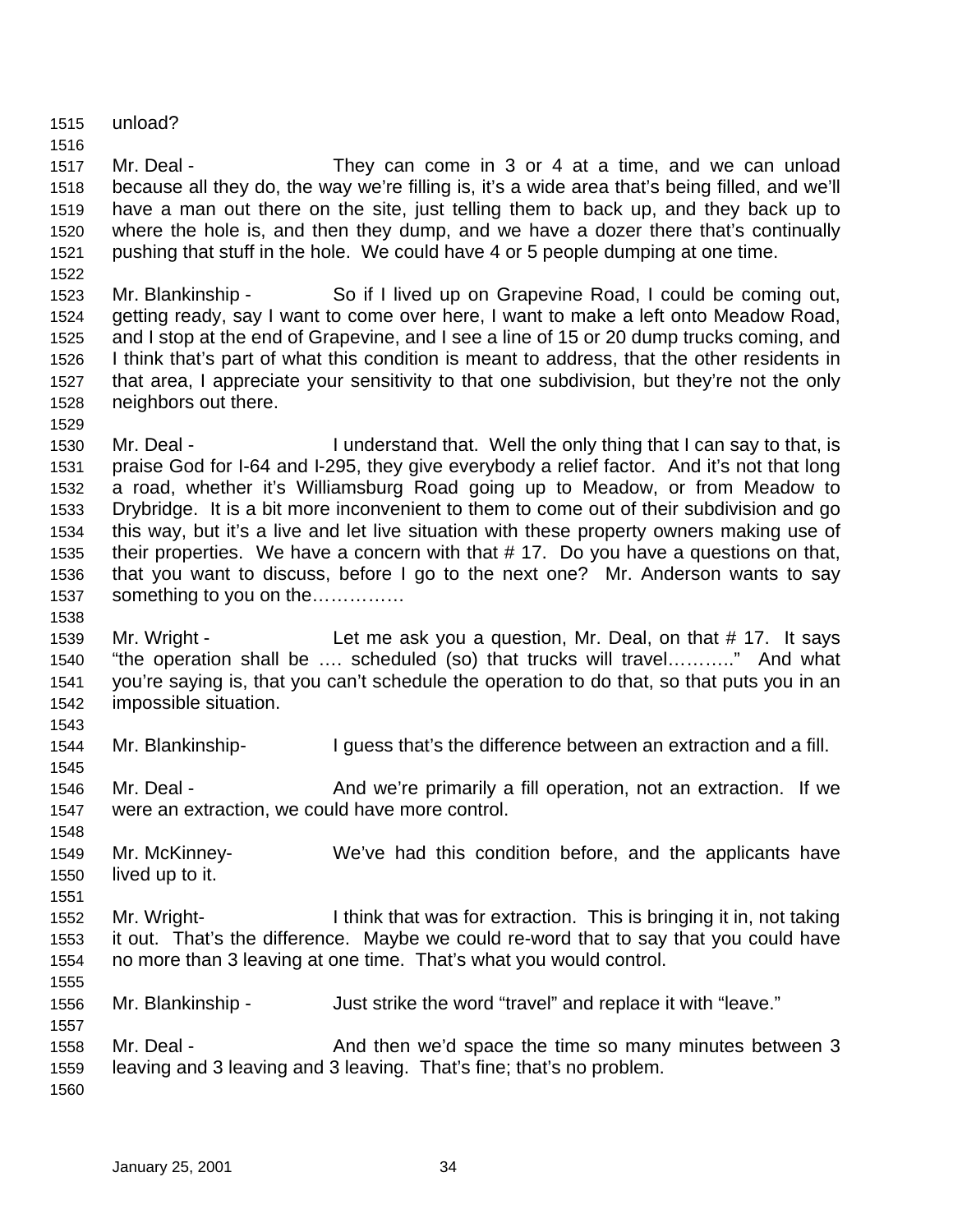1561 Mr. Wright- But those trucks are loaded when they're coming in there.

 Mr. Dear - Number 24 – "No offsite-generated materials shall be deposited on the mining site without prior …. approval of the Director of Planning. To obtain such approval, (write to the County, etc.)…………That's all we're going to be doing, is taking in material. Willie Cosby, for instance, may call up and say, "I've got 2 truck loads coming out of a house, where I've just dug a basement, can I bring it to you, and the trucks are full, the motor's running, they're ready to come, and we didn't know that, but that's what we're in business to do, and theoretically this condition, if strictly enforced, would require us every time, whether it was a single truck, or a hundred trucks came in, we would have to write you and get permission for those trucks to come in.

- I think that was designed for extraction.
- Mr. Blankinship Well that is our standard condition, and we discussed this somewhat in light of this specific application. We weren't sure exactly how to go with it, so we took the conservative route of putting the stricter language in front of you and letting you decide what you want to do with it.
- Mr. Wright- I agree with him, every time he's got to get permission from the Director of Planning, that's going to be almost impossible to do.
- Mr. Kirkland- We do need to leave something in there to keep out contaminated and hazardous materials.
- Mr. Wright- You ought to define the type of material you're talking about, rather than just "offsite-generated materials," would be exactly what you're going to do. Can't you have some language that would protect us from the types of materials that we don't want in there?
- Mr. Blankinship In the past our means of doing that is to have a stack of letters in the file, where each time they want to bring material to the site, they write us a letter saying this is where it's coming from, this is how much there is, and this is who certifies that there's no contaminants in it. We don't bring that back to you, of course; that's just an administrative approval, but that way we have a record of all the material that's been brought to ……………
- Mr. Wright- You'd need a lot of filing cabinets to handle all these loads that they're going to bring in there. How would we do this?
- Mr. Blankinship Typically, that's how we have handled it. But we've looked more at large jobs, like the Motorola job, or the Fairgrounds job, where one letter might cover 300,000 yards of material.
- Mr. Deal We have no problem with it not being contaminated or hazardous; we have no problem with that at all; that's totally reasonable. We can send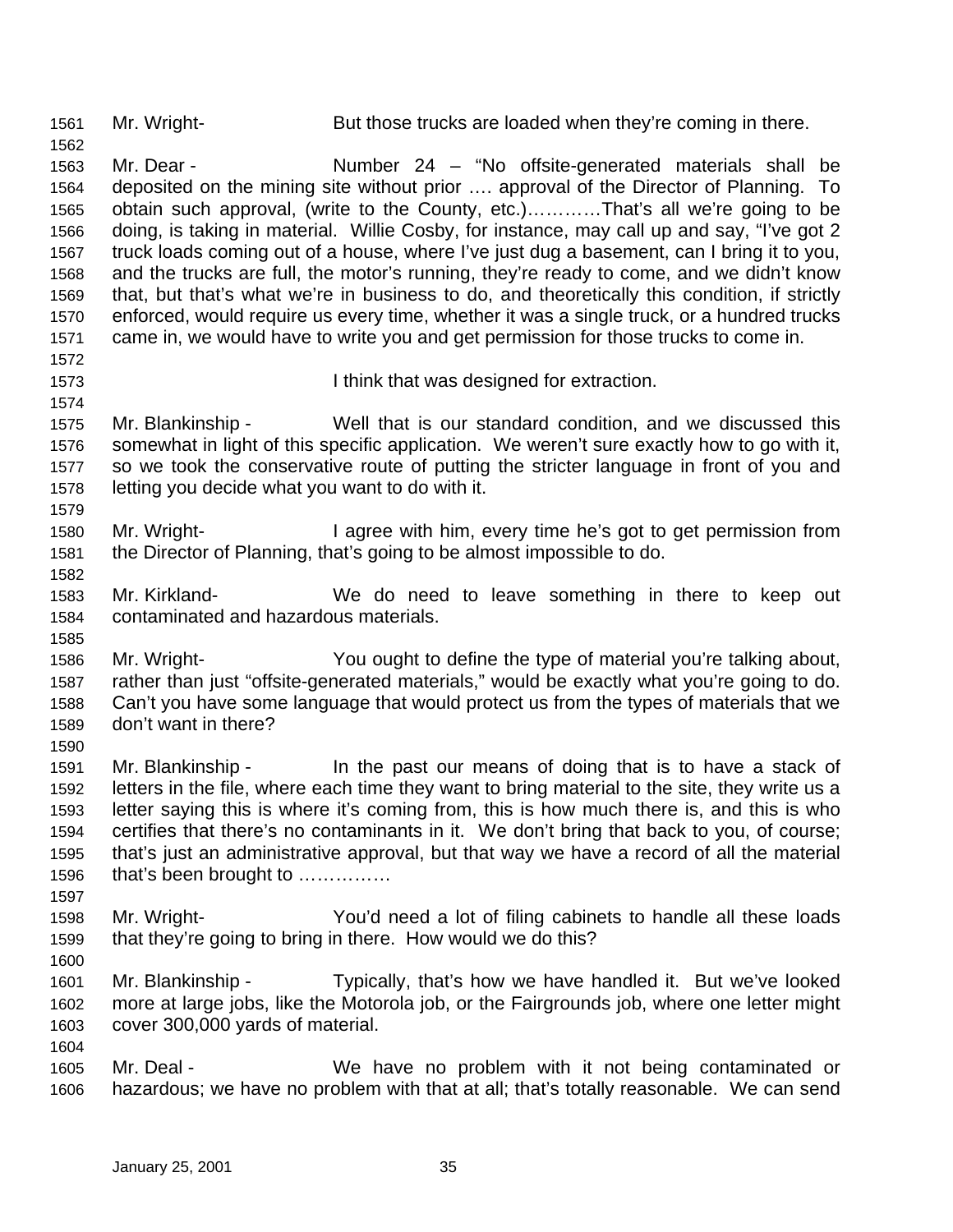you a letter once a month saying we've received material this month, none of it is contaminated or hazardous. 1610 Mr. Blankinship - And just have it done after the fact, rather than prior approval. Mr. Deal - Yes, and I'd just send you one letter for the previous month. Mr. Kirkland - Who will determine this? Mr. Deal - Well, the safety factor that they have, is when the men come in and dump their loads, they dump them in a pile on level ground, and then the bulldozer pushes it over. The only way that I know you do it, is by seeing it or smelling it. It's the only way I know you'd ever determine it's not hazardous or contaminated. Mr. Blankinship - We inspect these sites on a monthly basis; 2 different inspectors go out each month, but we don't really try to audit that report; we take those letters at face value. Mr. McKinney- You have a testing laboratory. Mr. Wright- Yes, when you go out and test it, if you find it there, then they would have to do whatever's necessary to remove it. 1631 Mr. Blankinship - And in that case, I can open my file and say that they certified to us that it was not contaminated, so at least we're held harmless to some extent. Mr. Kirkland- So they could still send us documentation of what they've received for that period of time? Mr. Wright- Can't you change that around, instead of saying prior, put the language that they would send a monthly report of what they've deposited. Mr. Blankinship - I don't see any immediate reason not to. Mr. Wright- You could start out by just saying "No hazardous, or whatever that type of material, shall be deposited on the property. 1646 Mr. Deal- **Right, and that report would be sent monthly in arrears.** You just don't have that, and then they would report everything else. If somehow it got in there, and they didn't know about it, then they'd have to remove it. Mr. Kirkland - Mr. Deal, this would only be acceptable fill; there wouldn't be any stumps or limbs or anything like that in there?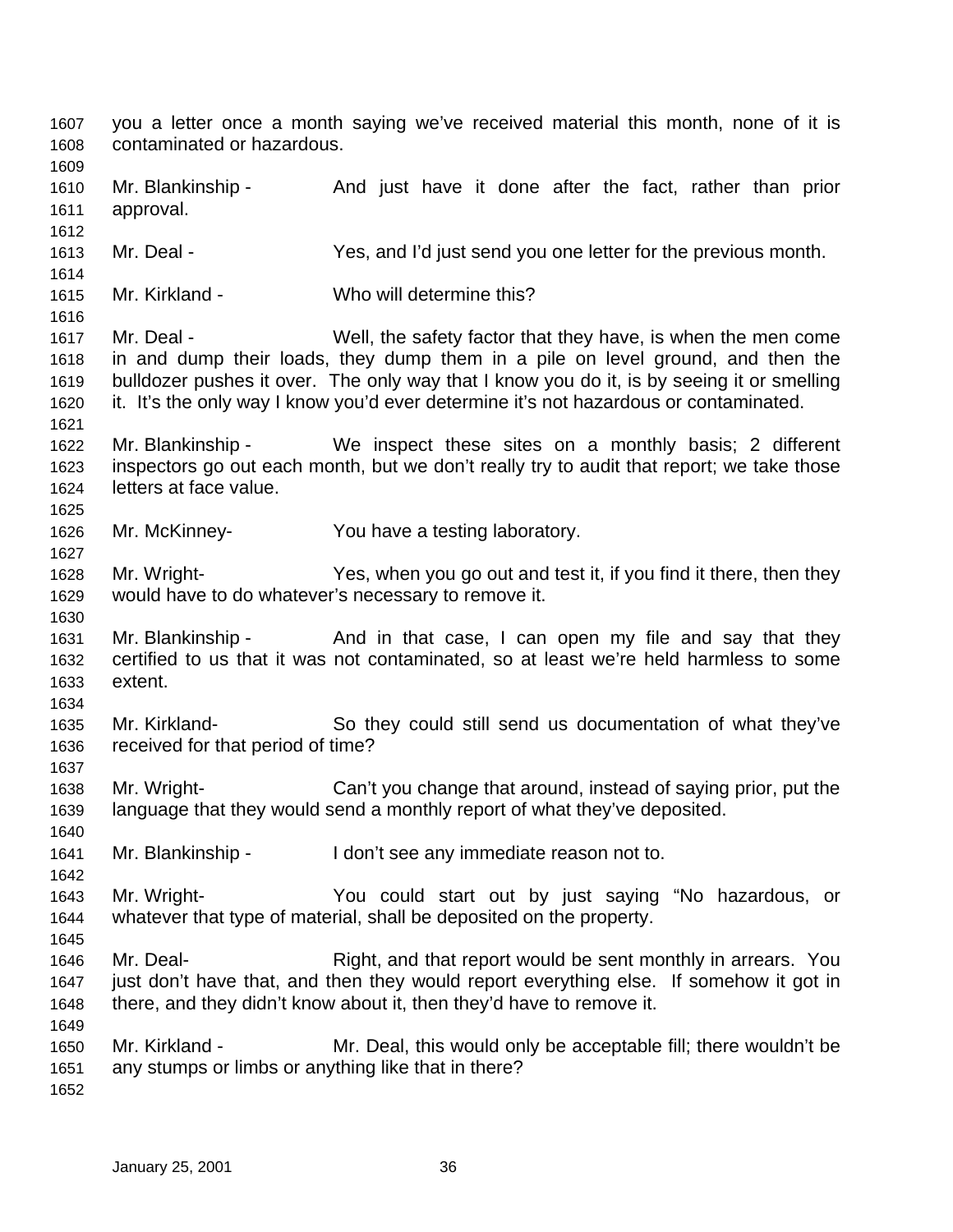Mr. Deal - And we would state that in the letter, that we've only received acceptable material this month, that none of it is contaminated or hazardous. Mr. Wright- Well shouldn't there be a condition to define what can be put in this fill? Mr. Blankinship - In the past we have handled it in this…………. Mr. Wright- This needs to be re-written to say what would be permitted for them to ordinarily put in there. Mr. Deal - Looking at my client, and from his viewpoint, we can take brickbats, concrete, asphalt, all kinds of topsoil, fill, clays, anything of that nature. Now the danger here, that I believe you folks might be angling for, is what if you have a service station where a fuel tank ruptures, and somebody wants to bring out and dump that material somewhere. The only way that I know to govern something like that is, for this, gentlemen, to have a form on site that when people bring things in, they would sign saying this is not fuel contaminated or something like that. When they sign load tickets, it'll tell the driver that he cannot dump hazardous or other toxic materials on the property. Mr. Balfour- Mr. Deal, back on # 8, we were talking about the holidays. 1675 Am I correct that the times you wanted would be the times, the beginning times as in # 7, the ending times would be noon? Mr. Deal - Yes, on Saturday, that's correct. Saturday we would end at noon. Let me ask you this, when it says "no operation," we will not be conducting any operations of any kind on Saturdays, Sundays, or the holidays that you gentlemen choose, there's no question there. During the other hours of operation, it might be that we've received, like in # 7, maybe we've 20 loads, and we would like to smooth that out and push that in, and the dozer's operating until 7:00 o'clock to get it done. I mean we wouldn't be taking anything in after 6:00 o'clock, but preparing the site for the next days work, now nobody can hear us, you can see from that plat, there's nobody to the right of that property who would be able to hear what we're doing. Because we don't want to technically be in a violation, I'm not trying to get sticky; I just don't want Mr. Anderson to be in a technical violation. Mr. Balfour- Number 30 is pretty strong Mr. Blankinship- That would be a violation. What you just described, I would interpret as a violation of this condition. 1695 Mr. Deal - I'm glad I asked the question. We'll live with that. Mr. Kirkland- Mr. Deal, you kept talking about the speed limit sign, you talked to neighbors about certain speed for trucks, certain speed for vehicles. Have you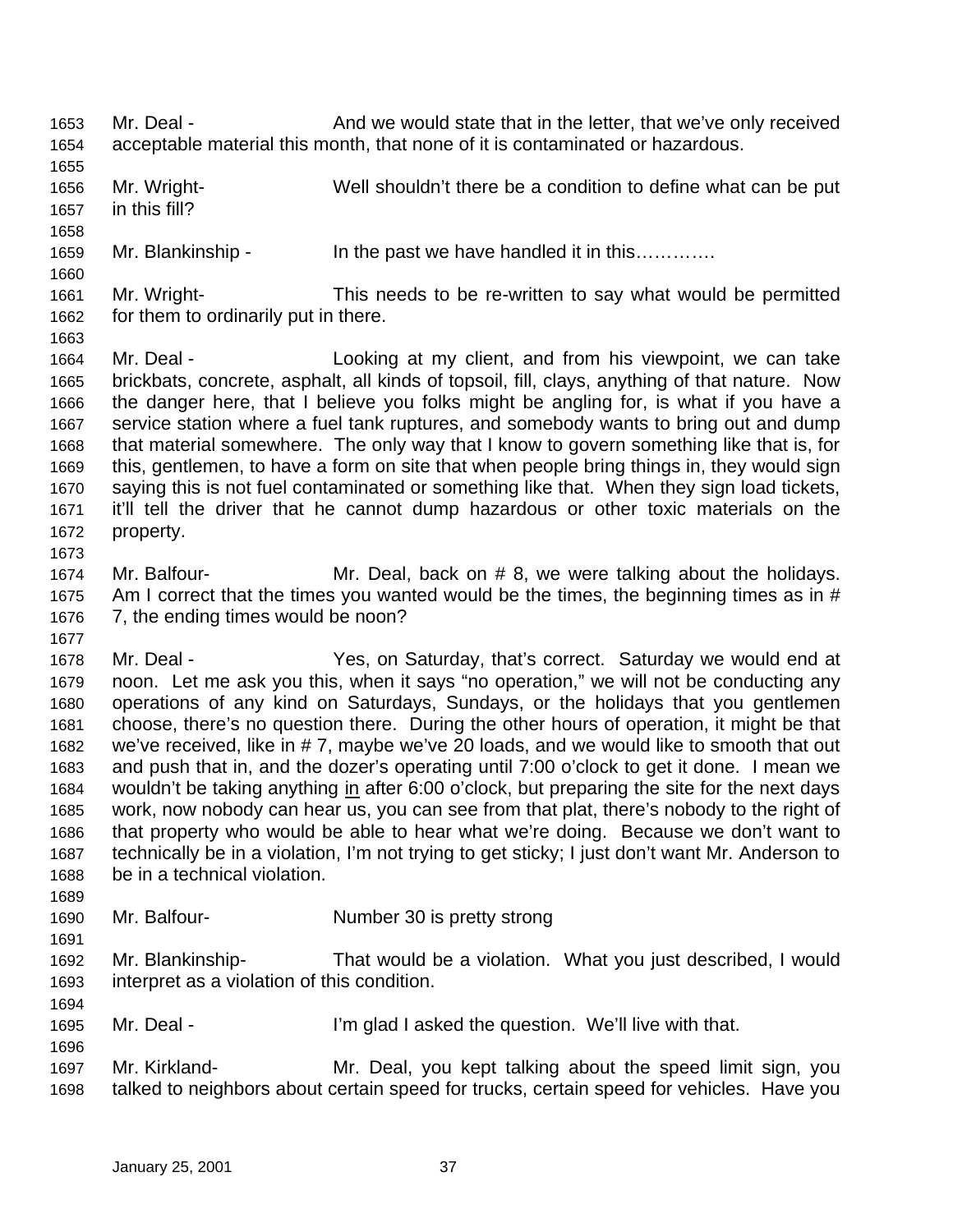worked with the County Police Department on this issue? 1701 Mr. Deal - No, we just had this last meeting with them Tuesday night when they brought this up, and I haven't even called the police on that yet to talk to them about it, and I haven't had a chance to call the police yet. Mr. Kirkland - Mr. Blankinship, is it possible to get the traffic safety people to get something done before we get started on this project. I know they're already doing it temporarily till we give them this, but is it possible to get that taken care of? Mr. Blankinship - We'll certainly work with them. Mr. Kirkland - I think that is one of the key elements of this. That would make the neighbors happy. 1714 Mr. Deal - And a call coming from you folks is going to mean a whole lot more than a call coming from me. Mr. Nunnally- The posted speed limit right now is 45? Mr. McKinney- Mr. Secretary, is there any bond left over from T. K. Allard? Mr. Blankinship - I don't believe so, no sir. Mr. Deal - There's a \$10,000 bond that Mr. Leber has on the property, that governs about 8 of the 13 acres, but with this \$26,000 bond that's coming up, that was something I was going to call you back and ask you on, can Leber's bond be done away with, since this \$20-some thousand dollar bond that Mr. Anderson and his partner are putting up. Wouldn't that take the place of that. Mr. Blankinship - You know the answer to that, Susan? Mr. Kirkland - Susan, if you'd come down front please; we're recording this hearing. State your name, Susan. Mr. McKinney- Are you going to swear her in? Mr. Kirkland - Swear her in. Susan, raise your right hand. Mr. Blankinship - I'm not swearing at Susan, no way. Do you swear that the testimony you are about to give is the truth, the whole truth, and nothing but the truth, so help you God? Mr. Kirkland - State your name, Susan. Ms. Blackburn - I do. Susan Blackburn. As far as dealing with bonds, we will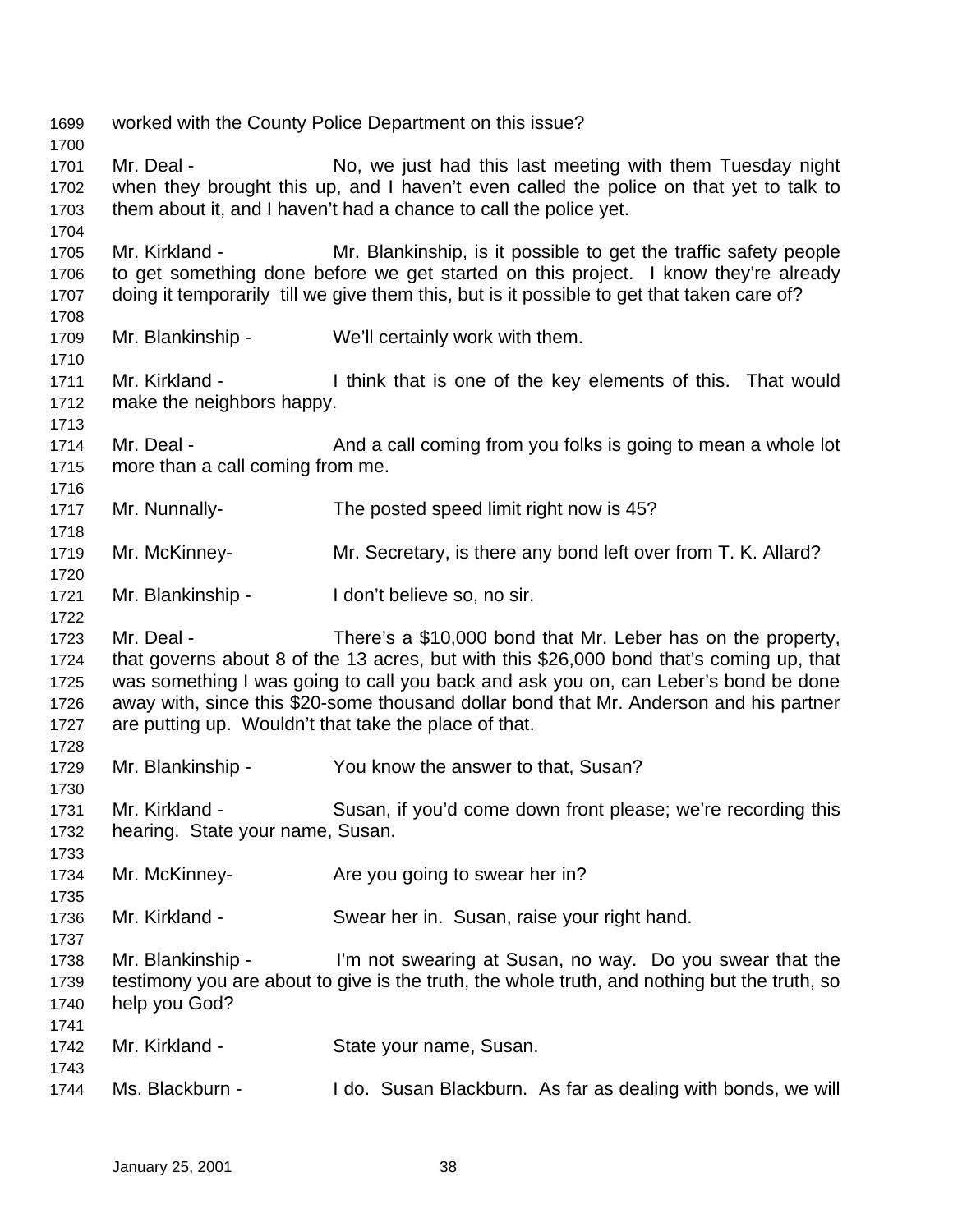end up looking into that. I don't see any reason, if the site that has been covered by Mr. Leber's bond, has been reclaimed to satisfaction, that that can't be released, and then Mr. Anderson can just go through with the bonding that he needs to do according to the permit. Mr. Kirkland- What happened to Mr. Allard's bonds? Ms. Blackburn - Mr. Allard's bonds were as interesting as Mr. Allard. Part of the situation we had, was that in him not being able to comply with the permit conditions, his reasoning was that, if he can't do this, we're holding him up, he can't make money to post the bond. It was a whole cyclical thing, and we're real pleased that he is no longer operating at this site. Mr. McKinney- I thought the bond had to be put up before he even got started. Ms. Blackburn - Yes, normally it is, but when you have a person who generally comes up with many excuses for why this can't be done and why that can't be done, this is how it sometimes ends up snowballing. I believe that is behind us, and we've learned our lessons. 1766 Mr. Kirkland - Any other questions. Thank you Susan. Mr. Deal, do you have anything else? 1769 Mr. Deal - No sir, I think I'm done. 1771 Mr. Kirkland - Anyone else wish to speak on this case? That concludes the case. After an advertised public hearing and on a motion by Mr. Nunnally, seconded by Mr. Wright, the Board granted your application **UP-2-2001** for a conditional use permit pursuant to Sections 24-52(d) and 24-103 of Chapter 24 of the County Code to extract materials from the earth at 2980 Meadow Road (Tax Parcel 158-A-22). The Board 1778 granted the use permit subject to the following conditions: 1. This use permit is subject to all requirements of Section 24-103 of Chapter 24 of 1781 the County Code. 2. Before beginning any work, the applicant shall provide a financial guaranty in an amount of \$2,000 per acre for each acre of land to be disturbed, for a total of \$26,760, guaranteeing that the land will be restored to a reasonably level and drainable condition. This permit does not become valid until the financial guaranty has been approved by the County Attorney. The financial guaranty may provide for termination after 90 days notice in writing to the County. In the event of termination, this permit shall be void, and work incident thereto shall cease. Within the next 90 days the applicant shall restore the land as provided for under the conditions of this use permit. Termination of such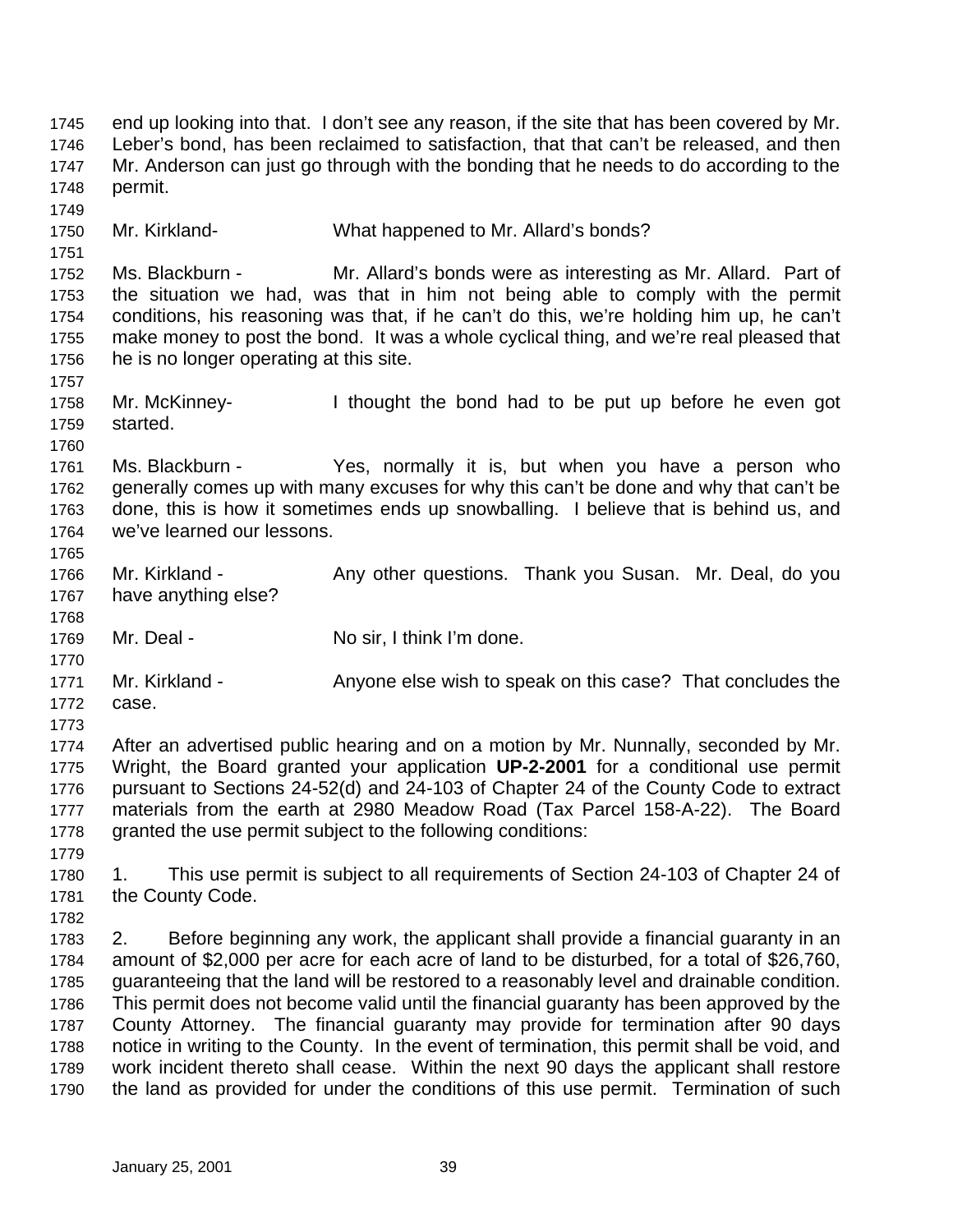financial guaranty shall not relieve the applicant from its obligation to indemnify the County of Henrico for any breach of the conditions of this use permit. If this condition is not satisfied within 90 days of approval, the use permit shall be void.

 3. Before beginning any work, the applicant shall submit erosion control plans to the Department of Public Works for review and approval. Throughout the life of the operation, the applicant shall continuously satisfy the Department of Public Works that erosion control procedures are properly maintained, and shall furnish plans and bonds that the department deems necessary. The applicant shall provide certification from a licensed professional engineer that dams, embankments and sediment control structures meet the approved design criteria as set forth by the State. If this condition is not satisfied within 90 days of approval, the use permit shall be void.

 4. Before beginning any work, the areas approved under this permit shall be delineated on the ground by five-foot-high metal posts at least five inches in diameter and painted in alternate one foot stripes of red and white. These posts shall be so located as to clearly define the area in which activity is permitted. They shall be located, and their location certified, by a certified land surveyor. If this condition is not satisfied within 90 days of approval, the use permit shall be void. 

 5. In the event that the Board's approval of this use permit is appealed, all conditions requiring action within 90 days will be deemed satisfied if the required actions are taken within 90 days of final action on the appeal.

 6. The applicant shall comply with the Chesapeake Bay Preservation Act and all state and local regulations administered under such act applicable to the property, and shall furnish to the Planning Office copies of all reports required by such act or regulations.

 7. Hours of operation Monday through Friday shall be from 6:00 a.m. to 6:00 p.m. when Daylight Savings Time is in effect, and from 7:00 a.m. to 5:00 p.m. at all other times. Hours of operation on Saturday shall be from 6:00 a.m. to noon when Daylight Savings Time is in effect, and from 7:00 a.m. to noon at all other times.

 8. No operations of any kind are to be conducted at the site on Sundays, New Years Day, Memorial Day, Independence Day, Labor Day, Thanksgiving or Christmas.

 9. All means of access to the property shall be from the established entrance onto Meadow Road. All truck traffic to the site shall approach from Williamsburg Road north on Drybridge Road, then east on Meadow Road. All truck traffic leaving the site shall travel west on Meadow Road, then south on Drybridge Road to Williamsburg Road. 

 10. The applicant shall erect and maintain gates at all entrances to the property. These gates shall be locked at all times, except when authorized representatives of the applicant are on the property.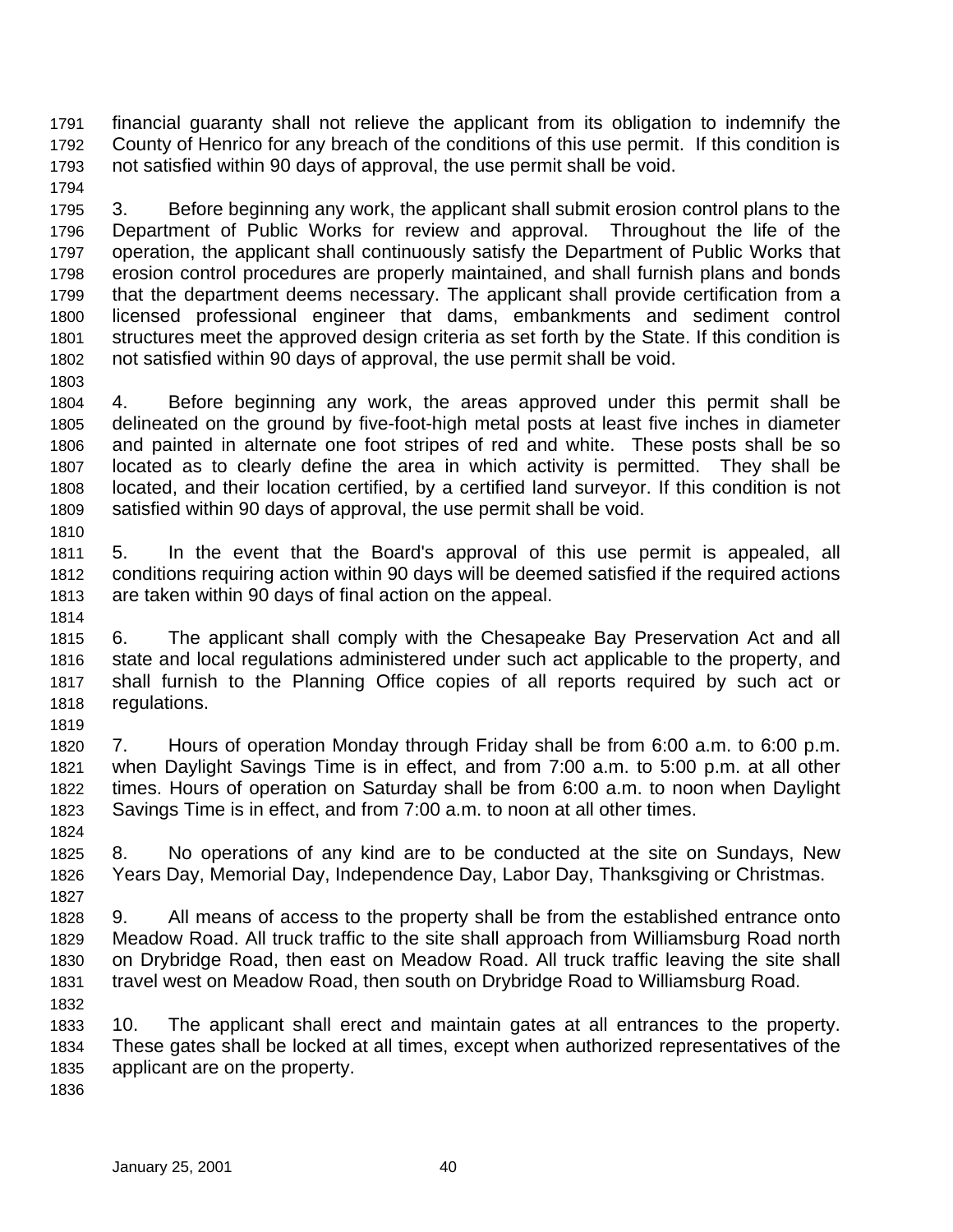11. The applicant shall post and maintain a sign at the entrance to the mining site stating the name of the operator, the use permit number, and the telephone number of the operator. The sign shall be 12 square feet in area and the letters shall be three inches high. 

 12. The applicant shall post and maintain "No Trespassing" signs every 250 feet along the perimeter of the property. The letters shall be three inches high. The applicant shall furnish the Chief of Police a letter authorizing the Division of Police to enforce the "No Trespassing" regulations, and agreeing to send a representative to testify in court as required or requested by the Division of Police.

- 13. Standard "Truck Entering Highway" signs shall be erected on Meadow Road on each side of the entrances to the property. These signs will be placed by the County, at the applicant's expense.
- 14. The applicant shall post and maintain a standard stop sign at the entrance to Meadow Road.

 15. The applicant shall provide a flagman to control traffic from the site onto the public road, with the flagman yielding the right of way to the public road traffic at all times. This flagman will be required whenever the Division of Police deems necessary. 

 16. All roads used in connection with this use permit shall be effectively treated with calcium chloride or other wetting agents to eliminate any dust nuisance.

 17. The operation shall be so scheduled that trucks will leave at regular intervals and not in groups of three or more. 

 18. Trucks shall be loaded in a way to prevent overloading or spilling of materials of any kind on any public road.

 19. The applicant shall maintain the property, fences, and roads in a safe and secure condition indefinitely, or convert the property to some other safe use. 

 20. If, in the course of its preliminary investigation or operations, the applicant discovers evidence of cultural or historical resources, or an endangered species, or a significant habitat, it shall notify appropriate authorities and provide them with an opportunity to investigate the site. The applicant shall report the results of any such investigation to the Planning Office. 

 21. If water wells located on surrounding properties are adversely affected, and the operations on this site are suspected as the cause, the effected property owners may present to the Board evidence that the extraction operation is a contributing factor. After a hearing by the Board, this use permit may be revoked or suspended, and the operator may be required to correct the problem.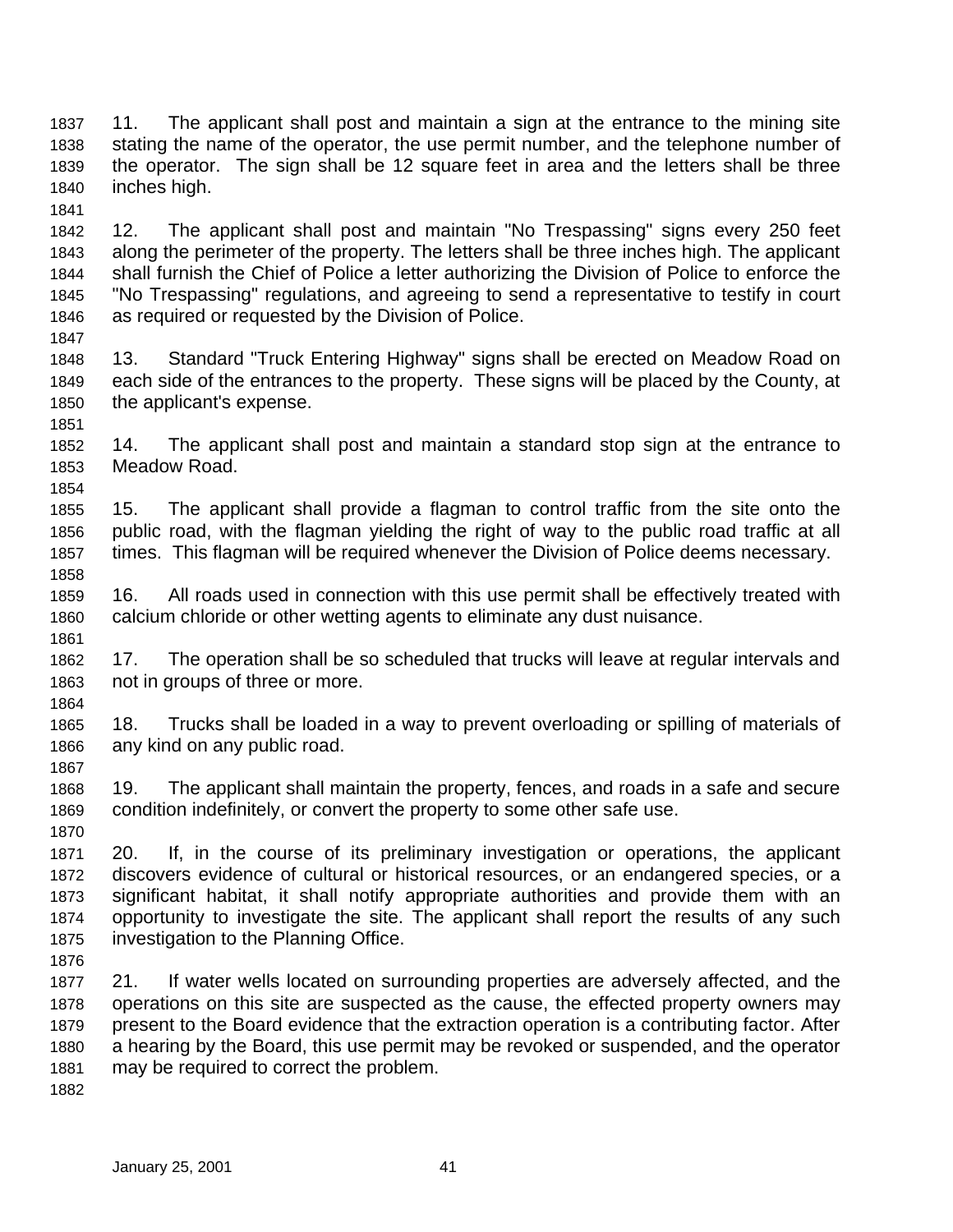22. Open and vertical excavations having a depth of 10 feet or more, for a period of more than 30 days, shall be effectively sloped to a 2:1 slope or flatter to protect the public safety.

 23. Topsoil shall not be removed from any part of the property outside of the area in which mining is authorized. Sufficient topsoil shall be stockpiled on the property for respreading in a layer with five inches of minimum depth. All topsoil shall be stockpiled within the authorized area and provided with adequate erosion control protection. If the site does not yield sufficient topsoil, additional topsoil shall be brought to the site to provide the required five-inch layer of cover. All topsoil shall be treated with a mixture of seed, fertilizer, and lime as recommended by the County after soil tests have been provided to the County.

 24. The material deposited on the site shall be limited to imperishable materials such as stone, bricks, tile, sand, gravel, soil, asphalt, concrete and like materials, and shall not include any hazardous materials as defined by the Virginia Hazardous Waste Management Regulations. Each month the operator shall submit a report to the Director of Planning stating the origin, nature and quantity of all material deposited on the site, and certifying that no contaminated or hazardous material was included. 

 25. A superintendent, who shall be personally familiar with all the terms and conditions of Section 24-103 of Chapter 24 of the County Code, as well as the terms and conditions of this use permit, shall be present at the beginning and conclusion of operations each work day to see that all the conditions of the Code and this use permit are observed.

 26. A progress report shall be submitted to the Board on January 25, 2002. This progress report must contain information concerning how much rehabilitation has been performed, when and how the remaining amount of land will be rehabilitated, and any other pertinent information about the operation that would be helpful to the Board.

 27. Restoration shall be accomplished by not later than January 25, 2003, unless a new permit is granted by the Board of Zoning Appeals.

 28. Rehabilitation shall not be considered completed until the mined area is covered completely with permanent vegetation.

 29. All drainage and erosion and sediment control measures shall conform to the standards and specifications of the Mineral Mining Manual Drainage Handbook. 

 30. Failure to comply with any of the foregoing conditions shall automatically void this permit.

| 1926 | Affirmative:   | Balfour, Kirkland, McKinney, Nunnally, Wright |  |
|------|----------------|-----------------------------------------------|--|
|      | 1927 Negative: |                                               |  |
| 1928 | Absent:        |                                               |  |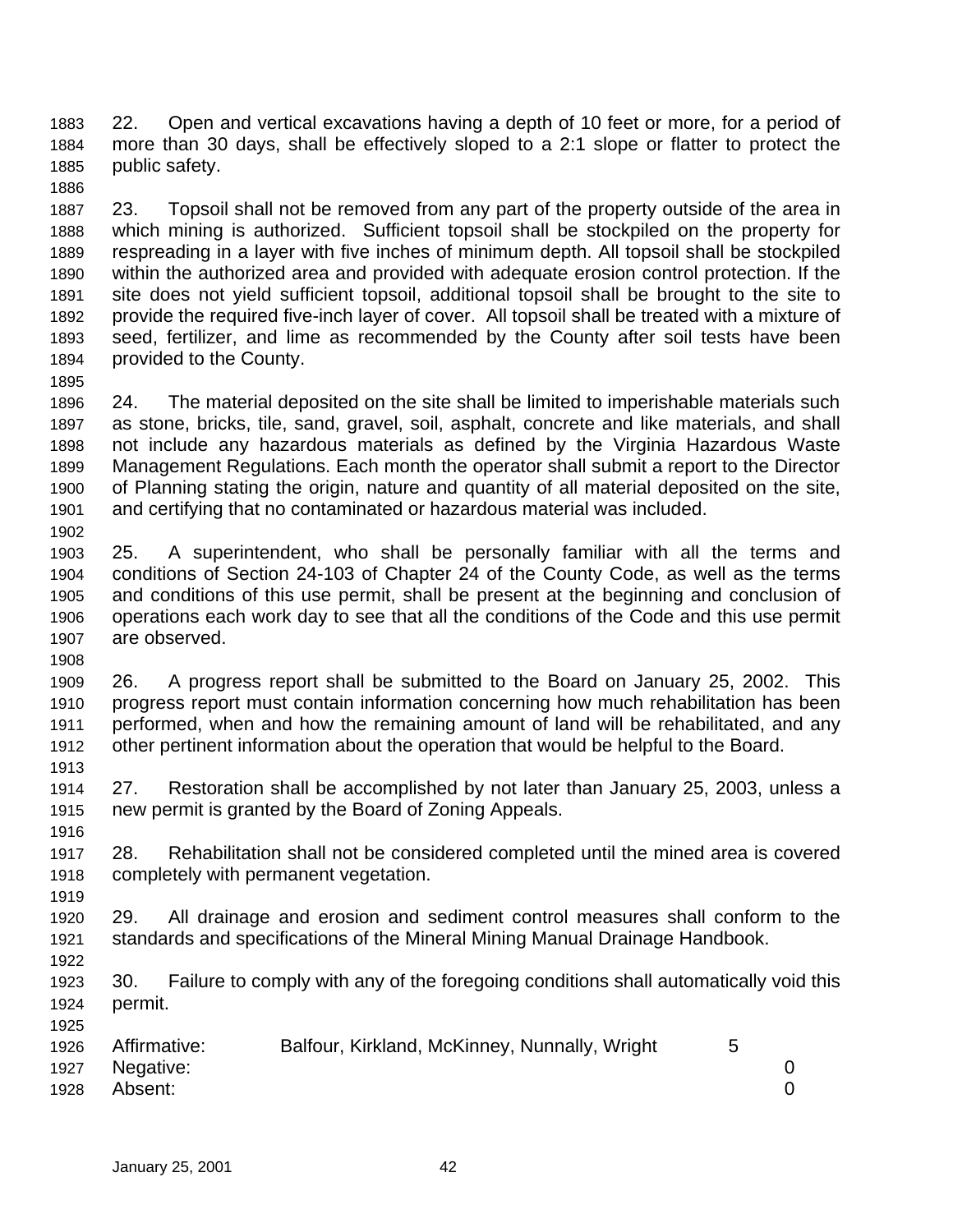The Board granted the request because it found the proposed use will be in substantial accordance with the general purpose and objectives of Chapter 24 of the County Code. 

Mr. Kirkland - Next case, sir.

- **A 12-2001 PHILIP M. MEADE, SR**. requests a variance from Section 24- 95(i)(2) of Chapter 24 of the County Code to erect a carport in the side yard at 1413 Bobbiedell Lane (West Forest Heights) (Tax Parcel 91-11-A-15), zoned R-3, One-family Residence District (Three Chopt). The accessory structure location requirement is not met. The applicant proposes a carport in the side yard where the Code allows a carport only in the rear yard.
- Mr. Blankinship I'm sure you all remember Mr. Meade from last month. You discussed at that hearing, whether he could defer and change his request somewhat. The decision was made that the changes that were suggested by the Board were too great for just deferral and amending, that he needed to submit a new application, so last month's application was formally denied, and he has reapplied to move the carport to the side yard, out of the front yard.
- Mr. Kirkland Does anyone else wish to speak on this case. If you would sir, raise your right hand and be sworn in.
- Mr. Blankinship Do you swear that the testimony you are about to give is the truth, the whole truth, and nothing but the truth, so help you God?
- Mr. Kirkland State your name for the record, please. Have all your notices been turned in, according to the County Code? OK, we have them in the file. Proceed with your case, sir.
- Mr. Meade I do. Philip M. Meade, Sr. When I was here before, I had a drawing of the old way we had it in the front yard. You denied it and made a suggestion that I go to the side yard. I have the drawings here, I believe you have one that's different from this. This is a new one that I drew and sent to Mr. Blankinship a couple of weeks ago.
- Mr. Kirkland- Is this still going to be the aluminum?
- Mr. Meade Yes, it's the same structure that's up now in the front yard. What I have to do is dismantle it through the center and relocate it down the side of the house. What I've got showing here is non-attached to the house, so I could have a 3- foot variance on the side. My understanding is, if it's fastened to the house, you have to have a 7-foot variance, is that correct.
- 

1974 Mr. Blankinship - A 7-foot side yard, yes.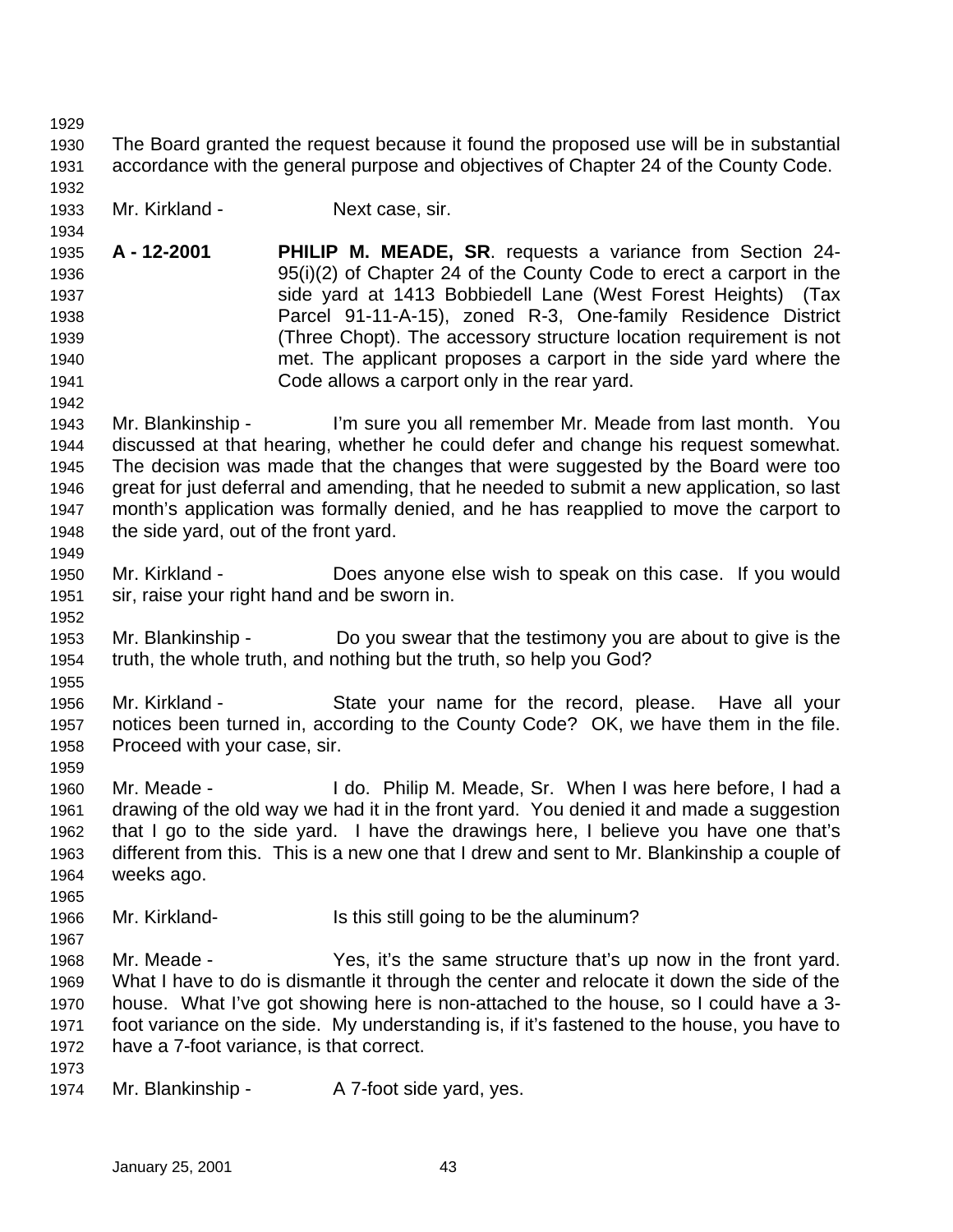Mr. Meade - What I'm proposing to do is to have it self-supporting as you see the picture here on the left, how I have the structure going down to the drive rods in the ground to support that. It's the same structure; it's just a different shape. It holds its own as far as weather, wind and that type of thing. As a matter of fact, this is out of the weather because, going down the side, I have a privacy fence that goes around the whole yard that would cover that whole complete side. The reason I have this drawn like this on the front is to have some type of a better appearance on the property, rather than looking at a shed roof on the end, coming over. This enables me, I have a motorcycle, enables me to put that motorcycle trailer right at the front of that little offset you see where I have an 8-foot clearance to the left, going into that cutaway on the house, and that would give me an area to put that trailer. 

 Mr. Kirkland - Mr. Blankinship, the trailer would be parked in front of the house, is that what he saying?

- Mr. Meade Right here to the left at the front.
- Mr. Kirkland I believe that's against the Code.
- 1995 Mr. Wright- Isn't that still in the front yard?
- Mr. Blankinship Let me see exactly how that reads. I think you're right; I think 1998 that it's a separate issue, but also………….
- Mr. Kirkland Part of the canopy would still be in the front yard.
- Mr. Meade Seven foot. It gives me my 35-foot front clearance. You see the picture on the left.
- Mr. Blankinship None of the canopy would actually be in the front because part of the house, it's forward of what's immediately there, but part of the house, there's a front porch on the house that comes farther out than the canopy does, and the front yard is measured from the front property line to the nearest point on the structure, so it would all be at the side.
- Mr. Kirkland- So you're saying this is all in the side?
- Mr. Blankinship The drawing has been amended a little bit, and that's why you have that one there. The whole thing is set back just a few more feet, but just enough to get it behind the front porch, which is not in proportion; it's actually a substantial proportion. None of the carport structure would be forward of the front of the porch.
- Mr. Meade The reason I've got this is to keep a better appearance, to blend in with the house, rather than just have a half of a shed showing off, looking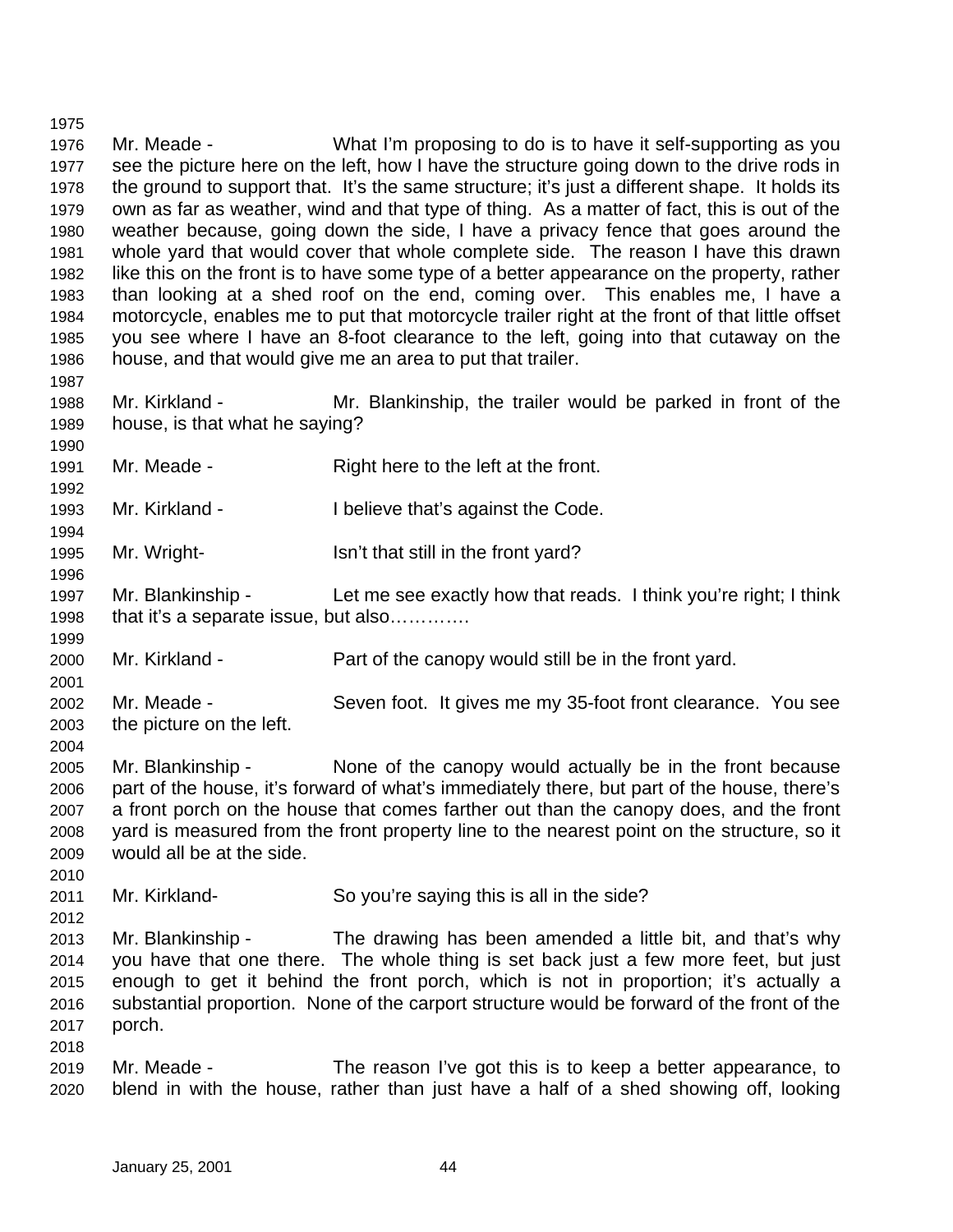directly up the driveway. Far as the trailer is concerned, I could take it to the back, that doesn't matter. It's just the appearance of the property, and then I have to have 2 vehicles to go in, and I need the length from this point to the front point. From front to back, it shows 33 feet.

 Mr. Kirkland- So you'll put the old pick-up truck to the rear, and the car you normally use in front of that?

 Mr. Meade - From this point at the back, to the front, is 33 feet, and to gain that length of the carport that I have existing, the carport is 22 feet wide, so I'm taking it half-way down the middle. I'm doing this cutaway, I'm going to take this half and put it from this point back, which is 13 feet, so I'll have 33 feet overall, going to the back, which would end at my screen porch. That's one of the reasons I ran this past the edge of the house, was to keep this half-way decent, rather than to have it shut off back beside of my screen porch. As it is now, I've got to take my tree out that's located right here, which is big, and then I have a cherry tree that sits right at this point, that I didn't want to have to move. Theoretically speaking, I think I'm using the right word when I say "topography," this would look better for the piece of property with this little A, than half a split. 

Mr. Wright- So long as it doesn't extend beyond the porch, you're okay.

 Mr. Meade- Well that's why I've measured it all out, and going from this point right here, it's 35 feet from this point to the property line. The house is 42, so from this point of the house out, to this point right here on this side, is 7 feet, and that's how I determined my 33 feet; I'm leaving 7 feet here and taking that 13 feet and adding it on to the 20-foot section, to give me the 33 feet. This is the only application I've got left; I've spent \$1200 for this carport that I have, and this is the only place I can use it. Back yard, forget it. 

Mr. Wright- Technically, we're going to be giving him a 3-foot variance.

2053 Mr. Blankinship - And a variance to put an accessory structure in the side yard.

 Mr. Wright- Basically it's attached; it's sitting right there beside the house. But that's the same difference.

 Mr. Kirkland- Mr. Blankinship, will this require a building permit this time around? 

Mr. Blankinship - That I don't know. Have you asked that?

 Mr. Meade - I haven't, but just bringing to mind, it is a free-standing structure, so I couldn't answer that. And it's not fastened permanently in any form.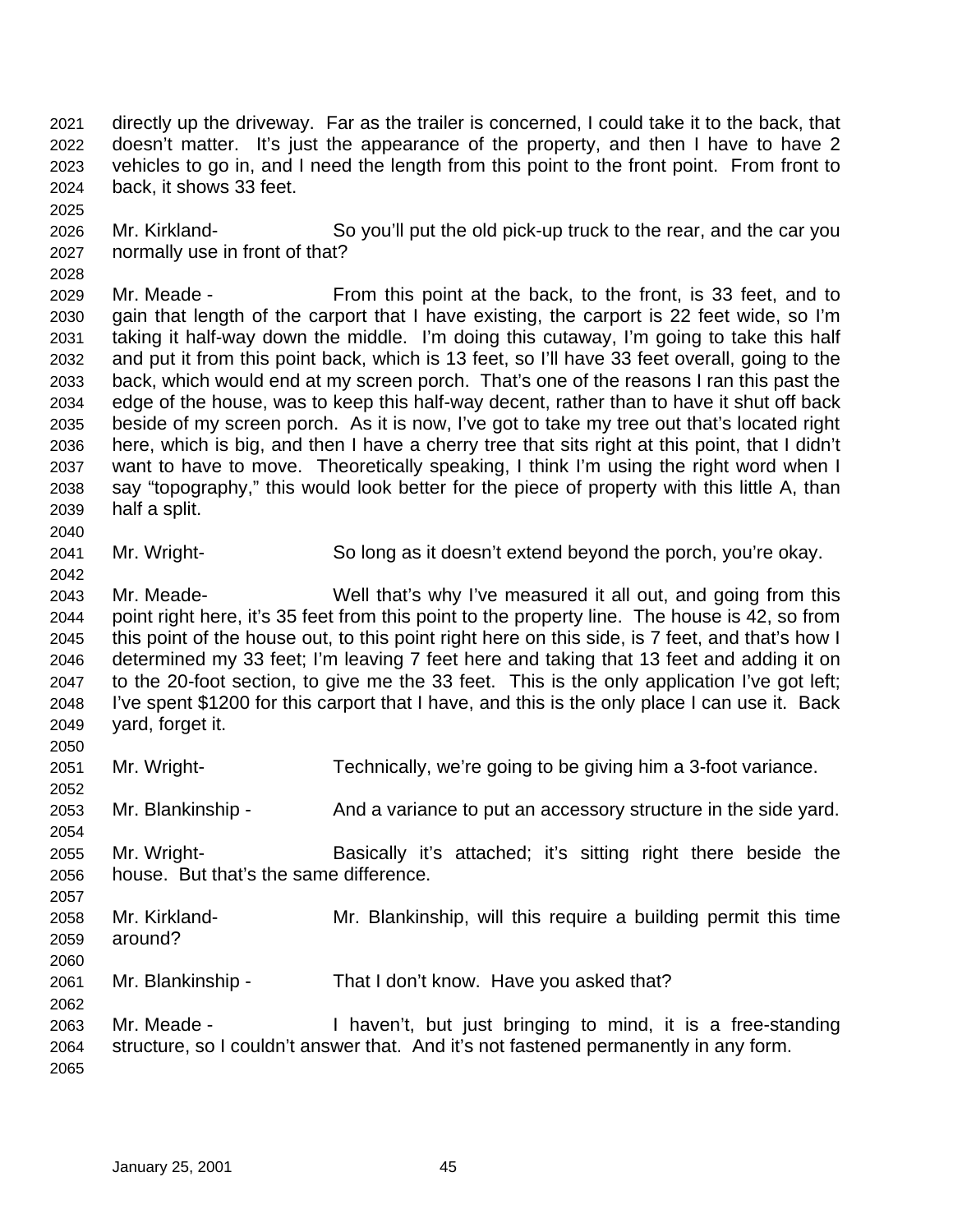Mr. Blankinship - I would think so, just because it's well over 150 square feet, so I would think a building permit would be required.

 Mr. Meade - I don't know any other way I could put this in, and all my neighbors, 2 were here last time and spoke in my behalf. The wording that's here, says it's determined whether it's detrimental to the property or not, but my neighbors are with me. Of course somewhere on that street is a bothered person, but not my immediate neighbors.

- Mr. Wright- Well, getting it out of the front yard, maybe that will relieve the bother.
- 

Mr. Meade - I hope so.

- Mr. Kirkland Does anyone else wish to speak on this case? Any other questions? That concludes the case. You want to start from the rear, since the gentleman's still here?
- 

- After an advertised public hearing and on a motion by Mr. Wright, seconded by Mr. Nunnally, the Board **granted** your application **A-12-2001** for a variance from Section 24- 95(i)(2) of Chapter 24 of the County Code to erect a carport in the side yard at 1413 Bobbiedell Lane (West Forest Heights) (Tax Parcel 91-11-A-15). The Board granted the variance subject to the following conditions:
- 1. Only the carport shown on the plan filed with the application may be constructed pursuant to this approval. Any additional improvements shall comply with the applicable regulations of the County Code.

| 2094 | Affirmative:   | Balfour, Kirkland, McKinney, Nunnally, Wright |  |
|------|----------------|-----------------------------------------------|--|
|      | 2095 Negative: |                                               |  |
| 2096 | Absent:        |                                               |  |
| 2097 |                |                                               |  |

- The Board granted this request, as it found from the evidence presented that, due to the unique circumstances of the subject property, strict application of the County Code would produce undue hardship not generally shared by other properties in the area, and authorizing this variance will neither cause a substantial detriment to adjacent property nor materially impair the purpose of the zoning regulations.
- Mr. Kirkland That's all the cases. We have some minutes that we were handed last month, for July, I believe. Need to hear those. Anybody got any changes? Motion to approved the minutes as corrected?
- 

 On a motion by Mr. Nunnally seconded by Mr. Balfour the Board **approved as corrected,** the Minutes of the July 27, 2000, Henrico County Board of Zoning Appeals meeting.